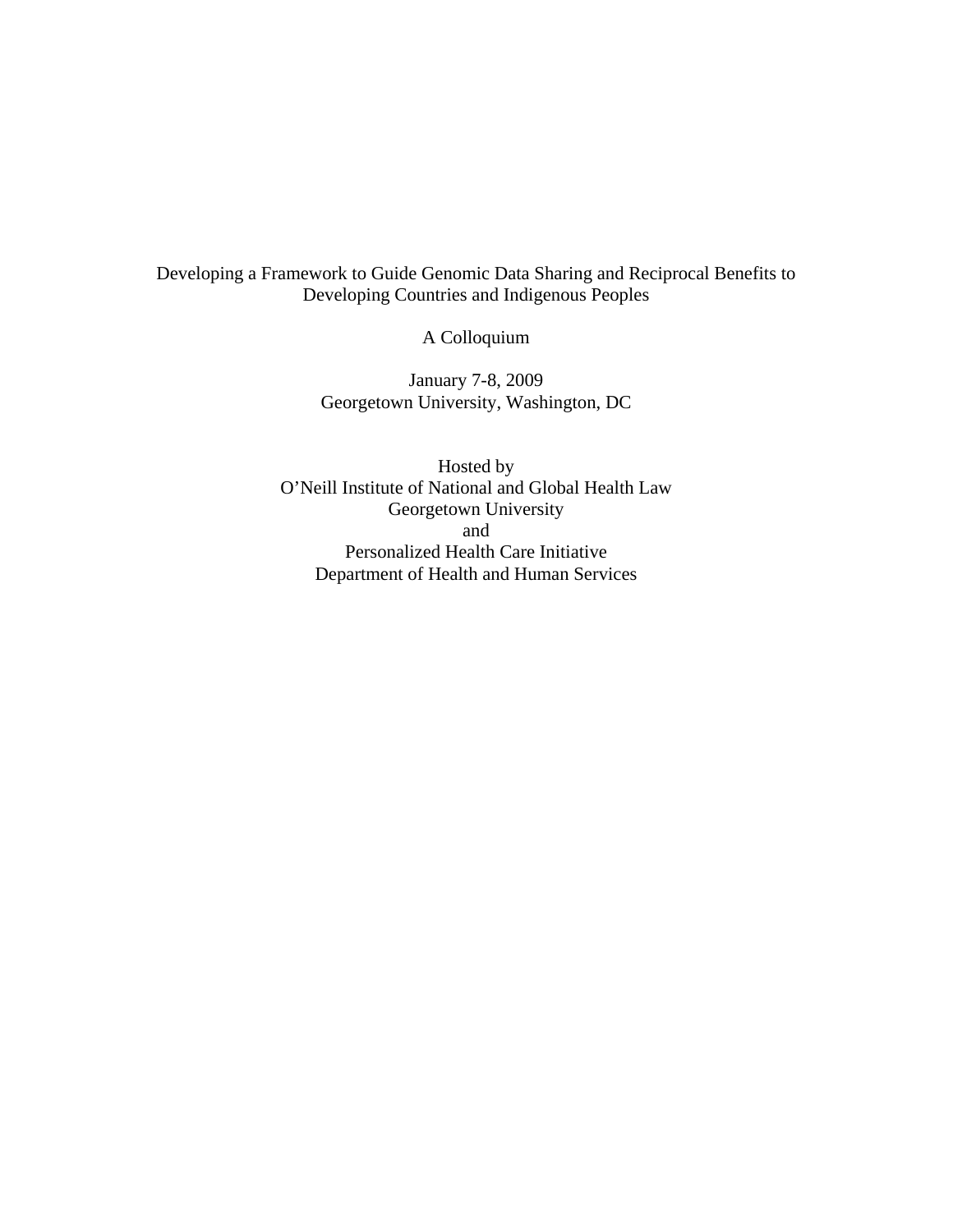# Table of Contents

| Title |
|-------|
|       |
|       |
|       |
|       |
|       |
|       |
|       |
|       |
|       |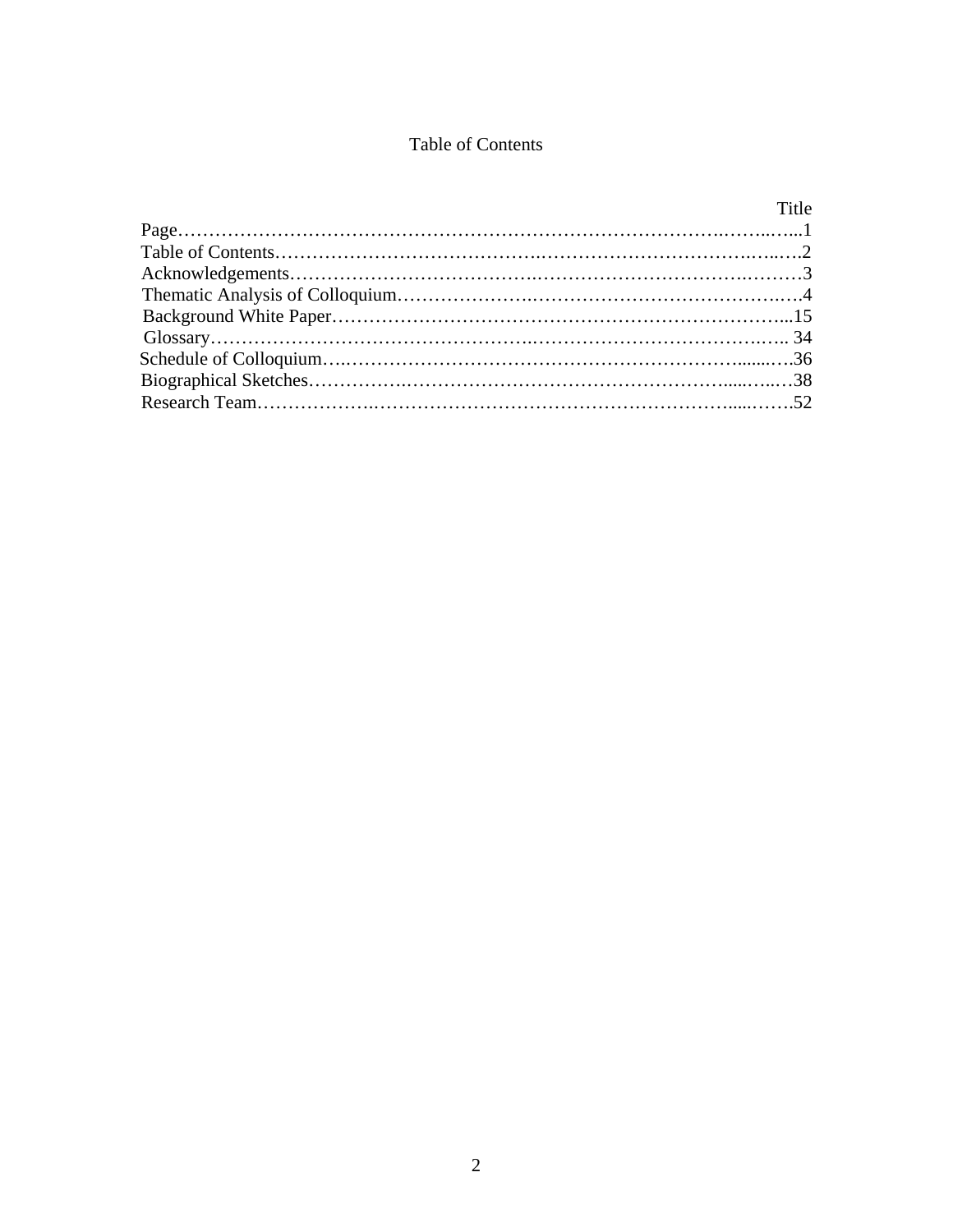### Acknowledgements

Dr. Charles H. Evans provided special guidance in the preparation and detailed editing of this report. The O'Neill Institute of National and Global Health Law Georgetown University wishes to thank the Personalized Health Care Initiative, Department of Health and Human Services for its partial financial support of the colloquium through P.O. #HHSP233200900062A.

#### Disclaimer

Opinions, interpretations, conclusions and recommendations are those of the authors and are not necessarily endorsed by the Department of Health and Human Services.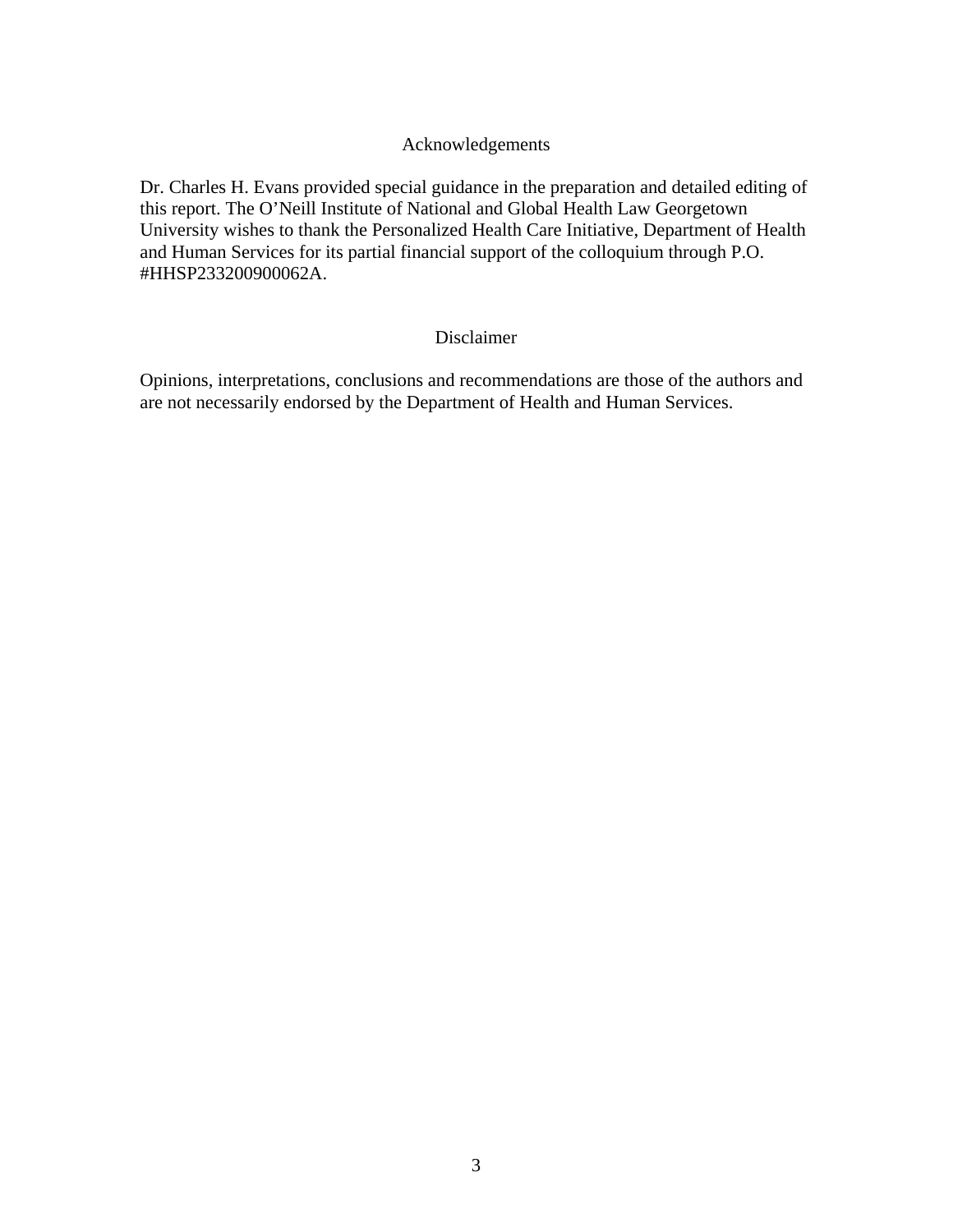#### Thematic Analysis of Colloquium

 The O'Neill Institute for National and Global Health Law invited twelve thought leaders with extensive experience in the conduct of biomedical research among indigenous peoples and developing countries to a colloquium at Georgetown University on January 7-8, 2009. The colloquium addressed a basic question: as genomic science develops across the world, how can the global community assure that indigenous nations and developing countries reciprocally benefit from their contributions to research? We invited thought leaders with broad experience with biomedical science research, public health, indigenous peoples and developing nations. On Day One of the colloquium, each thought leader gave a fifteen minute talk outlining key points on the colloquium's basic question based on their individual experiences (see schedule and summary of individual contributions). Each thought leader spoke during one of three sessions, namely "Hearing Indigenous Perspectives", "Hearing the Perspectives of Developing Countries" and "Implications for Genomics and Healthcare". Group discussion of the talks occurred at the end of each specific section as well as the end of the day. Day Two opened the floor entirely for group discussion of the issues and next steps. Members of the O'Neill Personalized Medicine Workgroup observed the presentations and contributed to general discussion. This report offers a thematic analysis of the issues and recommendations of the two days' work. The O'Neill Institute thanks all participants for spirited, detailed and respectful discussion. The O'Neill Institute also thanks the Personalized Healthcare Initiative, Department of Health and Human Services for providing partial support for the colloquium.

#### Results of the Colloquium

 From the perspective of indigenous peoples and developing countries, the promises and perils of genomic science appear against a backdrop of global health disparity and political vulnerability. These conditions pose a dilemma for many communities when attempting to decide about participating in genomic research or any other biomedical research. Genomic research offers the possibility of improved technologies for managing the acute and chronic diseases that plague their members. Yet, the history of particularly biomedical research among people in indigenous and developing nations offers many examples of unethical practice, misuse of data and failed promises. This dilemma creates risks for communities who decide either to participate or not to participate in genomic science research. Like communities themselves, participants in the colloquium disagreed about the relative importance of the horns of the dilemma. Some argued that the history of poor scientific practice justifies refusal to join genomic research projects. Others argued that disease poses such great threats to the well-being of people in indigenous communities and developing nations that not participating in genomic research risks irrevocable harm. All agreed, however, that the dilemma potentially diminishes if the scientific community engages indigenous and developing communities in new ways - ways that employ genomic research as one tool for community development as well as a source of scientific information. Adopting these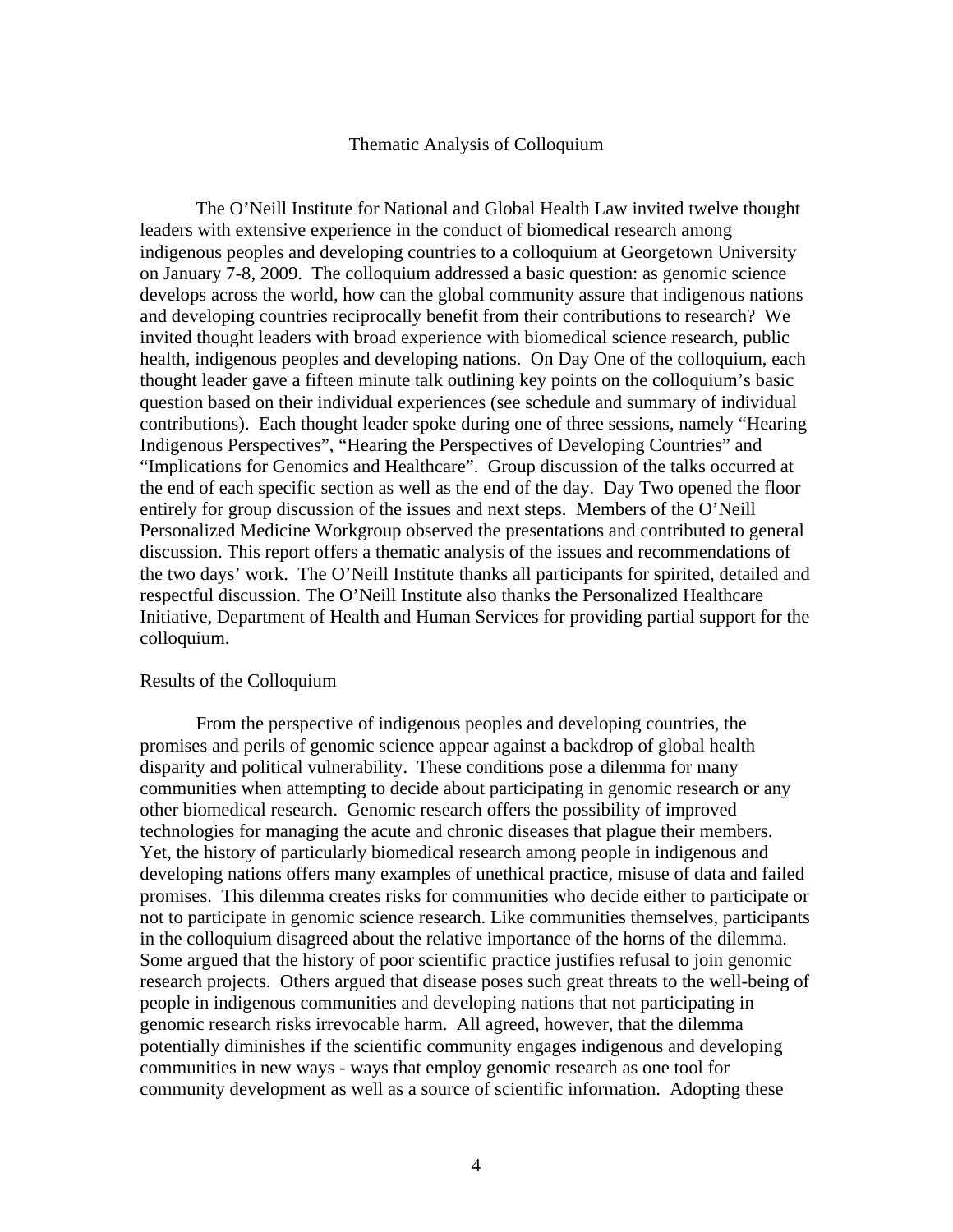new ways would also improve biomedical science by including continuous community engagement and progressive community empowerment as components of "rigorous scientific research".

#### The Dilemma

 Indigenous nations and developing countries share a history of underdevelopment and colonial exploitation that has often left their peoples politically and economically marginalized. People in these communities suffer disproportionately from both infectious diseases such as HIV/AIDS, malaria, and diarrhea and chronic illnesses such as diabetes and heart disease. Personalized medicine promises dramatic improvements in treatment for these illnesses through healthcare tailored to the genotype of individual patients. Yet, genomic science has just begun to collect the data necessary to support personalized medicine and requires some degree of participation by all the world's people to succeed in its objectives, including people in indigenous and developing nations. The colloquium posed the question of how to assure that people in indigenous and developing nations realize benefit from their participation in genomic research.

 Spokespersons from indigenous communities asserted, however, that genomic investigators should not presume that all communities would agree to participate in the research. Indeed, indigenous organizations such as the United Nations Working Group on Indigenous Peoples and many indigenous communities have already decided not to participate in genomic research citing negative experiences with earlier projects such as the Human Genome Diversity Project (HGDP), the National Geographic Genographic Project, and others (see also the background paper for the colloquium). From this perspective, the struggle of indigenous peoples worldwide to achieve recognition of their sovereignty and rights of self-determination informs the discussion about biomedical research, particularly when scientific investigators act in untruthful, clandestine and other unethical ways. Insisting that investigators respect the sovereignty of indigenous nations helps protect community members from the social disruption, cultural theft and shame that potentially follow from scientific abuse.

#### **Select examples of scientific misconduct in genomics research**

- Arizona Court of Appeals. Havasupai Tribe v. Arizona Board of Regents. (Arizona Court of Appeals, 2008)
- Tribe blasts 'exploitation' of blood samples. (Dalton, 2002)
- Safari Research in Mexico (Seguin et al., 2008)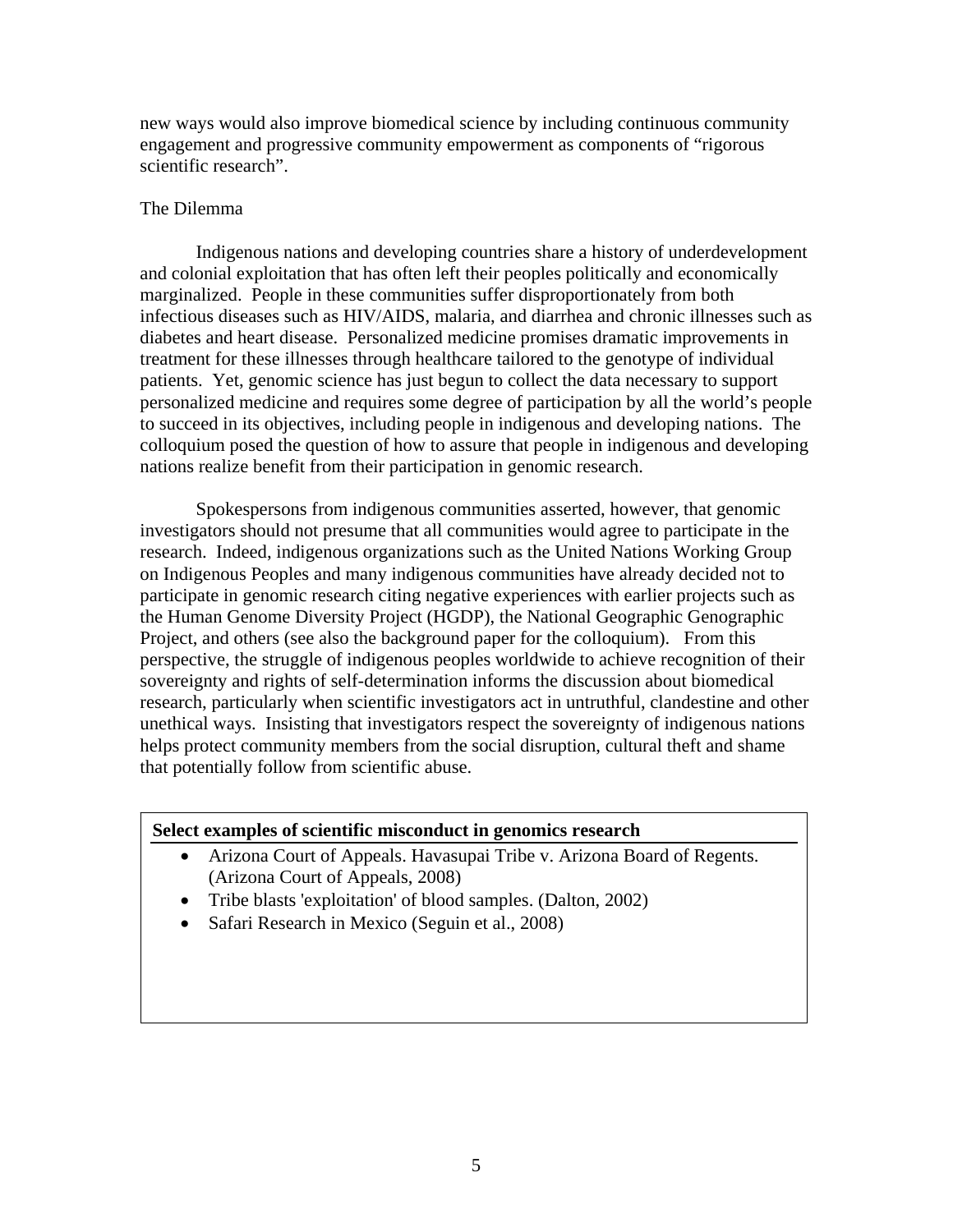Others, particularly spokespersons for developing countries, acknowledged the importance of sovereignty and colonial history but expressed great concern that people from their communities could easily miss benefitting from advances in personalized medicine as they had missed so many other technological "revolutions". Indeed, a "genomic gap" already exists between Africa and the developed world that may be impossible to close. The global community faces a challenge to not let Africa fall farther behind in genomic science. Mexico offers an important case study because, as a developing country with many indigenous communities, it has faced the questions of scientific practice and health disparity in the design and implementation of its National Institute of Genomic Medicine (INMEGEN) (Seguin B., et al, 2008).

#### Resolving the dilemma

 As the colloquium participants discussed these points and evaluated their implications for genomic science and healthcare, conversation began to focus on fundamental importance of engaging indigenous and developing communities in the discussion about and process of genomic research. Four topics emerged from the discussion, including:

- consulting with communities
- complexities of consent
- training members of local communities in science and healthcare, and

• training scientists in how to work with indigenous and developing communities. The urgent necessity of training members of indigenous and developing communities to function as interlocutors between the scientific and local communities ran as a common thread through the discussion about each of these topics. This approach eventually identified genomics research as a potential entry point into the social development of local communities in indigenous nations and developing countries.

*Consulting with local communities*: Canadian case law requires consultation with indigenous peoples about issues involving them and their well-being. It further requires providing good reasons for not following their advice. The Canadian Institutes of Health Research (CIHR) has engaged in extended consultations and deliberations with Canadian indigenous communities to develop guidelines that protect indigenous participants and promote research (CIHR, 2007). Such consultations acknowledge the basic sovereignty and right of self-determination of indigenous peoples as expressed in documents such as the General Assembly Resolution 61/295, United Nations Declaration on the Rights of Indigenous Peoples (UN Declaration). Consultation marks a first step in but does not necessarily imply consent to participate in research.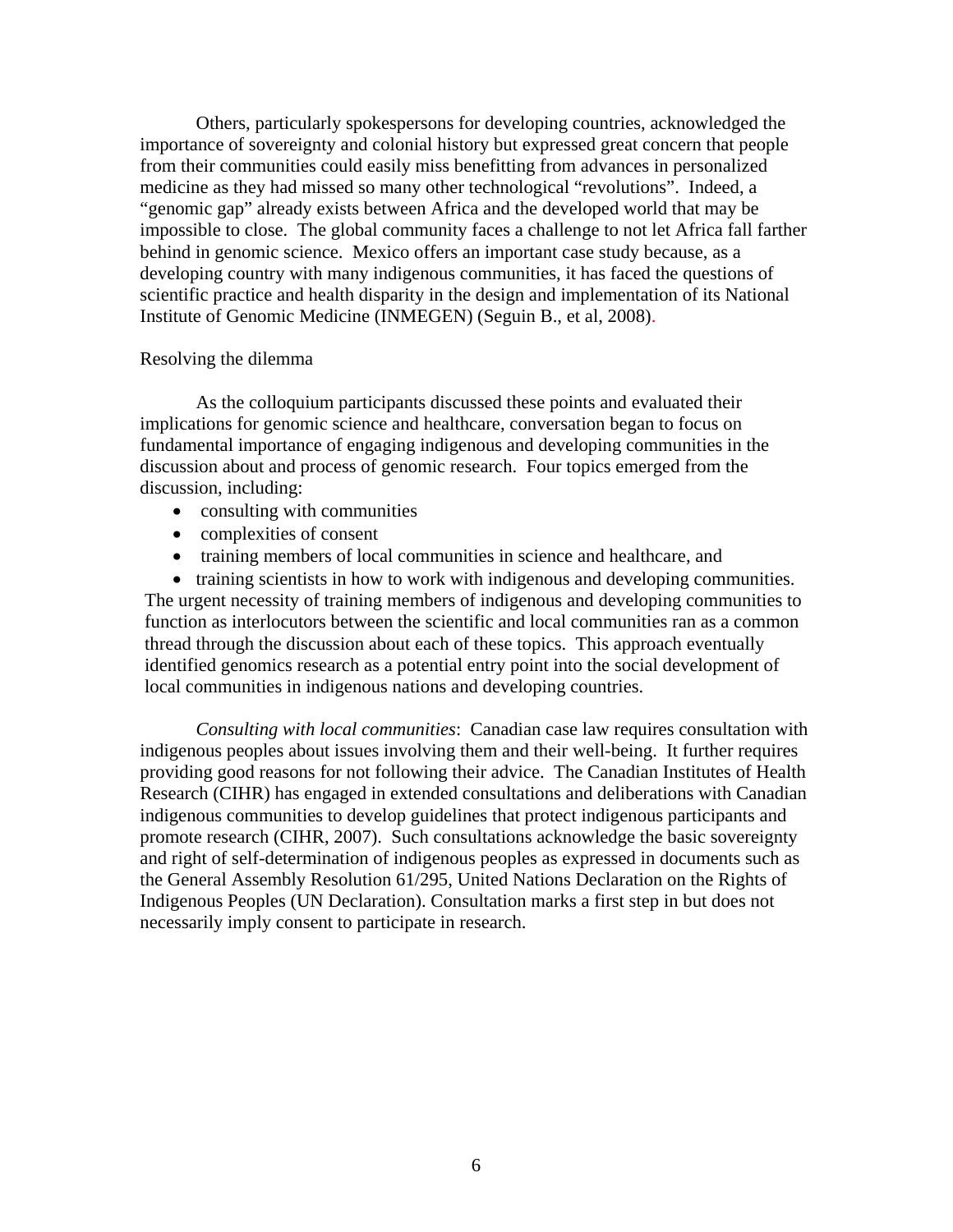### **Consulting with Indigenous Canadians about Research**

CIHR established the Aboriginal Ethics Working Group (AEWG) in March 2004 as part of a broader national endeavor to develop the "Guidelines for Health Research Involving Aboriginal People". The AEWG met to deliberate, discuss and draft the Guidelines over the course of two years. A series of commissioned background papers and contributions from the Aboriginal Capacity and Developmental Research Environments (ACADRE) network informed the deliberations of the AEWG.

The ACADRE network is a unique university-based resource with links to academic research communities and partnerships with regional First Nation, Inuit and Métis communities. Early ACADRE activities focused on work with communities to translate traditional values and ethics into guidance for health researchers.

The CIHR Ethics Office along with the National Council on Ethics in Human Research conducted workshops and consultations with Aboriginal communities, researchers and members of research ethics boards to obtain feedback on the draft Guidelines. CIHR and its partners electronically posted the document to enable widespread access and awareness, and to solicit comments prior to final revision. The Guidelines were then edited by CIHR Ethics Office, in consultation with Health Canada and Justice Canada, to optimize internal consistency, and to ensure that the Guidelines reflected CIHR's mandate (CIHR, 2007).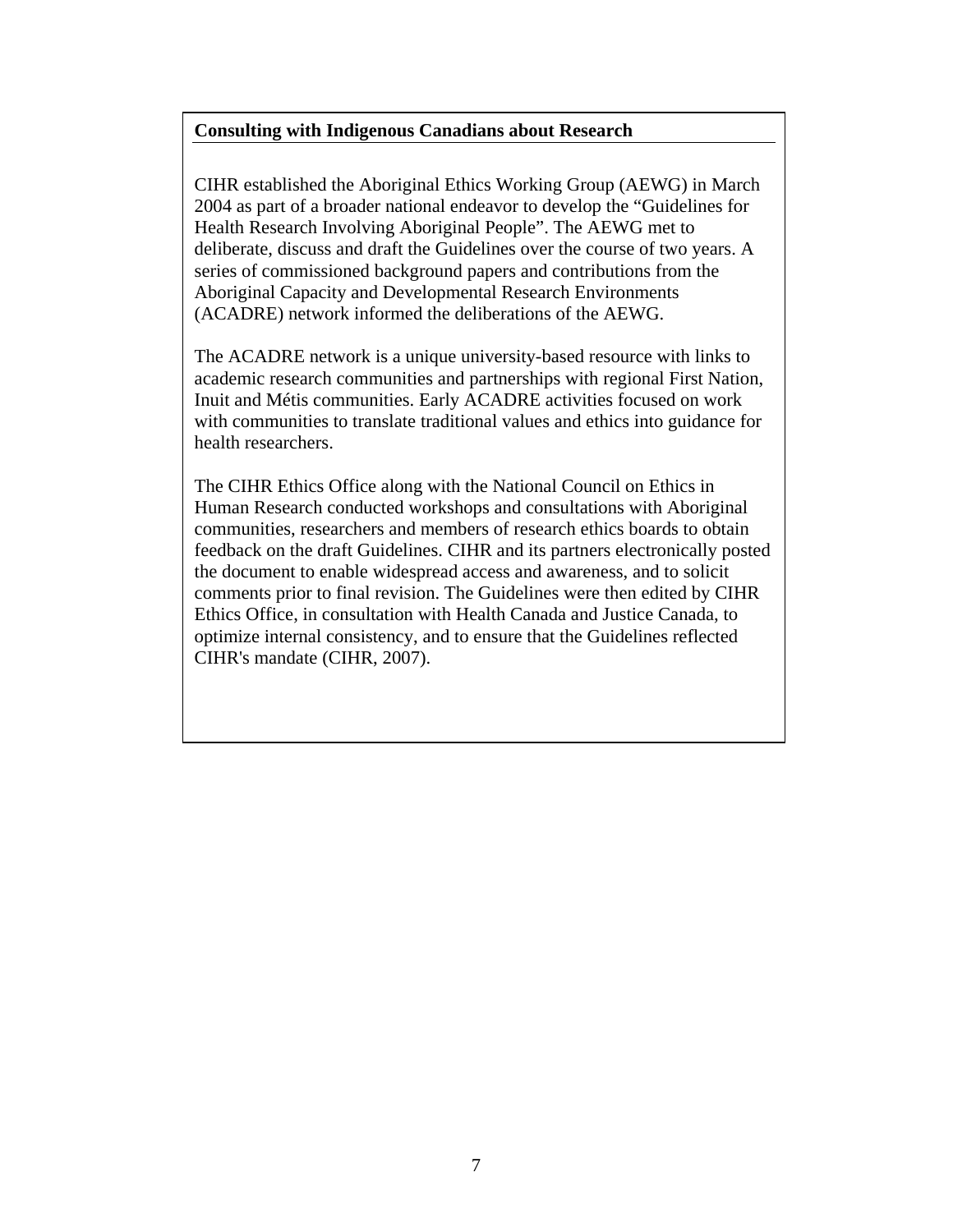*Complexities of Consent*: Requiring free, prior and informed consent in matters pertaining to the well-being of indigenous communities constitutes one of four basic principles structuring the UN Declaration of the Rights of Indigenous Peoples (UN, 2007). Working with local communities to obtain consent, however, raises complexities not encountered in conventional biomedical research protocols. The CIHR guidelines recognize that group consent precedes individual consent among indigenous peoples because they are communitarian. Although individuals may refuse to participate in research, scientists may not even approach individuals without first receiving the community's consent in some instances. In other instances such as obtaining consent from married women as described in the textbox about INMEGEN, individual rights of consent or refusal remain inviolate. In the case of Mexico, INMEGEN sought consent at three levels including the individual, local community and the state.

#### **How the National Institute of Genomic Medicine of Mexico Obtains Consent in Genomic Research**

 the USA. Phase 2 focused on genotyping indigenous people. In both phases The government of Mexico established the National Institute of Genomic Medicine (INMEGEN) in 2004. INMEGEN's large-scale Mexican Genome Variability Project has included two phases to date. Phase 1 focused on genotyping the Mestizo population across the country including border states who provide many migrants to INMEGEN worked with the Departments of Health in each Mexican state as well as local leaders from participating communities to enable state and local review of the research plans and procedures. INMEGEN implemented a broad, community-based consent process based on 12 questions and answers mounted on public posters, three weeks of public education in each state, and community meetings that enabled local media and community members to ask questions. Before sample collection, each participant had an individual session with an investigator to address any additional questions and sign the consent form with two witnesses of the local community. The consent form, based on the current Federal Laws in Mexico, included the eight guidelines from the International HapMap Project Ethical, Legal and Social Issues Program and reflected the 12-question format of the public campaign. INMEGEN trained local university students to collect samples at the university-based collection stations on behalf of the state governments. Phase 2 posed special challenges because indigenous people speak 65 separate languages, rarely speak Spanish and often lack basic science education. INMEGEN adapted its consent process when working with indigenous communities, including explaining the project in local languages, translating the consent posters into local languages, and consulting with local chiefs to obtain community consent. INMEGEN did not agree to allow men to grant consent for women. People from two indigenous communities joined the university students as trained sample collectors. Some communities obtained healthcare services in exchange for their participation in the project (Seguin et al., 2008; Lara-Alvarez et al, 2007).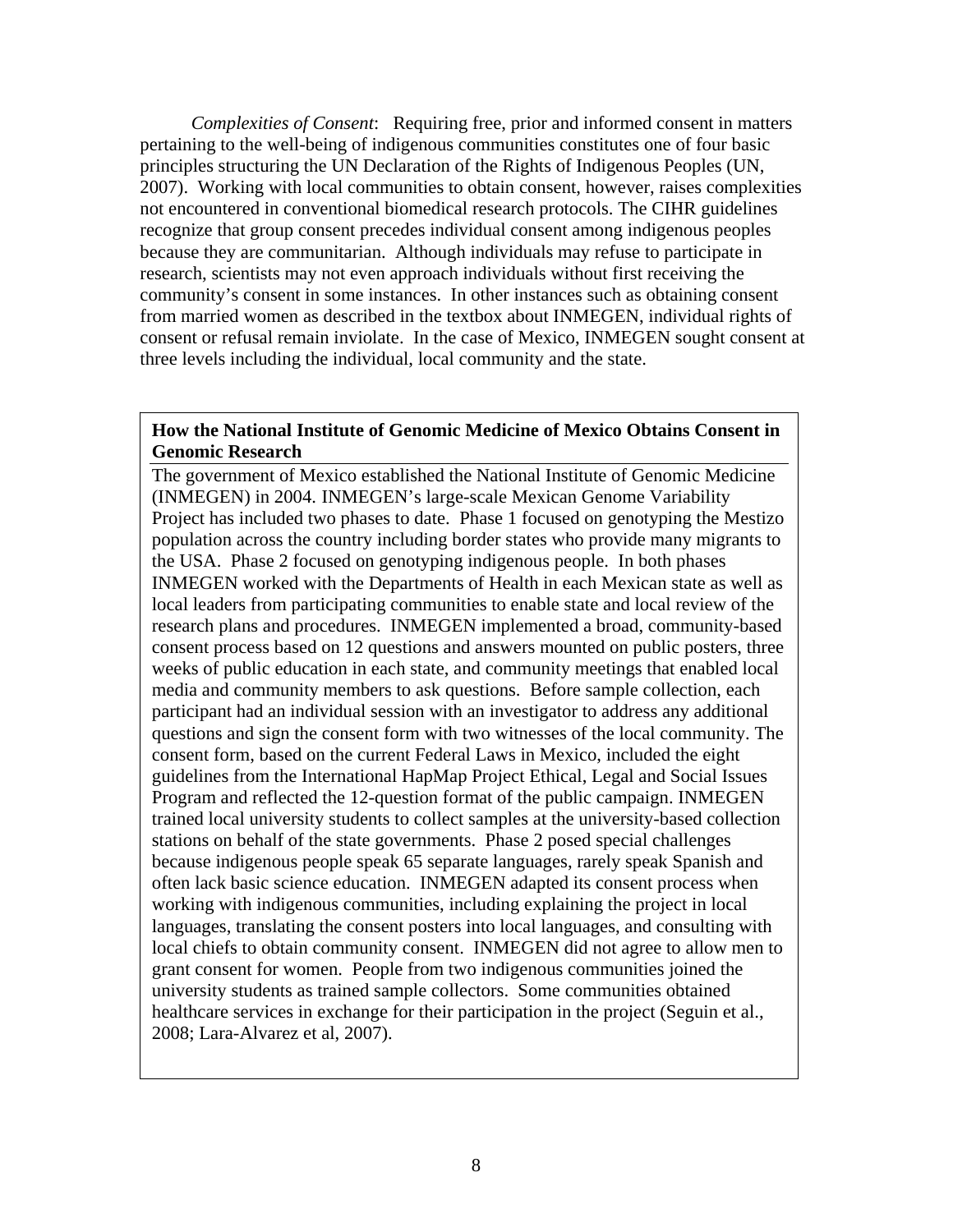*Train community members as scientists and healthcare workers*: Grassroots research conducted by members of local communities themselves on topics of their own choosing constitutes the gold standard for research in indigenous and developing nations. This approach offers many social and scientific benefits. Training and employing community members as researchers or healthcare workers builds human capital with the potential for yielding general improvements in the local standard of living. Community investigators also make possible "morally valid" consent; that is, consent based on crosscultural translation of science and local traditions. Examples exist of locally-run Institutional Review Boards such as among the Navajo (University of Arizona, 2008) and the Alaska Native Medical Center (see http://www.anmc.org/). Multicultural members of local communities function as "champions" for science as well as protectors of their community. Community investigators help assure that research focuses on topics relevant to local communities, prepare communities for scientific advances and facilitate the adaptation of local culture and customs to changing circumstances. Communities not interested in training as scientists should also be able to benefit from genomic research. The Amish provide a strong example of a community fully interested in participating in genomic research (Ruder, 2004), but not necessarily interested in training as scientists.

#### **The Native American Research Center for Health Initiative**

The NARCH initiative is an effort coordinated through the National Institutes of Health and the Indian Health Service to build the research capacity of Federally-recognized Tribes, Tribal Organizations (including Tribal Colleges) and Tribally authorized Indian Health Boards. Specifically, these groups have the opportunity to form partnerships with research institutions and to apply for funding to create a Native American Research Center for Health (NARCH) (IHS, 2008).

 The NARCH initiative is founded on the principle that research is most relevant to the needs of Tribes when conceptualized and carried out by members of the organizations themselves. Through providing funding that supports partnerships NARCH seeks to:

- To develop a cadre of AI/AN scientists and health professionals
- To reduce distrust of research by AI/AN communities
- To reduce health disparities (HHS, 2008)

To date, the NARCH initiative is entering its seventh year and fifth funding cycle. The emphasis of the program is to provide funding to AI/AN Tribes or Tribally based organizations in partnerships to conduct high quality biomedical, behavioral and health services research. For FY 2007, NARCH grantees received awards ranging from \$100,000 to over \$1,000,000, for a total budget of more than \$7 million (IHS, 2008). The budget for FY09 is expected to be a minimum of \$3 million (HHS, 2008).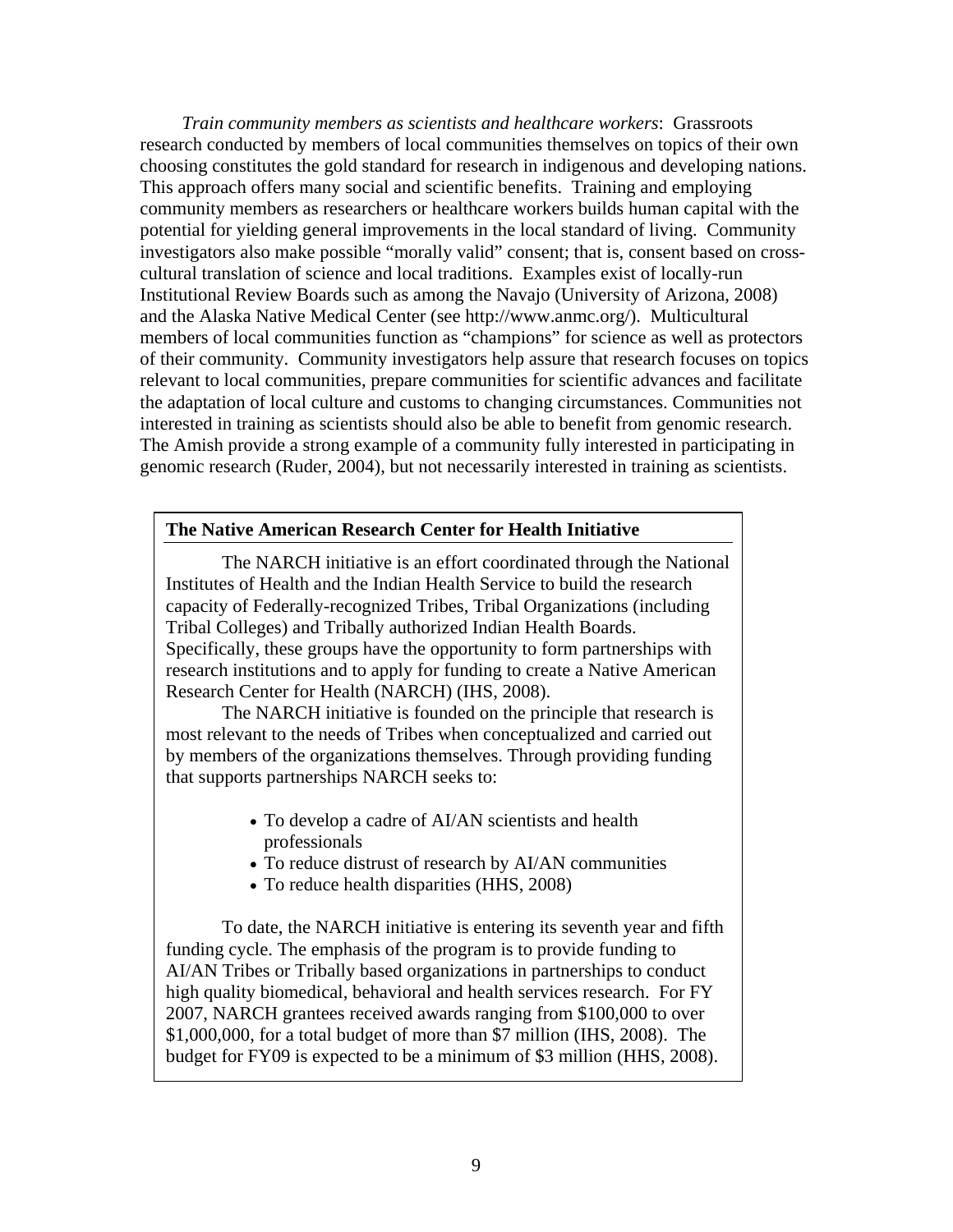*Teach scientists how to work with indigenous and developing nations*: The controversies over genomic research and expectations for consultation with local communities justify training scientists in how to conduct research in indigenous and developing communities. Successful cross-cultural interactions depend on people understanding that they see other cultures through their own cultural perspective and bring their own culture to the negotiating table. Colloquium participants made recommendations for training scientists in many specific topics, such as:

- 1. Respecting the different values held by different groups
- 2. Understanding the paramount importance of tribal sovereignty and the complexities of consent
- 3. Engaging in real consultation with communities
- 4. Recognizing differences between heritage and citizenship for indigenous nations
- 5. Implementing the methods and value of grassroots and participatory action research, and
- 6. Incorporating methods and requirements for interdisciplinary community development into research awards.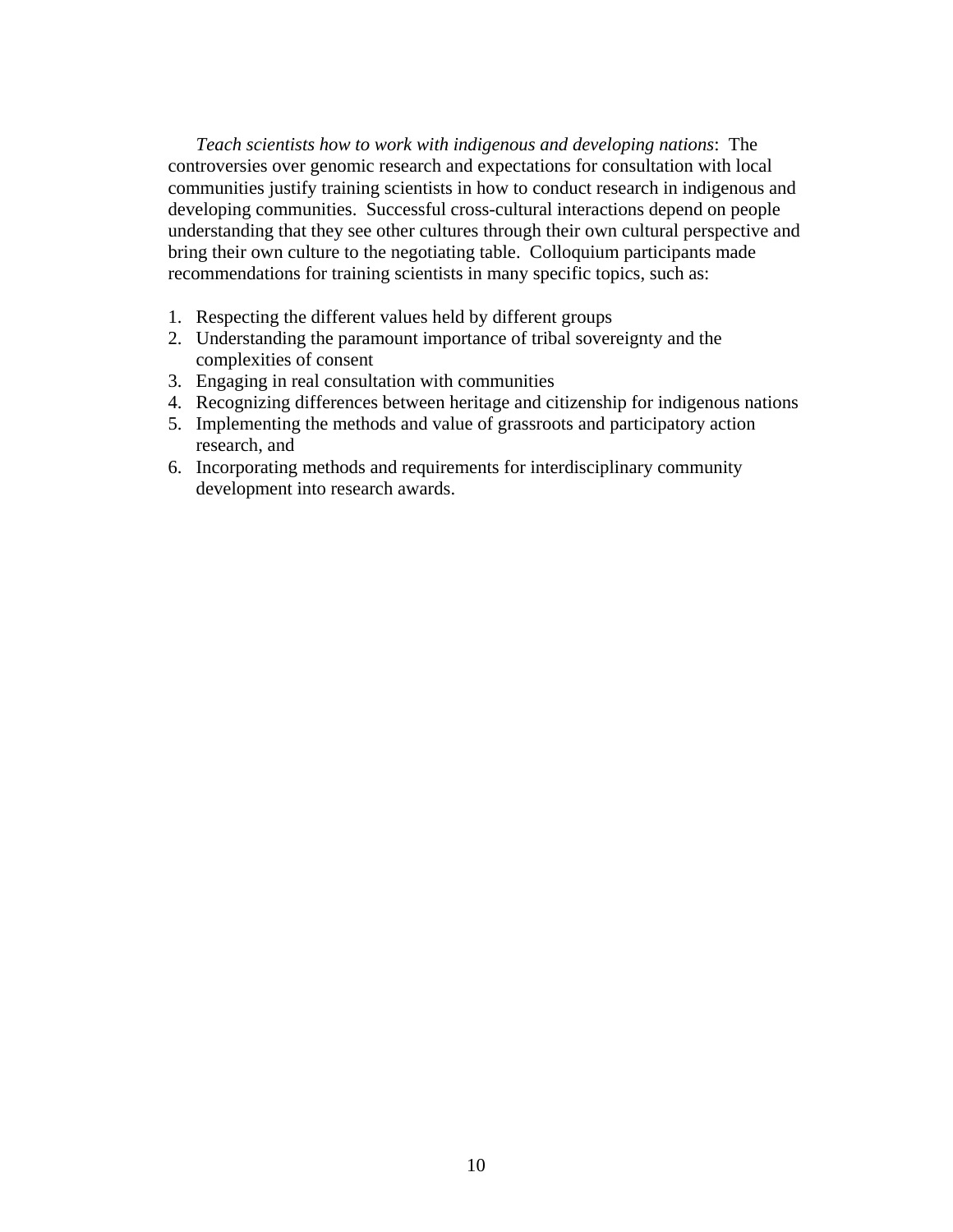### **Capacity Development in Indigenous health research: An Australia Approach**

In Australia over the last decade, the National Health and Medical Research Council (NHMRC) has developed a four prong approach to the investment in Indigenous health research as a means of contributing to improving the poor health status which is experienced. With Indigenous health research goals and intentions embedded in the strategic plan, the NHMRC has developed a strong work plan to:

- Provide guidance to the broader research community to focus activity on national priorities, through the development and dissemination of the *Roadmap for Aboriginal and Torres Strait Islander health research*.
- · Develop high level ethical & research processes to govern the conduct of research which involves and/or impacts on Indigenous people, including Ethical Guidelines (which have evolved since 1992), and an established *Criteria for Aboriginal and Torres Strait Islander Health Research* which is a part of the national peer-review assessment processes for research grant applications;
- · Improve participation of Aboriginal and Torres Strait Islander people in the policy and decision making processes of the NHMRC as the peak national health research body. This entails representation on committees (policy and peer-review), and as members of staff.
- · Build capacity of Aboriginal and Torres Strait Islander people to undertake research relevant to their communities, with significant emphasis placed on Indigenous capacity building through the above mentioned Criteria.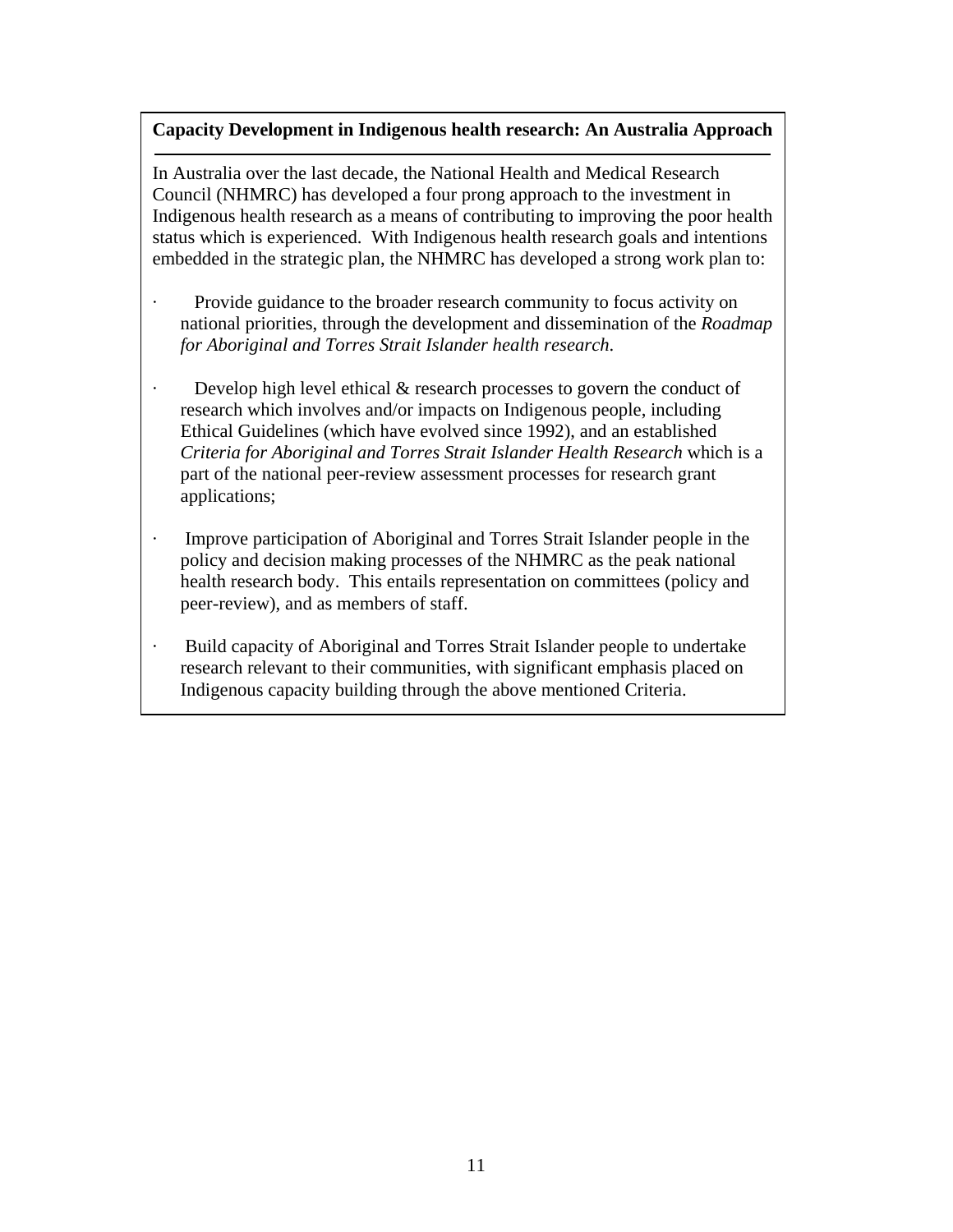*Make genomics an "entry point" for community development*: The processes of consultation, consent, and training in genomic science and personalized medicine potentially yield many secondary benefits for local communities, including stimulation of multiple paths for community development. Colloquium participants made several suggestions for realizing this potential along the broad path of genomics and personalized medicine, including:

- 1. Ensure that local communities "own" the results of genomic research by controlling the biological samples and developing the expertise to use the data for local needs and development,
- 2. Match benefits for local communities to the challenges of specific project steps,
- 3. Develop the infrastructure for what local communities define as next steps,
- 4. Identify achievable entry points for communities to adapt genomics to their local needs such as computerized bioinformatics and information management, and
- 5. Place the highest priority on improving the healthcare of local communities.

### **Potential Next Steps for the Colloquium**

The colloquium identified potential next steps in several categories of action, including:

- 1. Formalize an organization to support a long term effort:
	- a. Establish a steering committee with a broad range of stakeholders
	- b. Create a secretariat to manage daily operations and promote ongoing work
	- c. Develop a strategic plan to establish a sense of direction and clarify our identity
- 2. Develop resource materials, including:
	- a. A template for engaging communities for adaptation and refinement by local people
	- b. A standard language that clarifies the story about genomics
	- c. Fact sheets about genomics and personalized medicine
	- d. A list of credible sources about genomics and personalized medicine
	- e. Powerpoint presentation(s) about the colloquium's work available on the web for download.
- 3. Develop an information campaign about the issues:
	- a. Develop listservs for technical and public audiences
	- b. Develop webpages for participants and the public with links to stakeholder groups
- 4. Launch a diplomatic effort to inform global agencies about the issues:
	- a. Develop a list of target agencies in order of priority
	- b. Organize and schedule a series of targeted workshops on relevant, specific topics
	- c. Investigate approaches to the Obama administration through O'Neill contacts (Tim Westmoreland)
	- d. Send a delegation to the next meeting of the UN Permanent Forum on Indigenous Peoples in New York, NY in May 2009.
- 5. Support internal country discussions and policy initiatives about the issues.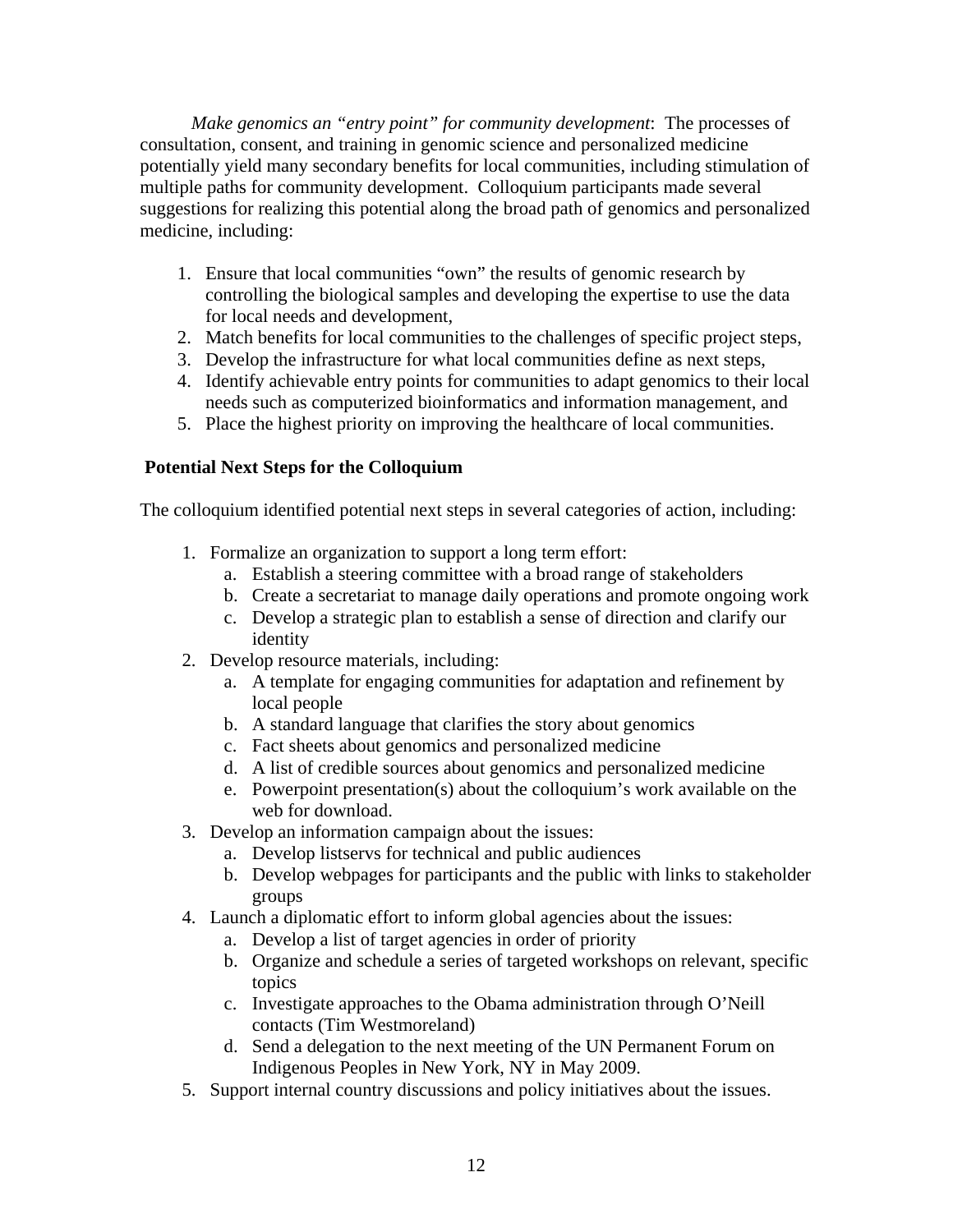### **Thematic Analysis References**

Alaska Native Medical Center [ANMC]. 2006. [cited on 2008 Dec 16] Available from:http://www.anmc.org/

Arizona Court of Appeals. Havasupai Tribe v. Arizona Board of Regents. 2008. [cited 2008 Dec 4]. Available from: http://www.cofad1.state.az.us/opinionfiles/CV/CV070454.pdf.

Canadian Institutes of Health Research [CIHR] CIHR guidelines for health research involving aboriginal people. 2007 May. [cited 2009 Jan 22]. Available online: http://www.cihr-irsc.gc.ca/e/29134.html

Dalton, R. Tribe blasts 'exploitation' of blood samples. Nature Vol 420, Nov 2002

Department of Health and Human Services [HHS]. Indian Health Service Native American Research Centers for Health (NARCH) grants announcement type: new and competing continuations funding announcement number: HHS-2009-IHS-NARCHV-0001. 2008

Hardy BJ, Seguin B, Goodsaid F et al. The next steps for genomic medicine: challenges and opportunities for the developing world. Nat Rev Genet 2008; 9 Suppl 1:S23-7.

Indian Health Service [HIS]. Native American Research Centers for Health, 5th Round (NARCH V). 2008. [cited 2009 Jan 22]. Available from: http://www.ihs.gov/medicalprograms/research/narch-V.cfm

Jimenez-Sanchez G. Developing a platform for genomic medicine in Mexico. Science 2003; 300 (5617):295-6.

Jimenez-Sanchez G, Silva-Zolezzi I, Hidalgo A et al. Genomic medicine in Mexico: initial steps and the road ahead. Genome Res 2008; 18 (8):1191-8.

Lara-Alvarez C, Hidalgo-Miranda A, Silva-Zolezzi I, Balam E, Del Bosque Plata L, March S, Barrientos E, Jimenez-Sanchez G. Ethical, legal and social aspects of the Mexican genomic variability. Project poster presentation at HUGO. 2007

National Health and Medical Research Council [NHMRC]. 2002. The NHMRC road map: a strategic framework for improving aboriginal and Torres Strait islander health through research and final report of community consultations on the NHMRC road map. [cited 2009 Feb 17]. Available online at: http://www.nhmrc.gov.au/publications/synopses/\_files/r28.pdf

National Health and Medical Research Council [NHMRC]. 2003. Values and ethics: guidelines for ethical conduct in aboriginal and Torres Strait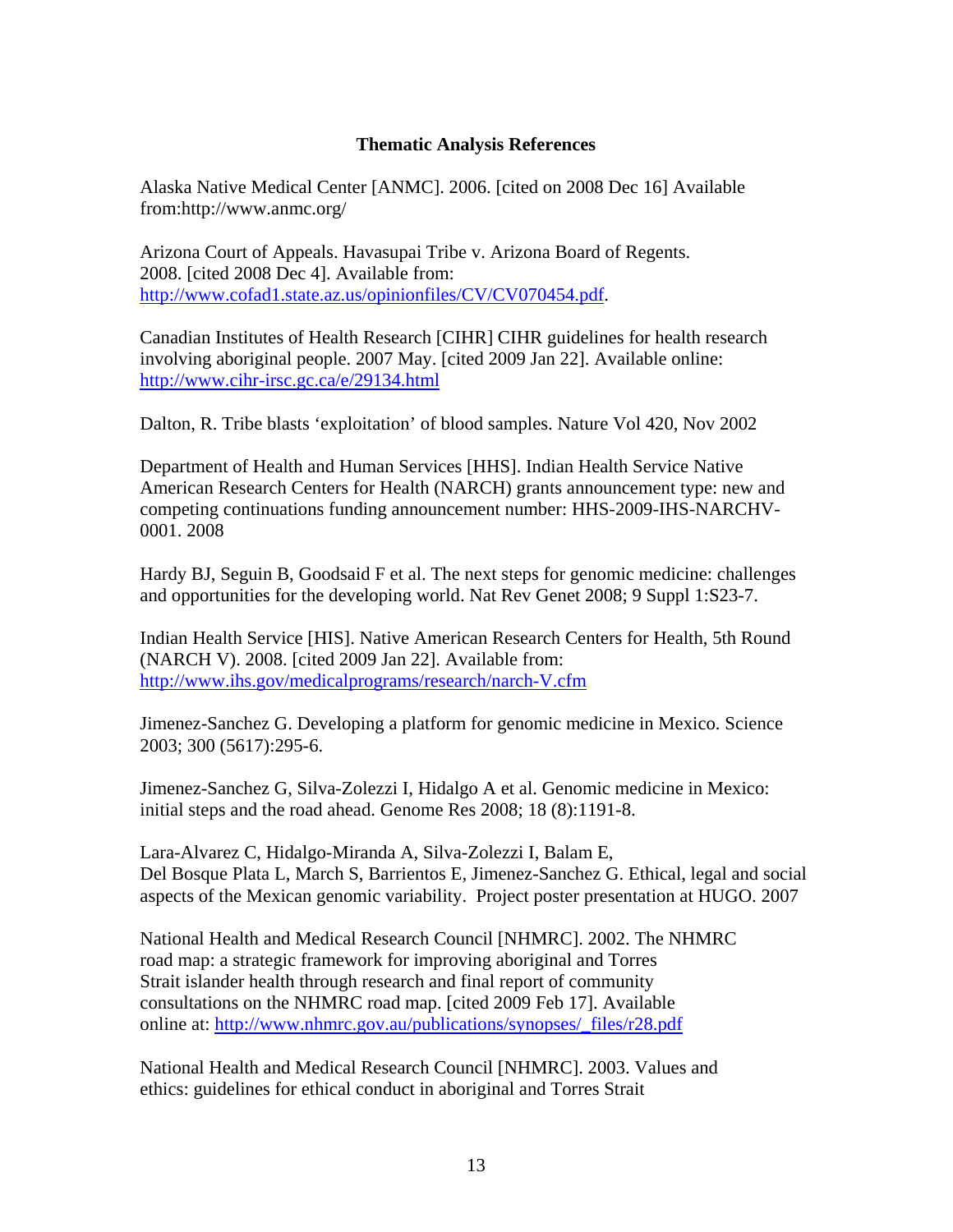islander health research. [cited 2009 Feb 17]. Available online at: http://www.nhmrc.gov.au/health\_ethics/human/conduct/guidelines/\_files/e52.pdf

Ruder K. Genomics in Amish country. Genomic news network. 2004 Jul 23. [cited on 2009 Feb 1] Available from: http://www.genomenewsnetwork.org/articles/2004/07/23/sids.php

Seguin B, Hardy B, Singer PA, Daar, AS. Genomics, public health and developing countries: the case of the Mexican National Institute of Genomic Medicine (INMEGEN). Nat Rev. 2008 October: S5-S8.

United Nations [UN]. Declaration on the Rights of Indigenous Peoples. 2007 Sep 13. [cited 2009 Jan 22] Available from: http://www.un.org/esa/socdev/unpfii/en/drip.html

University of Arizona. Process of conducting research on the Navajo nation. 2008 Oct. [cited on 2009 Jan 30] Available from: http://cals.arizona.edu/pubs/natresources/az1472.pdf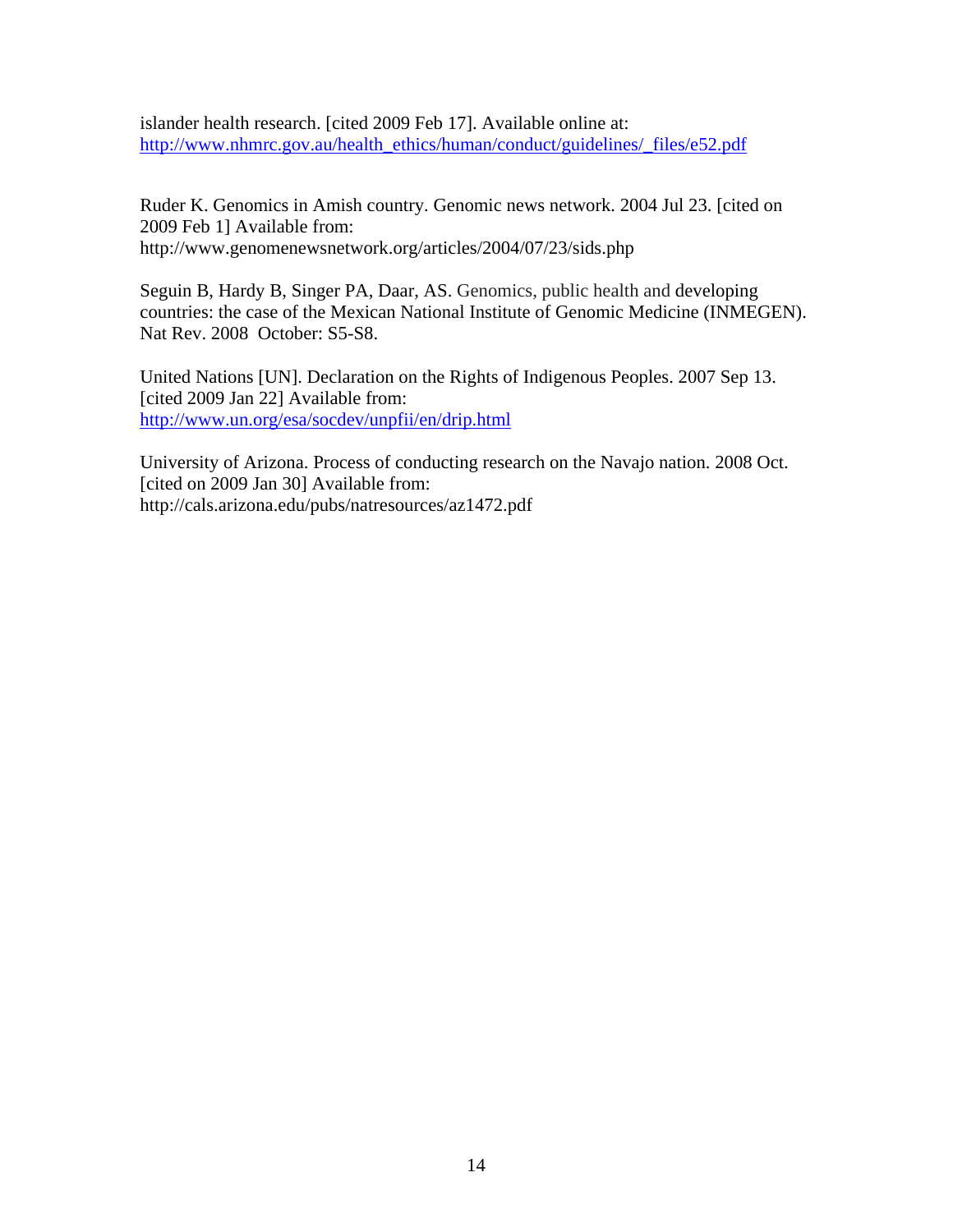## White Paper Prepared by the research team as background to the colloquium

### **Introduction**

This paper presents the results of background research conducted in preparation for a colloquium on approaches to data sharing and assurance of reciprocal benefits with developing countries and indigenous peoples in genomic research held on January 7-8, 2009 at Georgetown University. The colloquium included representative thought leaders from developing countries, indigenous peoples, genomic science, genomic medicine and global health and constituted the first step in a long term effort to stimulate a global conversation about the implications of genomic science for indigenous peoples and developing countries. As genomic science develops momentum throughout the world, strong arguments exist for assuring its benefits reach peoples in developing countries and indigenous nations. These arguments are particularly persuasive given that genomic science will not reach its full potential in improving the health of the world's people without participation of developing and indigenous peoples as sources of genetic information and as participants in basic and clinical research projects. Projects such as the HapMap project (IHC, 2003), the National Geographic's Human Genome project (NGHG, 2005), biodiversity sampling and pandemic flu strain sharing offer examples from which to learn. Yet, advancing the reciprocal benefits that genomic science can provide also requires hearing the voices and examining the circumstances of developing countries and indigenous peoples. This project will mobilize past experiences with contemporary perspectives to ensure that all people throughout the world reap the benefits of genomic science.

Based on case studies of three developing countries that have launched major genomic science projects, Seguin et al.(2008) identify five factors of a "Roadmap" necessary to assure that developing countries receive benefits from genomic science including political will, local health benefits, institutional leadership, genomic sovereignty, and knowledge-based economy. When successfully implemented, the "Roadmap" for genomic science contributes to "the establishment and potential future success of" genomic science initiatives. Although indigenous peoples worldwide enjoy varying degrees of sovereignty, they almost always live as encapsulated nations in a larger state, dominated by non-indigenous majorities. Thus, they rarely stand structurally placed to accrue benefits from genomic science as described by Seguin et al. (2008). Examining the similarities and differences about the implications of genomic research for the world's developing countries, and indigenous peoples potentially offers a path toward a generalized, global framework for assuring the benefits of genomic science for all.

Indigenous peoples share two factors of the Roadmap, namely concerns for genomic sovereignty and achieving local benefits from genomic science.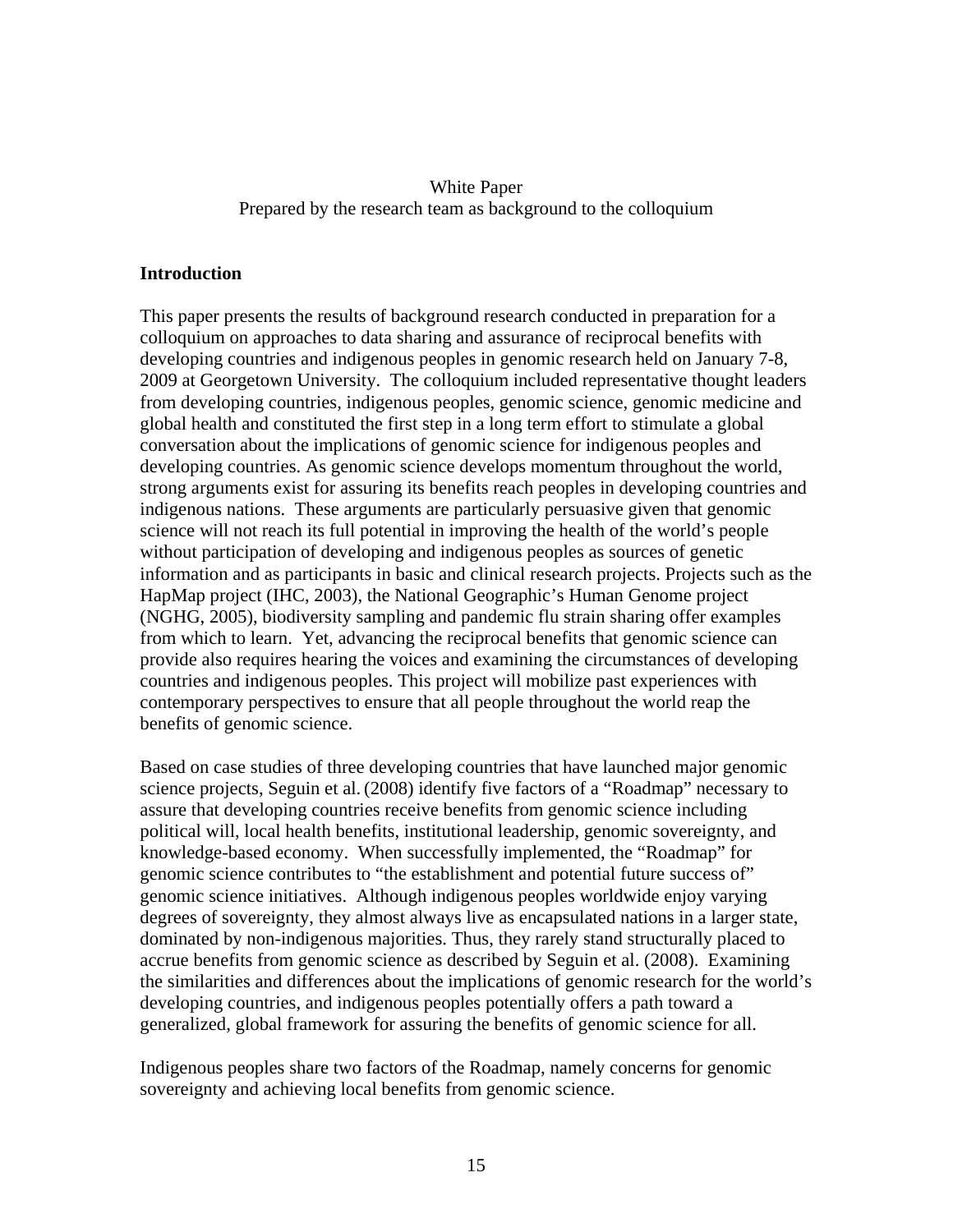- 1. Genomic sovereignty: Indigenous peoples clearly understand possession and use of their members' genomic information as a question of sovereignty;
- 2. Local benefits: Thanks to experience with genetic research on diabetes(Ferreira and Lang, 2006) indigenous people will highly value but raise straight questions about benefits to them from genomic science.

These similarities notwithstanding, important differences exist.

- 1. Political will: the political wills of the national government and of an indigenous government or leadership could easily diverge on genomic science;
- 2. Institutional leadership: Leaders of different tribal governments or local indigenous communities will undoubtedly vary in their attitudes toward and willingness to participate in genomic science projects. Indigenous people will distrust any public relations campaign about genomic science as pure hype designed to use them for other peoples' benefit.
- 3. Genomic sovereignty: Intellectual property laws about ownership of discoveries in genomic science will not necessarily ensure return to people who only provide samples.
- 4. Knowledge-based economy: One cannot assume any benefits of a general knowledge-based economy for encapsulated populations with dependent economies.

With these introductory points, the colloquium set the stage for discussion of four basic questions, namely:

- 1. What are the similarities and differences in assuring return on contributions to genomic science for developing countries, and indigenous people?
- 2. What conditions and approaches are necessary to assure benefits of participation in genomic science projects for indigenous people and developing countries, specifically:
	- a. What specific conditions should exist before requesting participation of indigenous peoples and developing countries in genomic science projects (e.g. genetic sovereignty, local self-determination of participation)?
	- b. If no specific benefits from genomic science could easily accrue to indigenous people or developing countries, what other types of (healthcare) benefits should be returned in their stead?
- 3. What barriers prevent indigenous people from directly participating in genomic science?
- 4. What principles and mechanisms should define, implement and evaluate the impact of a global framework for guiding introduction and assuring benefits of genomic science for developing countries and indigenous peoples.

## **Project Design and Methods**

This project, "Developing a Framework to Guide Genomic Data Sharing and Reciprocal Benefits to Developing Countries and Indigenous Peoples," was launched on January 7-8, 2009 with a colloquium of invited thought leaders from developing countries, indigenous peoples, genomic science, genomic medicine and global health, including: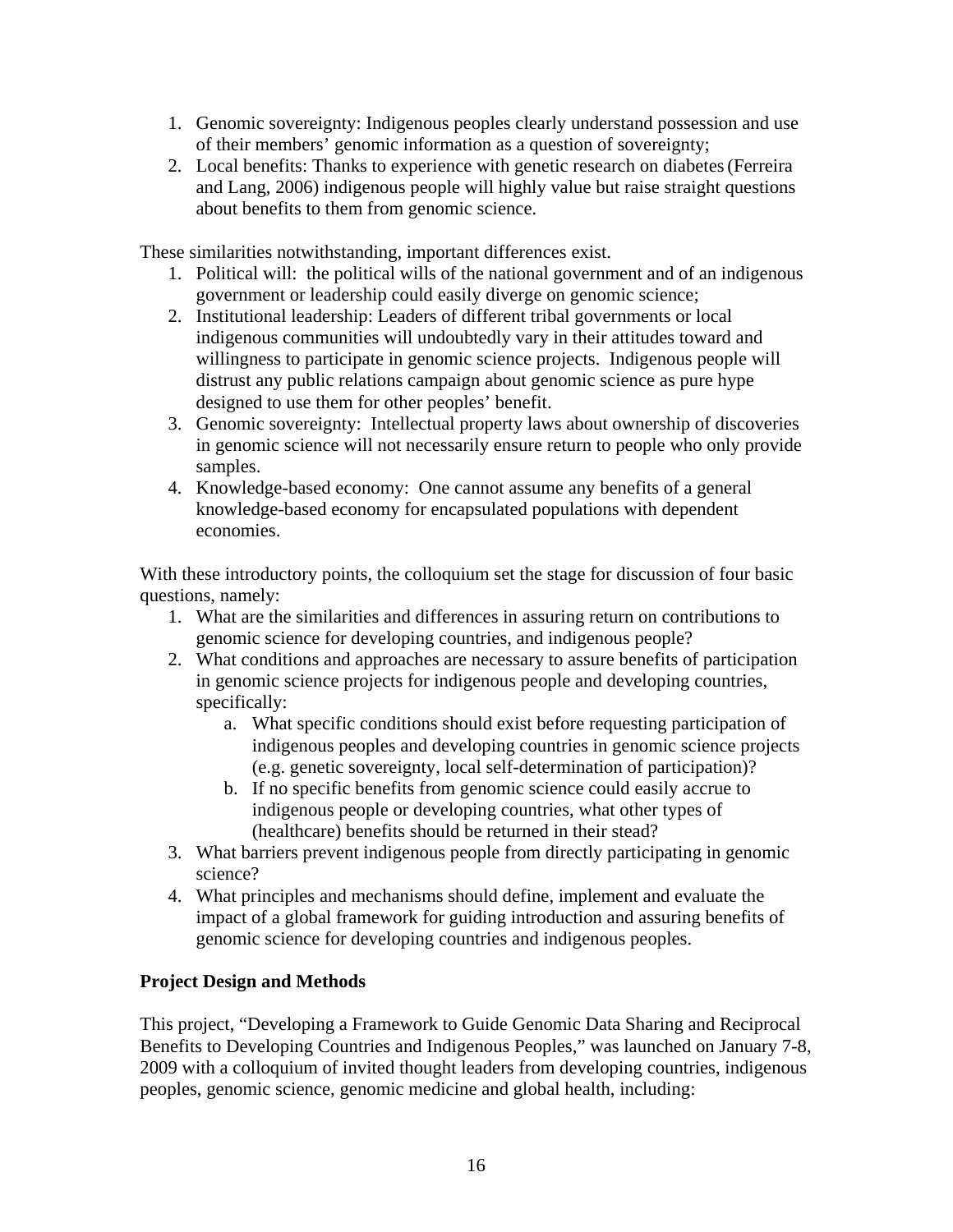Dr. Doris Cook —Ethics Office of Canadian Institutes of Health Research

Dr. Theresa Cullen—United States Indian Health Service

Ms. Jacinta Elston—Medicine, Health, and Molecular Sciences, James Cook University

Ms. Tonya Gonnella Frichner—United Nations Permanent Forum on Indigenous Issues

Dr. James Galloway—United States Public Heath Service

Dr. Bette Keltner Jacobs—School of Nursing and Health Studies, Georgetown University

Dr. Gerardo Jimenez-Sanchez —National Genomic Medicine Institute of Mexico

Dr. Ted Mala —Southcentral Foundation

Dr. Clifton A. Poodry—National Institute of General Medical Sciences

Dr. Charles Rotimi—NIH Center for Research on Genomics and Global Health

Rev. Rodrigue Takoudjou, SJ—Department of Pharmacology, Georgetown University

Dr. Ian Wronski—Medicine, Health and Molecular Sciences, James Cook University

The colloquium began with groups of short presentations from each participant on the general topics of "Hearing the Indigenous Perspective", "Hearing the Perspectives of Developing Countries" and "Implications for Healthcare and Genomic Science". An open discussion followed the talks on each topic. After hearing and initially discussing the ideas of all participants, the colloquium closed the first day by "Identifying Key Issues" that had emerged from its work. This discussion set the stage for "Tackling the Issues", the colloquium's work for the second day. The colloquium closed with a discussion of "Next Steps" to take in the project. The conversations during the colloquium were recorded and transcribed for later use by all participants.

Report: The O'Neill Institute prepared and submitted a colloquium report titled "Thematic Analysis of Colloquium" in partial fulfillment of its obligation to the Personalized Healthcare Initiative, Department of Health and Human Services who helped support the colloquium. The O'Neill Institute sent drafts of the colloquium report to all participants for review, comment and revision. The final report reflected the perspectives of all participants who have received a copy for their own records.

Researchers from the O'Neill Institute and the Personalized Healthcare Initiative began investigating the open literature to better understand the context and content of the colloquium before the colloquium. Without in any way attempting to preempt discussion during the colloquium, we sought to identify common concerns about genomic science, clarify lessons learned from past experience and briefly compare formal codes, guidelines and protocols that have been developed to regulate research and healthcare related to genomic science among indigenous people and developing countries. This background paper explains the results of our work.

## **Common Concerns about Genomic Science among Indigenous Peoples**

The first publication of the human genome sequence in 2001 marked the dawn of the "Post-Genome Era" and led to a new public awareness of genetics and genomics (Lander at al., 2001; Venter et al., 2001). The data generated by these projects were the DNA sequence of a handful of individuals, as they were not designed to capture the diversity of the human genome. Concurrently with sequencing projects, efforts were underway to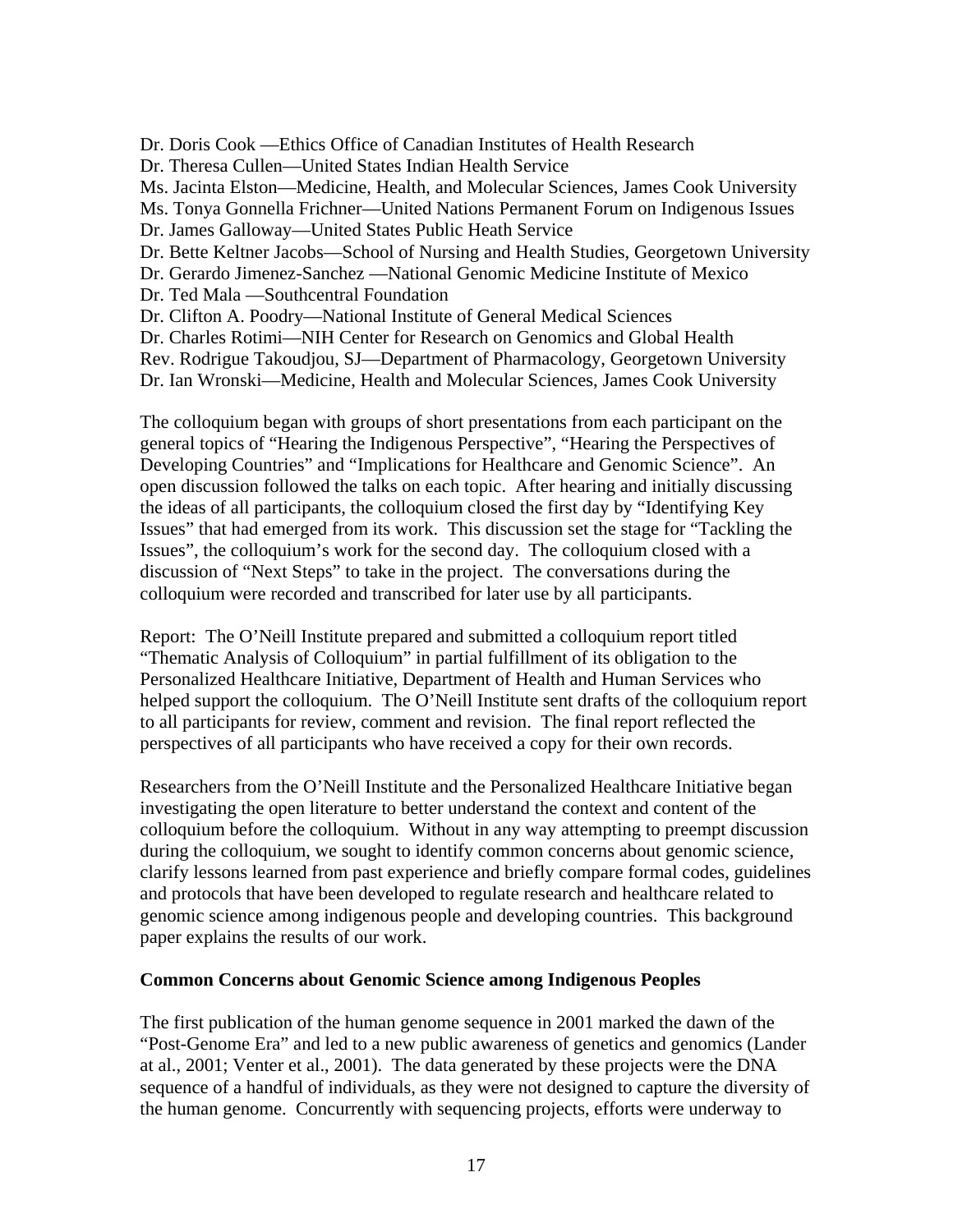capture this diversity by sampling the DNA of many people from distinct geographic locations. The approaches to ethical, legal and social implications (ELSI) of these projects differed, as did their success at interacting with indigenous peoples and residents of developing countries. In some cases, genomic scientists and local communities have effectively collaborated. In others, work has yet to commence. We can learn important lessons from these past experiences (Cavalli-Sforza, 2005).

#### Case Study 1: The Human Genome Diversity Project

In 1991, as the Human Genome Project began sequencing the human genome, a group of geneticists hypothesized that there was great value in cataloging the genetic variations existing in human populations around the world (Cavalli-Sforza et al., 1991). This idea was the inception of the HGDP. Over the next two years meetings were held to plan this undertaking, including a workshop at the National Institutes of Health on ethical issues and funding (Greely, 2001). In 1993, the Human Genome Diversity Project was launched with the stated mission "to arrive at a much more precise definition of the origins of different world populations by integrating genetic knowledge, derived by applying the new techniques for studying genes, with knowledge of history, anthropology and language." The proposed plan was to compile genetic information, in addition to biological samples from "populations that are representative of all of the world's peoples." The aims and protocols of the HGDP were articulated in a meeting summary along with ethical guidelines to address concerns of cultural sensitivity informed consent, intellectual property and racism (Bodmer et al, 1993). The project encountered harsh criticism from organizations speaking out on behalf of many communities, such as Indigenous Peoples Council on Biocolonialism (IPCB, 1995), the Rural Advancement Foundation International (RAFI, 1994). The objections grew from multiple aspects of the HGDP: the assumption of extinction for some groups of indigenous peoples without concomitant assistance to these groups, the potential for discrimination, the lack of control of access to genetic information, the issue of individual and community informed consent, the possibility of biological weapons targeted at indigenous peoples, and the conflict between theories of human migration and the cosmologies of indigenous peoples.

In 1997, the HGDP released a model ethical protocol for collecting DNA samples (Weiss et al., 1997). The National Research Council also undertook an ethical review in 1997 which concluded that there existed "numerous ethical, legal, and human-rights challenges in the prosecution of a global effort and offers possible guidelines to the resolution of some, albeit not all, of the challenges that the committee identifies" (NRC, 1997). The efforts of the HGDP to engage with the targeted populations have not succeeded and the HGDP website reports that no samples have been collected under the auspices of the project in North America, since its last update in August of 2006 (Bodmer et al., 1993). What does this case teach us about conducting genomic science?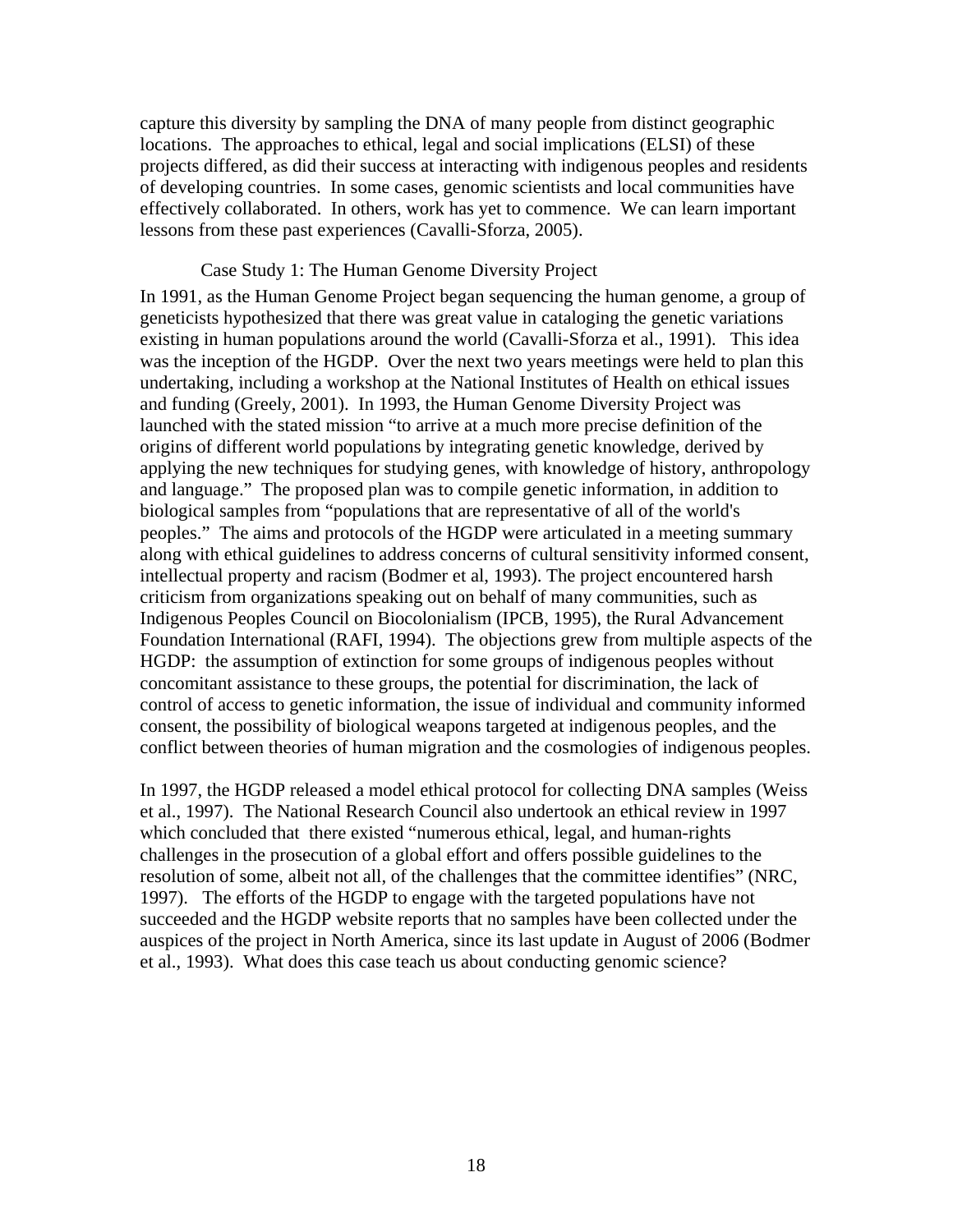#### Preservation of Self: DNA as a Cultural Identity

Indigenous people share common concerns about the conduct and implications of genetic research in their communities. The most frequent samples used in biological research come from blood, oral/buccal swabs, and hair fragments (Turman, 2001). These samples may continuously regenerate within the body and therefore seem to not be permanently 'lost' from the participant. Such a view depends on the assumption that all participants share a similar concept of the body. Dr. Frank Dukepoo, a Hopi Indian and geneticist, explains that "to us, any part of ourselves is sacred. Scientists say it's just DNA. For an Indian, it is not just DNA, it's part of a person, it is sacred, with deep religious significance. It is a part of the essence of a person" (Petit, 1998). Recognizing that the samples are not merely data, but a valued, sacred, and significant component of a cultural identity is a first step towards identifying mutually satisfactory approaches to further research.

Given the sacrosanct nature of the samples, one approach to DNA research with indigenous communities is regarding the samples as "on loan" to researchers. This reaffirms the indigenous peoples' outright ownership of the biological information (Arbour and Cook, 2006). The researcher is not, under any circumstance, permitted to use the samples for any other study at any time without further specific consent. Recognizing samples in this context would be a critical first step towards discussions of reciprocal benefits and detailing guidelines for additional research.

Who grants consent, the Individual or the Community?

Professor Henry T. Greeley of Stanford Law School notes pursuing DNA samples from indigenous communities is "no more a helicopter science. You can't just fly in, jump out in your white coats, gather some samples and leave" (Petit, 1998). The need to obtain consent for each specific research aim is further complicated by the organizational structures of the indigenous communities. For example, an individual member of the Mohawk community clearly has the right to loan his or her biological samples to researchers. However, that individual may live on a Mohawk reservation, which may identify with a larger Mohawk national community, which in turn is a part of the League of Iroquois and broader still the National Congress of American Indians (Underkuffler, 2007). These self-defined authorities frequently overlap and indigenous governing bodies are rarely acknowledged formally in developed nations (Rosenthal, 2006).

Unclear hierarchical authority within and among indigenous communities has complicated even good-faith efforts made by researchers to obtain proper consent for genetic studies. In 2000, the Australian biotech company Autogen received permission from the Tongan government to collect biological samples from the archipelago's original inhabitants (Schuklenk and Kleinsmidt, 2006). The intent of the research was to investigate diabetes, which was rampant throughout the community. Individual consent from participants was planned, but due to very public objections from community leaders reflecting the views of a minority subset of the prospective participants, all plans were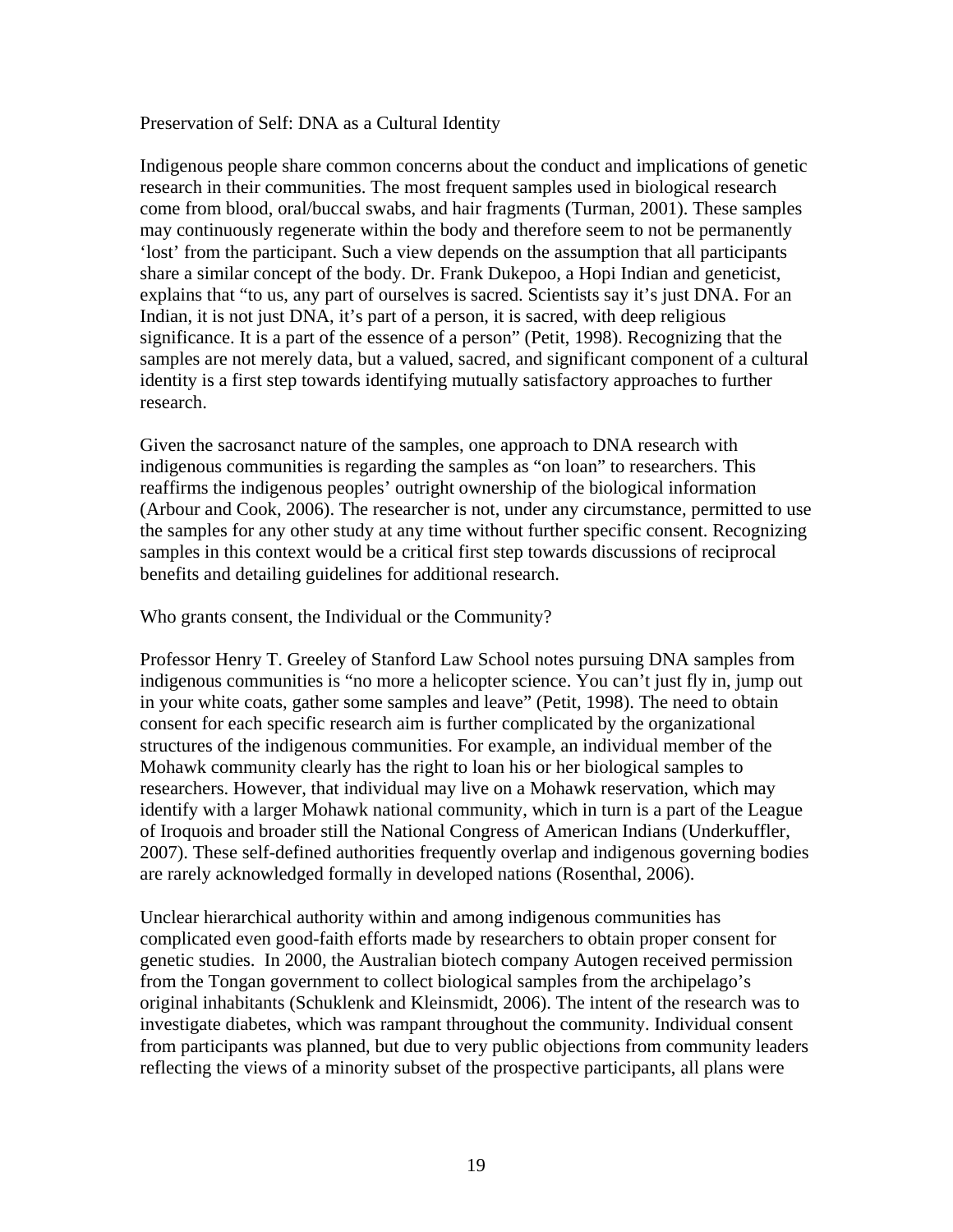cancelled for any collection of samples or research with the samples (Schuklenk and Kleinsmidt, 2006).

Representative organizations can be instrumental in drafting general guidelines that are culturally sensitive to Aboriginal communities. The Canadian Institute for Health Research's Guidelines for Health Research Involving Aboriginal People is one promising example of collaboration between government and regional representatives, in this case with First Nation, Inuit, and Métis communities (CIHR, 2007). Regarding community and individual consent, Article 4 of the guidelines states that researchers "should consult community leaders to obtain their consent before approaching community members individually. Once community consent has been obtained, the researcher will still need the free, prior and informed consent of the individual participants" (CIHR, 2007). Though representative leadership is useful in relaying general cultural concerns, consent should ultimately remain on an individual participant level. Participatory research methods are also frequently advocated as a collaborative approach that continuously reaffirms community consent for varying studies based on the same data.

Does genomic science threaten indigenous cosmology or sovereignty?

Indigenous populations are potentially a very valuable source of DNA information. The biological samples are valuable in terms of potential advances in the field of health (including the monetary benefits of patenting), but also valuable in studying the history of populations across the globe. Both of these areas of study present obstacles and risks to indigenous populations, requiring strict and specific guidelines for conducting responsible research. Genetic studies are already offering alternative explanations for human migration patters over centuries (Daniel, 2001). Some people fear that DNA studies may contradict specific indigenous cultural histories, which could undermine arguments for sovereignty and other legal claims (Harmon, 2006).

#### Case Study 2: The National Geographic Genographic Project

The Genographic Project, sponsored by IBM and the National Geographic Society, began collecting DNA samples in the spring of 2005 (Behar et al., 2007). This project has a much more circumscribed mission than that of the HGDP. As stated, the "Genographic Project is seeking to chart new knowledge about the migratory history of the human species by using sophisticated laboratory and computer analysis of DNA contributed by hundreds of thousands of people from around the world" (NGGP, 2008). It is clearly stated that this research is focused on human migration and ancestry, the data will be made publicly available, and no cell lines will be created. Furthermore, the project is "nonprofit, nongovernmental, nonpolitical, and noncommercial," and clearly states that no patents will be filed using information gathered by the project. With a decade of experience since the HGDP, the Genographic Project has extensive ELSI information on its website and has created the Genographic Legacy Fund to support education and cultural conservation efforts in communities of indigenous peoples and in developing nations.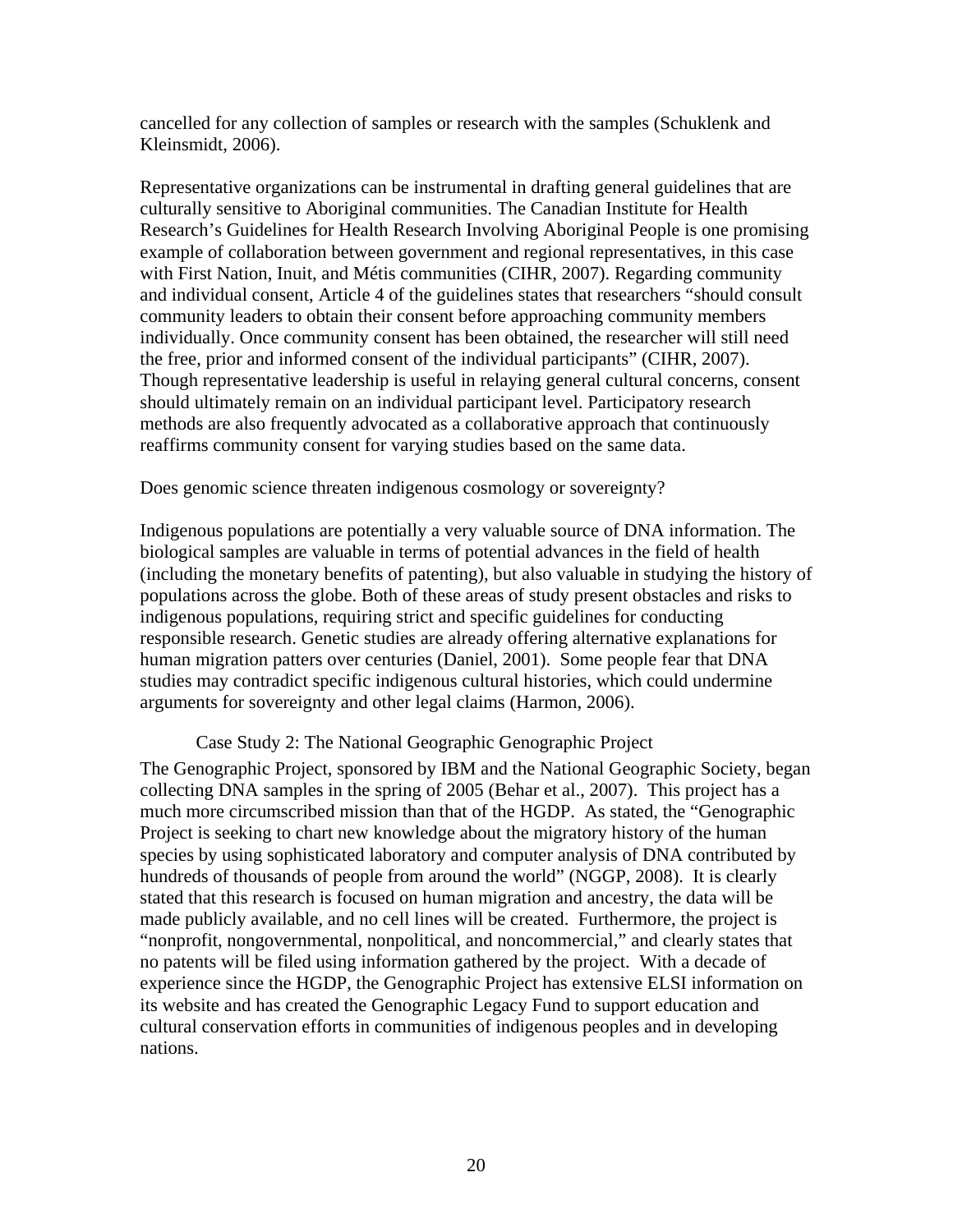Many indigenous people share the excitement for scientific advances from genetic research; however, there are sensitive cultural and political considerations that must be explored further. Council members from the Georgetown tribe in Alaska note the potential for the DNA information to link them with other tribes throughout the continental United States (Harmon, 2006). This could increase solidarity and unite communities facing similar issues with non-indigenous governing bodies. The worry that the research will be used to discredit tribal histories contrasts with the view that research could unite indigenous communities. Dr. Linita Manu'atu, a Tongan senior lecturer at Auckland University of Technology, reaffirms that "for Tongans, we were created in Tonga. We have gods, our own gods, which we created the same as the people of Israel. We have our own stories, but we are being told they're not good enough" (Harvey, 2005). More directly, genomic studies of indigenous populations have been described as "racebased research" which is "highly political" (Harvey, 2005). The stated aims of the research outline a desire to understand how all human beings are related. For some but not all indigenous spokespersons, the conclusions of these investigations have potentially severe consequences for indigenous communities. In addition, a precedent of less-thanhonest genetic research by non-indigenous scientists has fostered doubt in the integrity of future studies.

#### Case Study 3: The International HapMap Project

The International HapMap Project (IHC, 2003) has the goal of developing a map of the human genome, complete with variations that occur in different populations, for the purposes of supporting genome-wide association studies that are the standard investigational protocol to look at common, complex human diseases, such as diabetes and cardiovascular disorders. The HapMap Project also declared its intention to publicly release data in an expedient fashion for use by the larger research community. From the outset, this project focused on ELSI issues that plagued the HGDP and published this framework in *Nature Reviews Genetics* 2004 (Foster, 2004). It incorporated Community Advisory Groups as liaisons between studied populations and the institutional biobanking specimens and planned community tailored compensation for study participants. Samples for the HapMap Project have been collected from four populations, people of European ancestry in Utah, the Yoruba people of Ibadan, Nigeria, Japanese people from the Tokyo area and Han Chinese from Beijing. The communities from Utah, Tokyo and Beijing are being sampled by researchers from their own country. Interaction with the Yoruban people occurs through an existing collaboration between Howard University and the University of Ibadan. This collaborative group had built a trust with the Yoruba prior to the HapMap Project. In discussions with the National Human Genome Research Institute, several leaders of the Native American health research community expressed a lack of interest in participating in the project. The reasons cited were concerns that the data would be used for population-history studies and comparisons between indigenous populations (Foster, 2004). The leadership of NHGRI, being sensitive to the autonomy of tribes, did not push further.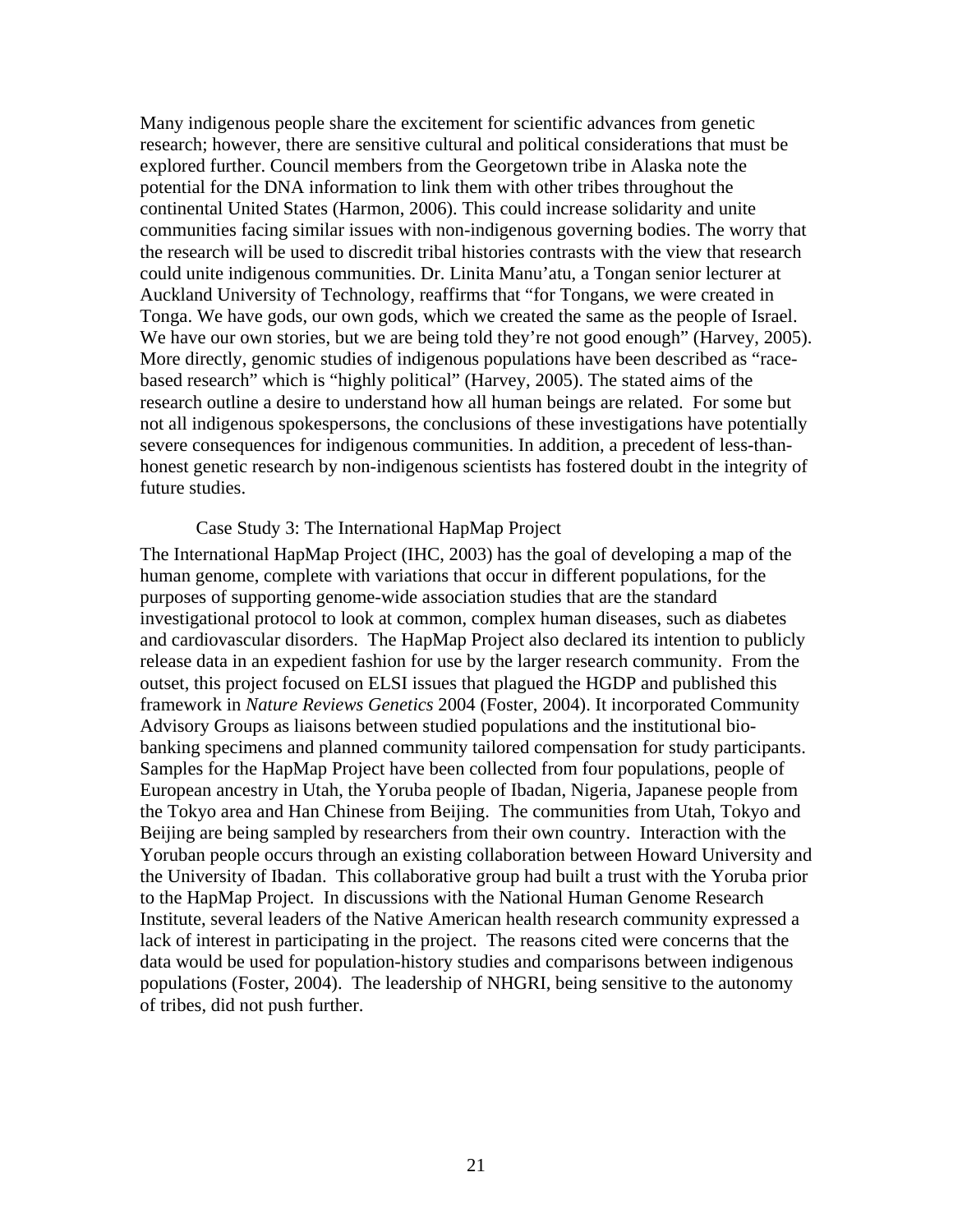#### Distrust in Integrity of Scientific Community

Distrust in the integrity of genetic research has consistently been reinforced through histories of errant misuse of biological samples, as well as institutionalized oppression of indigenous communities. John Liddle, Director of the Central Australian Aboriginal Congress, reaffirms these strong sentiments, articulating that "over the last 200 years, non-Aboriginal people have taken our land, language, culture, health- even our children. Now they want to take the genetic material which makes us Aboriginal people as well" (RAFI, 1994). The list of examples is extensive both in terms of scope of the research conducted without consent, and the length of time the loaned samples have been preserved and studied.

Case Study 4: Misuse of biological samples from the Havasupai Indians As recently as November 2008, Havasupai Indians were granted permission through the Arizona Court of Appeals to proceed with legal action related to misuse of biological samples taken by Arizona State University and the University of Arizona. Over 200 genetic samples were consensually loaned for diabetes research in the early 1990s. Within two years, researchers published that diabetes was growing too rapidly within the community to be associated with genetics (Havasupai Tribe v. Arizona Board of Regents, 2008). Years after these published findings, the samples were then used without the consent of the Havasupai to investigate schizophrenia, inbreeding, and population migrations (Davenport 2008).

Case Study 5: Misuse of biological samples from the Nuu-chah-nulth Unethical use of biological samples is not limited to our most recent advances in genetics. Over 25 years ago more than 800 genetic samples were taken from the Nuuchah-nulth tribe by researchers at the University of British Columbia. The consent was given by the Nuu-chah-nulth to investigate rheumatoid arthritis, which significantly affects their community. These samples have since been used and shared for a variety of different studies, without consent, among many different collaborators throughout the world (Dalton, 2002). Dr. Shiela van Holst Pellekaam, a molecular anthropologist from the University of New South Wales in Sydney, concludes "there have been many instances where information has been given to researchers in an attitude of trust (and an implied, though often not stated) belief that the trust will not be violated. However, because there has often been a fundamental failure on the part of researchers to disclose the full intention of the research project, particularly with regard to publication, the researched have felt betrayed by people who have taken information away, obtained higher degrees from the work, published ... and never returned to the communities concerned" (Pellekaan, 2000).

#### Lessons Learned from Past Experience

What are the key lessons learned from the range and development of formal codes, guidelines and protocols for conducting genomic research among indigenous people. Genomic surveys ask questions about the biological basis of communities and human history. For this reason, the recent history of genomic research among indigenous peoples and developing countries everywhere on the globe instructs us that researchers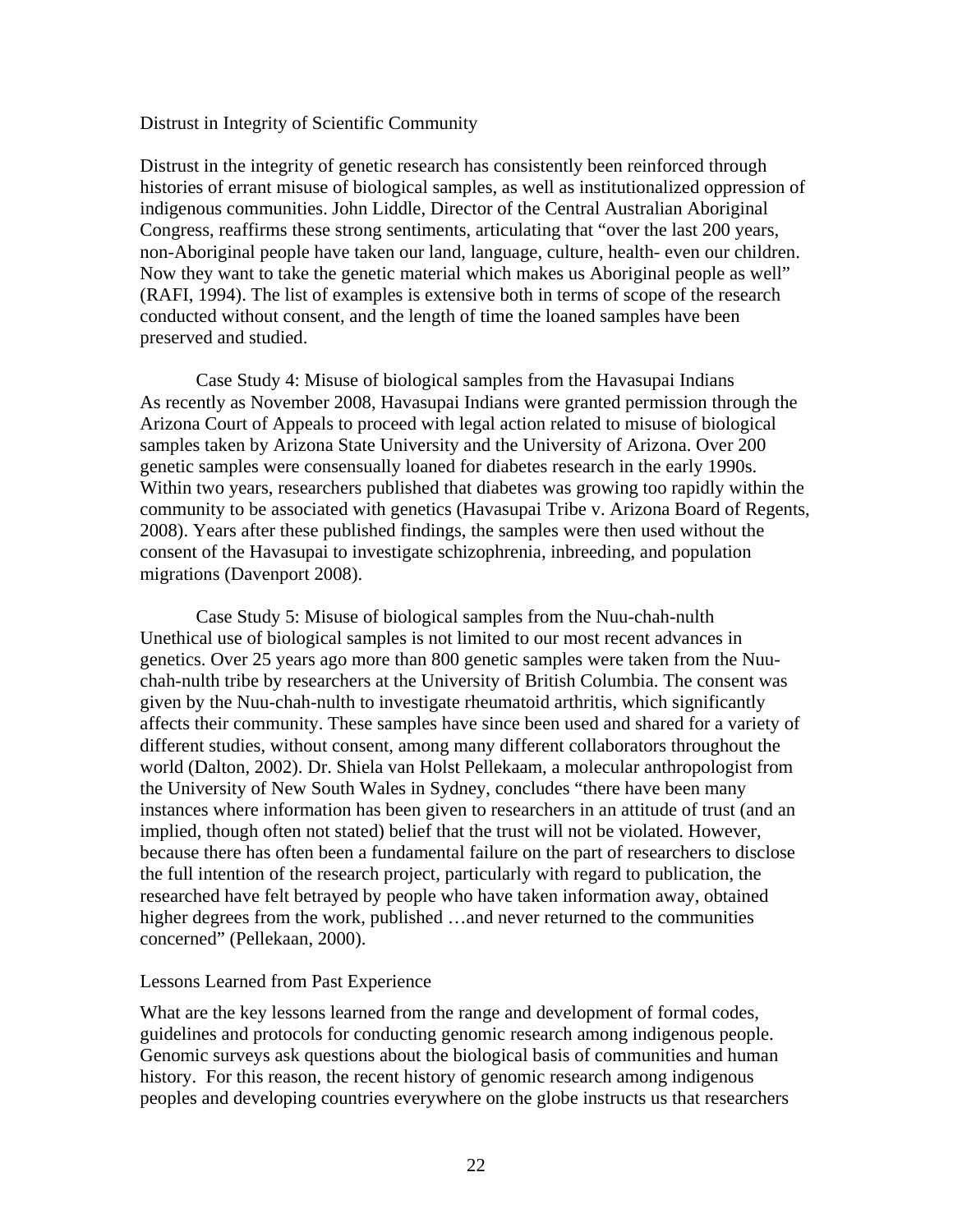and communities must cultivate trust prior to the initiation of research. Cultivating trust requires

- Communicating project goals to both communities and individuals
- Disclosing and discussing alterations in the initial purposes of a research project as they occur
- Obtaining secondary consent when proposing new uses of collected data and samples

Researchers must actively work to promote mutual understanding of intentions and consequences of research through ongoing dialog between researcher and community. Experience also shows that open-ended studies create more apprehension than focused ones. We must also recognize that the legacy of past projects affects the success of current and future projects.

### **Survey of Existing Guidelines for Genomic Research with Indigenous Populations**

A matrix of existing guidelines for genomic research with indigenous populations presented below (Table I) has been constructed based on the principles outlined by Sharp and Foster (2002) in *An Analysis of Research Guidelines on the Collection and Use of Human Biological Materials from American Indian and Alaska Native Communities.*  The table reports and compares the different guidelines/principles currently used by various international organizations. The categories included in the matrix are divided into five complimentary principles: community consultation, sample collection and informed consent, use and storage of biological materials, prioritization of research uses and post-research obligations. Guidelines are individually coded according to the complementary principles based on their inclusion or exclusion of fifteen sub-principles. One axis of the matrix is the fifteen sub-principles. The other axis of the matrix represents individual sets of guidelines listed by organization and year of publication. This work builds on the previous analysis by Sharp and Foster (2002) by applying the existing framework to more recent guidelines for ethical research with indigenous populations. The selection criteria for guidelines is limited to those created by English speaking countries or international bodies which explicitly address genomic research or generally address health research with indigenous populations. A matrix key has been created to provide the guideline name with full citation information for each set of guidelines.

Preliminary observations

- The matrix demonstrates the evolution of research guidelines over time. As late as the mid-1990s guidelines rarely recommended community consultation. Today all of the recent guidelines published by state-run organizations explain the need for individual and community approval on issues such as secondary uses of data and withdrawal of samples.
- The matrix underscores the importance of explicitly consulting communities and individuals in efforts to conduct research with indigenous populations.
- Guidelines have evolved from showing little emphasis on the enumeration of reciprocal benefits to the point where all guidelines require benefit sharing with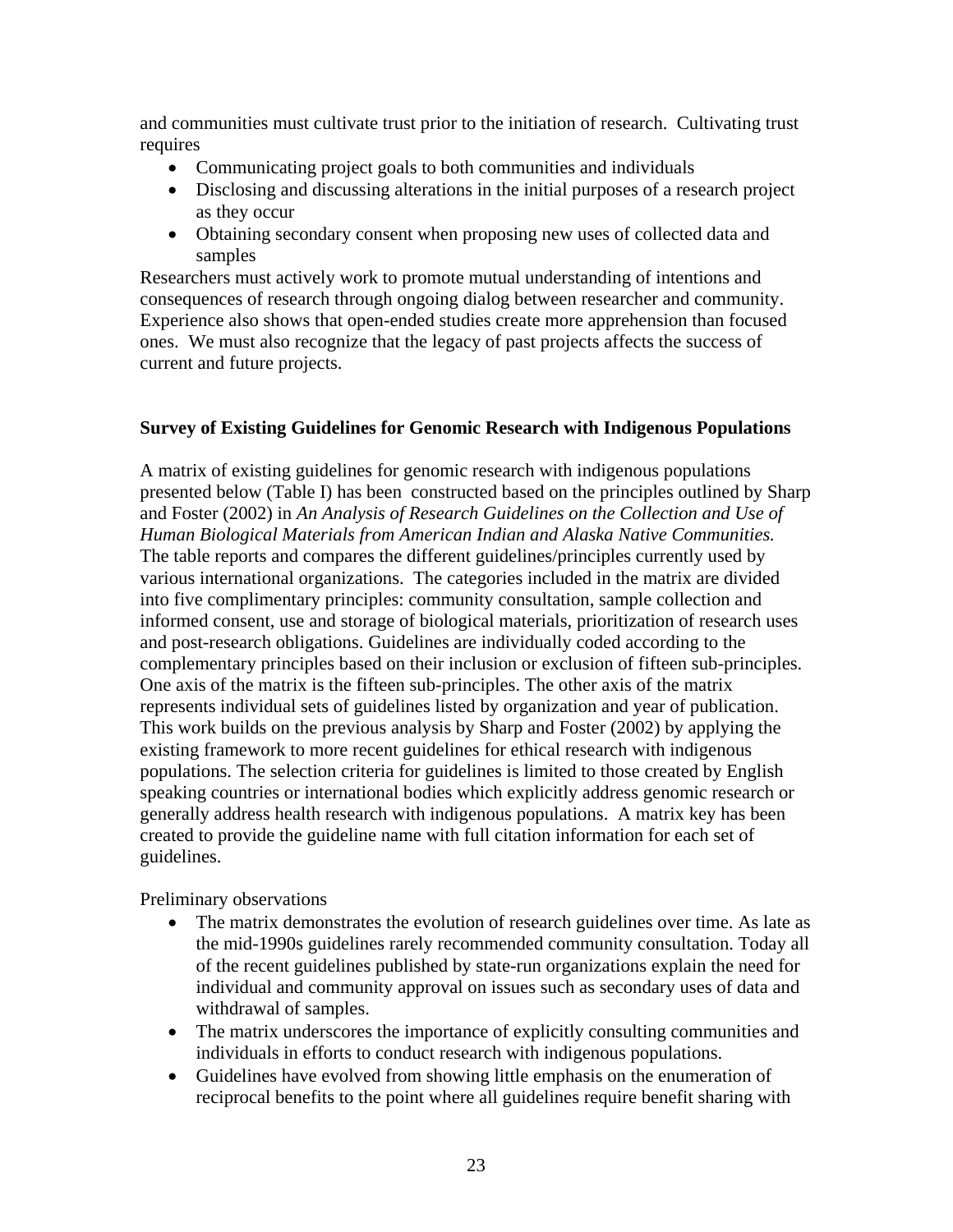contributing populations. An increasing number also take a clear position on how to benefit contributing populations when research leads to commercial applications.

- The overall trend shown in the matrix is a movement towards guidelines that prescribe mutually beneficial and deeply collaborative research partnerships, many of which can be categorized within the framework of participatory research.
- The CIHR guidelines (2007) present the most comprehensive contribution on this issue according to our analysis. The guidelines touch on all fifteen of the coded sub-principles and capture the intended spirit of these principles in a comprehensive and concise manner.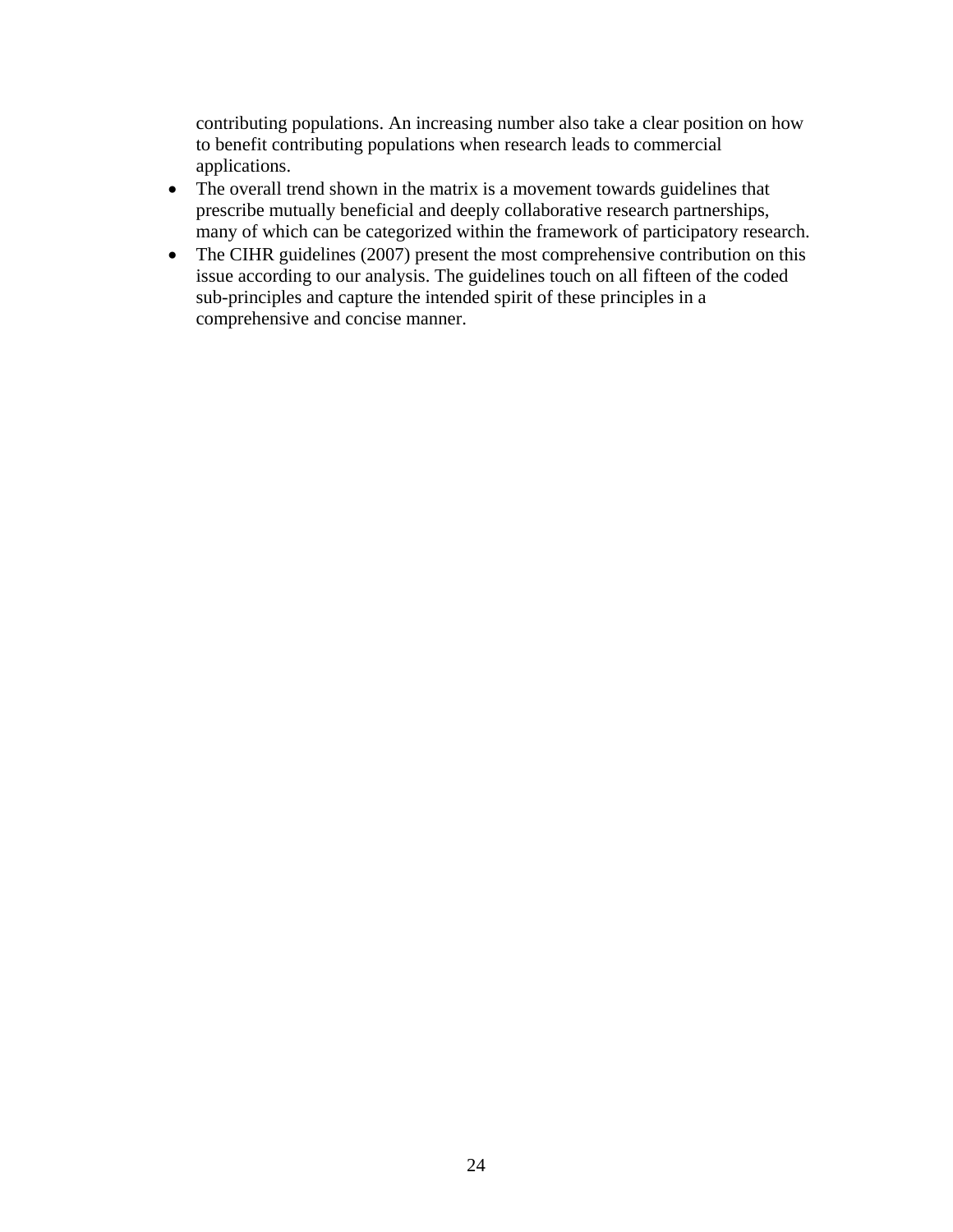|                                                                                                  | HUGO Council (1996) | <b>UNESCO</b> (1997) | HGDP (1997) | AIATSIS (2000) | <b>IHS (2001)</b> | AMA (2002)   | WHO (2002) | <b>NHMRC (2003)</b> | <b>UNESCO</b> (2003) | NIGMS (2004) | <b>JNESCO</b> (2005) | CIHR (2007) |
|--------------------------------------------------------------------------------------------------|---------------------|----------------------|-------------|----------------|-------------------|--------------|------------|---------------------|----------------------|--------------|----------------------|-------------|
|                                                                                                  |                     |                      |             |                |                   |              |            |                     |                      |              |                      |             |
| <b>Community</b><br><b>Consultation</b>                                                          |                     |                      |             |                |                   |              |            |                     |                      |              |                      |             |
| In protocol<br>development                                                                       |                     |                      | v           | v              |                   | y            | V          | ۷                   |                      | v            | V                    |             |
| Before collection of<br>samples                                                                  | y                   |                      | ۷           | y              | y                 | y            | y          | v                   | y                    | ۷            |                      | ۷           |
| Embodies respect<br>for cultural<br>differences                                                  | y                   | v                    | ۷           | у              | V                 |              | y          | v                   | v                    | ۷            | v                    | ۷           |
| Formal community<br>approval required                                                            |                     |                      | v           |                | y                 | y            | y          | v                   |                      | v            |                      | v           |
| <b>Sample</b><br><b>Collection and</b><br><b>Informed Consent</b>                                |                     |                      |             |                |                   |              |            |                     |                      |              |                      |             |
| Done in a culturally<br>sensitive manner                                                         |                     | v                    |             | v              | V                 |              | v          |                     | v                    | v            | v                    |             |
| Discussion of a<br>collective harm<br>(e.g. group discr)<br>as part of inform<br>consent process |                     | $\mathsf{V}$         | v           | v              | y                 |              | y          | ٧                   | y                    | v            | y                    | ۷           |
| <b>Use and Storage</b><br>of Biological<br><b>Materials</b>                                      |                     |                      |             |                |                   |              |            |                     |                      |              |                      |             |
| Potential uses<br>defined prior to<br>sample collection                                          |                     |                      |             | y              | y                 | y            | y          | V                   | y                    | v            |                      | V           |
| Provision for<br>withdrawal of<br>samples (IW or<br>CW)                                          |                     |                      | IW,CW       | IW,CW          |                   | IW           | ${\sf CW}$ | IW,CW               | IW                   | IW,CW        | IW                   | IW,CW       |
| Discussion of<br>secondary uses<br>with contributors<br>(DI or DC)                               |                     |                      | ۷           | DI             |                   |              | $DC$       |                     | DI                   | DI, DC       |                      | DI, DC      |
| Secondary uses<br>require community<br>approval                                                  |                     |                      |             |                | y                 | $\mathsf{V}$ | y          | ۷                   | y                    | v            |                      |             |

# Table I: **Survey of Guidelines for Genomic Research with Indigenous Populations**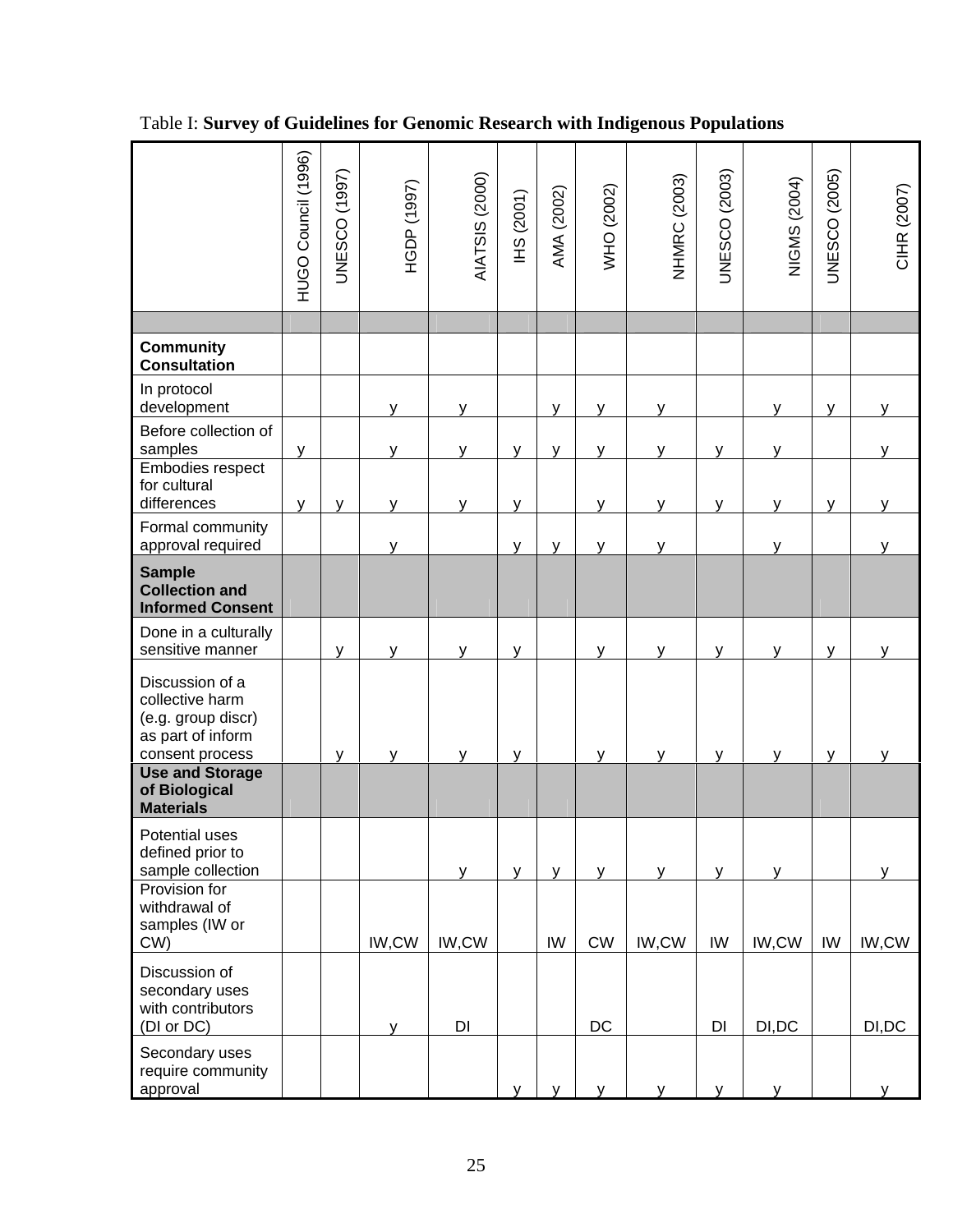| <b>Prioritization of</b><br><b>Research Uses</b>               |   |              |   |   |   |              |              |              |              |  |
|----------------------------------------------------------------|---|--------------|---|---|---|--------------|--------------|--------------|--------------|--|
| Should benefit<br>contributing<br>population                   | v | $\mathsf{V}$ |   | v |   | v            | v            | v            | v            |  |
| Clear position on<br>commercial<br>applications                | v | $\mathsf{V}$ |   |   |   | v            |              |              | $\mathsf{v}$ |  |
| Post-research<br>obligations                                   |   |              |   |   |   |              |              |              |              |  |
| Ongoing research<br>updates to<br>participating<br>communities | v |              |   |   | v | $\mathbf{v}$ | $\mathbf{v}$ | $\mathbf v$  | v            |  |
| Community review<br>of study findings<br>before release        |   |              | v | v |   | $\mathbf v$  | v            | $\mathbf{v}$ |              |  |
| Need to develop<br>local capacities                            |   | $\mathbf{v}$ |   |   |   |              |              |              | v            |  |

Y signifies that the sub-principle is included in the indicated guideline(s).

## **Matrix Key**

**HUGO Council (1996)**: Human Genome Organisation, Ethical, Legal, and Social Issues Committee Statement on the Principled Conduct of Genetic Research. HUGO Ethical, Legal, and Social Issues Committee Report to HUGO Council Bethesda, March 21, 1996.

**UNESCO (1997):** United Nations Educational, Scientific and Cultural Organization, Universal Declaration on the Human Genome and Human Rights, November 11, 1997.

**HGDP (1997)**: Human Genome Diversity Project, North American Regional Committee, Model Ethical Protocol for Collecting DNA Samples, 1997.

**AIATSIS (2000)**: The Australian Institute of Aboriginal and Torres Strait Islander Studies, Guidelines for Ethical Research in Indigenous Studies, May 2000.

**IHS (2001)**: Indian Health Service, IHS Guidelines for Implementing and Complying with IHS Policy on Specimens, March 31, 2001.

**AMA (2002)**: American Medical Association, Code of Medical Ethics: E-2.079 Safeguards in the Use of DNA Databanks in Genomic Research, 2001.

**WHO (2002)**: World Health Organization, Indigenous Peoples and Participatory Health Research, 2002.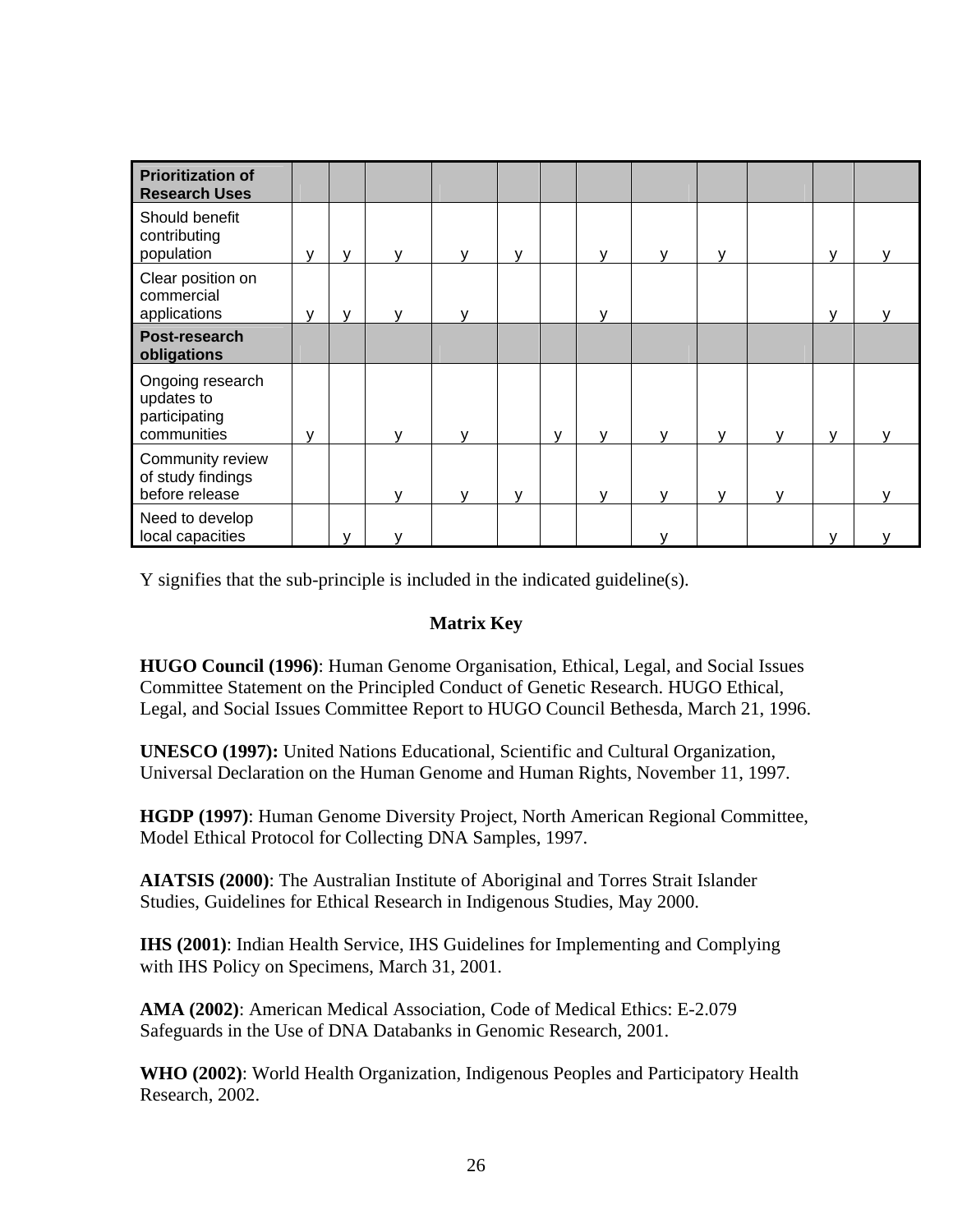**NHMRC (2003)**: National Health and Medical Research Council, Values and Ethics: Guidelines for Ethical Conduct in Aboriginal and Torres Strait Islander Health Research, 2003.

**UNESCO (2003)**: United Nations Educational, Scientific and Cultural Organization, International Declaration on Human Genetic Data. Resolution adopted on the Report of Commission III at the 20th plenary meeting, 16 October 2003.

**NIGMS (2004)**: National Institute of General Medical Sciences, Policy for the Responsible Collection, Storage and Research Use of Samples from Named Populations for the NIGMS Human Genetic Cell Repository, August 25, 2004.

**UNESCO (2005)**: United Nations Educational, Scientific and Cultural Organization, Preliminary Draft Declaration on Universal Norms on Bioethics, Feb. 9, 2005.

**CIHR (2007):** Canadian Institutes of Health Research, CIHR Guidelines for Health Research Involving Aboriginal People, May 2007.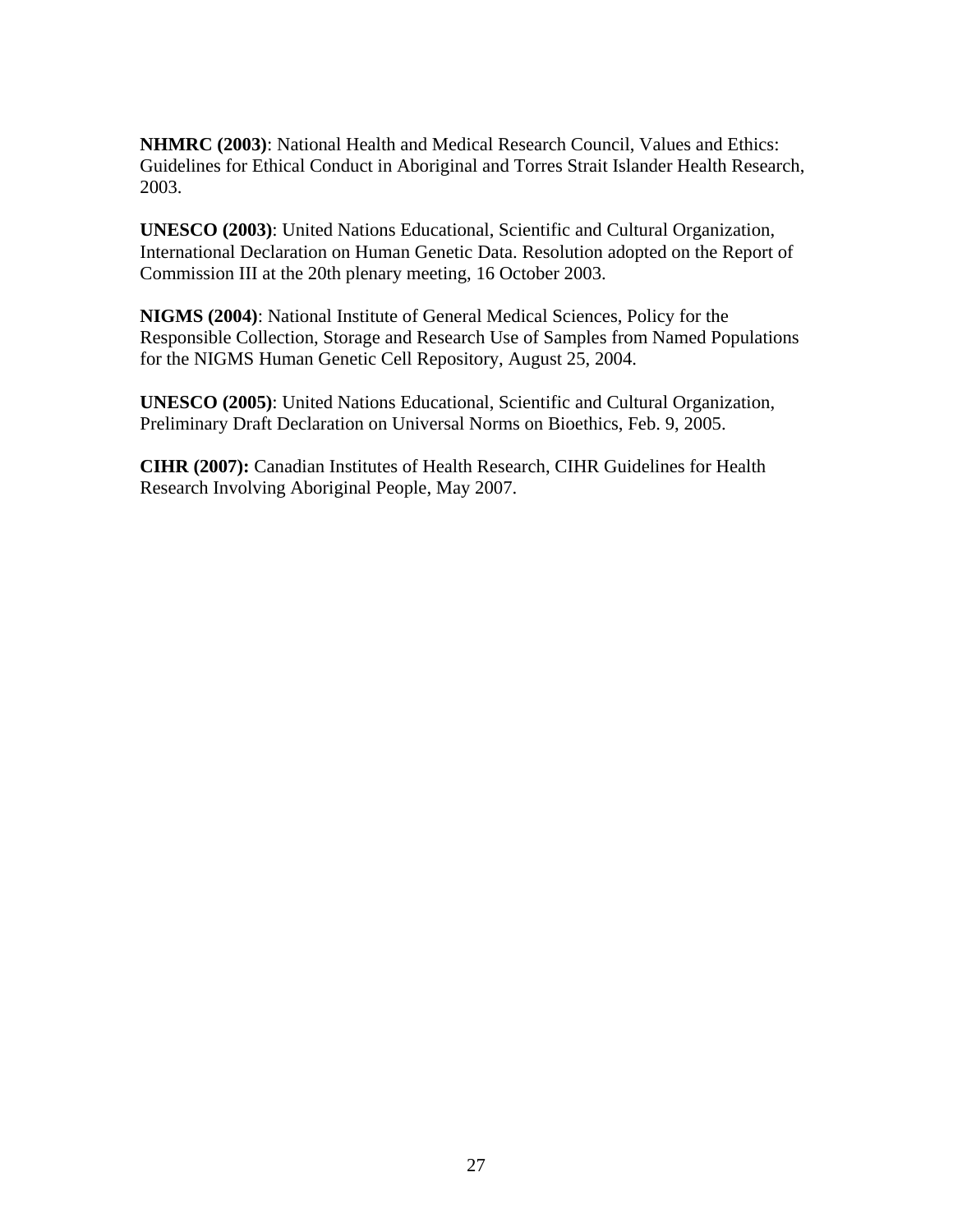### Appendix - Examples from Biodiversity

Current and past experience in biodiversity research provides an example of existing frameworks in data sharing and reciprocal benefits outside of the realm of human genetics. The International Cooperative Biodiversity Groups and the Convention on Biological Diversity both address the issues of data sharing and reciprocal benefits around international research involving genetic material, generally interpreted as nonhuman genetic material.

### *International Cooperative Biodiversity Groups*

The International Cooperative Biodiversity Groups (ICBG) program (FIC, 1992) was developed and initiated in 1992 as a collaborative effort of the National Institutes of Health (NIH), the National Science Foundation (NSF) and the U.S. Agency for International Development (USAID) to improve human health through drug discovery, conservation of biodiversity and research on sustainable economic activities for the environment, health, equity and democracy. Funding for this program is managed by the NIH Fogarty International Center and is currently supported by the NIH, NSF and the Department of Energy.

In order to be eligible for funding in the ICBG program, the following objectives must be part of the research proposal (HHS, 2008):

- 1. Discover and promote development of plants, animals, and micro-organisms and their molecular constituents toward human health therapeutic agents. While not required, an ICBG project may also incorporate microbial research toward energy applications,
- 2. Undertake biodiversity inventory, and promote conservation and bioresource planning and policy in collaborating countries,
- 3. Train U.S. and developing country research scientists and transfer research tools related to the scope of the work of this funding opportunity announcement to collaborating research institutions in the developing world, and
- 4. Establish models for ethical and practical scientific collaboration with biogenetic resources.

In addition, applicants must establish a plan to address issues relating to genetic resources access, intellectual property and benefit-sharing. The ICBG program does not define what may be appropriate in general, but instead requires that investigators work closely with host countries and collaborators to determine the appropriate intellectual property and benefit-sharing for the specific community with which they will work. Award grantees are required to submit their collected bioinventory and drug discovery data to a Global Data Center. This data is considered proprietary, confidential and the property of the grantees and their collaborators.

This program has supported the discovery of over 5,000 plant, animal and fungus species around the world and is currently building research capacity in over 20 institutions. The ICBG funded project working models for intellectual property, benefit-sharing and technology transfer have provided useful information around policy discussions.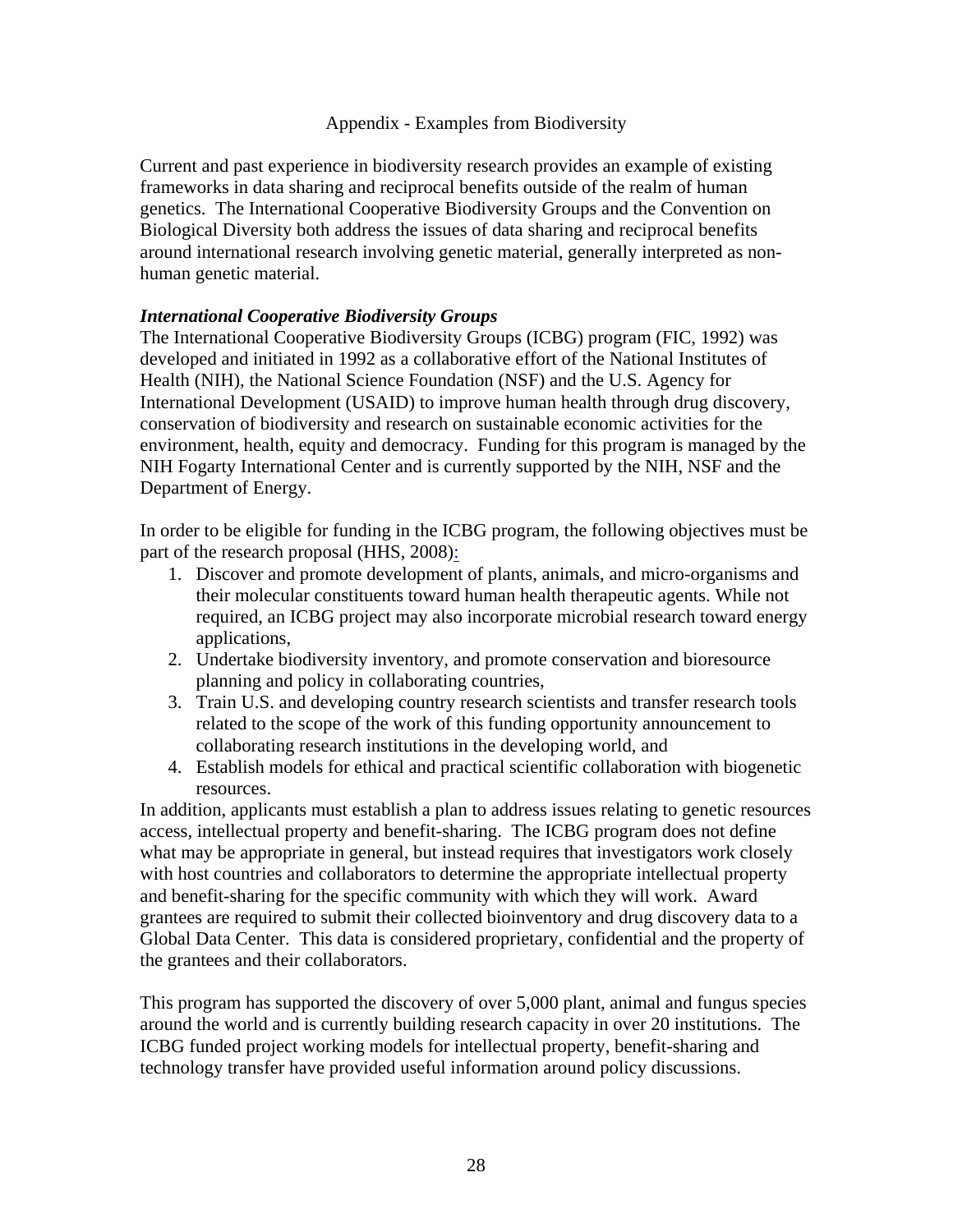## *Convention on Biological Diversity*

The Convention on Biological Diversity is a multilateral treaty that was adopted at the 1992 Earth Summit in Rio de Janeiro (Earth Summit, 1992). It established three main goals:

- 1. The conservation of biological diversity,
- 2. The sustainable use of the components of biodiversity, and
- 3. The fair and equitable sharing of the benefits from the use of genetic resources.

One of the cross-cutting themes of the Convention is access to and sharing of the benefits of genetic resources. The usage of plant genetic resources to develop pharmaceutical products without fair benefits to the source country is a an example of what drives this focus, particularly considering that much of the world's biodiversity exists in developing countries. The treaty recognizes that countries have sovereignty over their genetic resources, and therefore access to such biological resources must have "prior informed consent" from the host country, carried out on "mutually agreed terms". The treaty further recognizes that any genetic resources that are used in commercial applications gives the host country right to benefits in a variety of forms, for example cash, equipment, shares of profits or training for national researchers. These benefits sharing arrangements are established separately by individual countries.

Another cross-cutting theme of the Convention is traditional knowledge. Similar to physical genetic resources, the Convention recognizes the close ties of indigenous people to biological resources and the need to ensure benefits from the use of that traditional knowledge. Members of the Convention have agreed to "to respect, preserve and maintain" and encourage benefits sharing from the usage of traditional knowledge.

## *Lessons Learned*

- Host country ownership of plant and animal genetic material is recognized and accepted by participants of the program and/or treaty.
- Prior consent is necessary to access a country's genetic resources and the manner in which access is given must be agreed upon in advance.
- Reciprocal benefits for access to plant and animal genetic material are appropriate and/or necessary.
- Training of national students/researchers is a recommended and/or necessary immediate reciprocal benefit for the host country.
- The Treaty recognizes that compensation is necessary for commercial applications of a host country's genetic resources.
- In general, reciprocal benefits and intellectual property around genetic resources is determined on a country by country basis.

## *Conclusions*

The ICBG program and the Convention on Biodiversity provide examples of efforts to ensure reciprocal benefits to indigenous people and developing countries regarding access to their genetic resources. Both operate on a system that encourages individual agreements with host countries to determine the benefits that are most appropriate for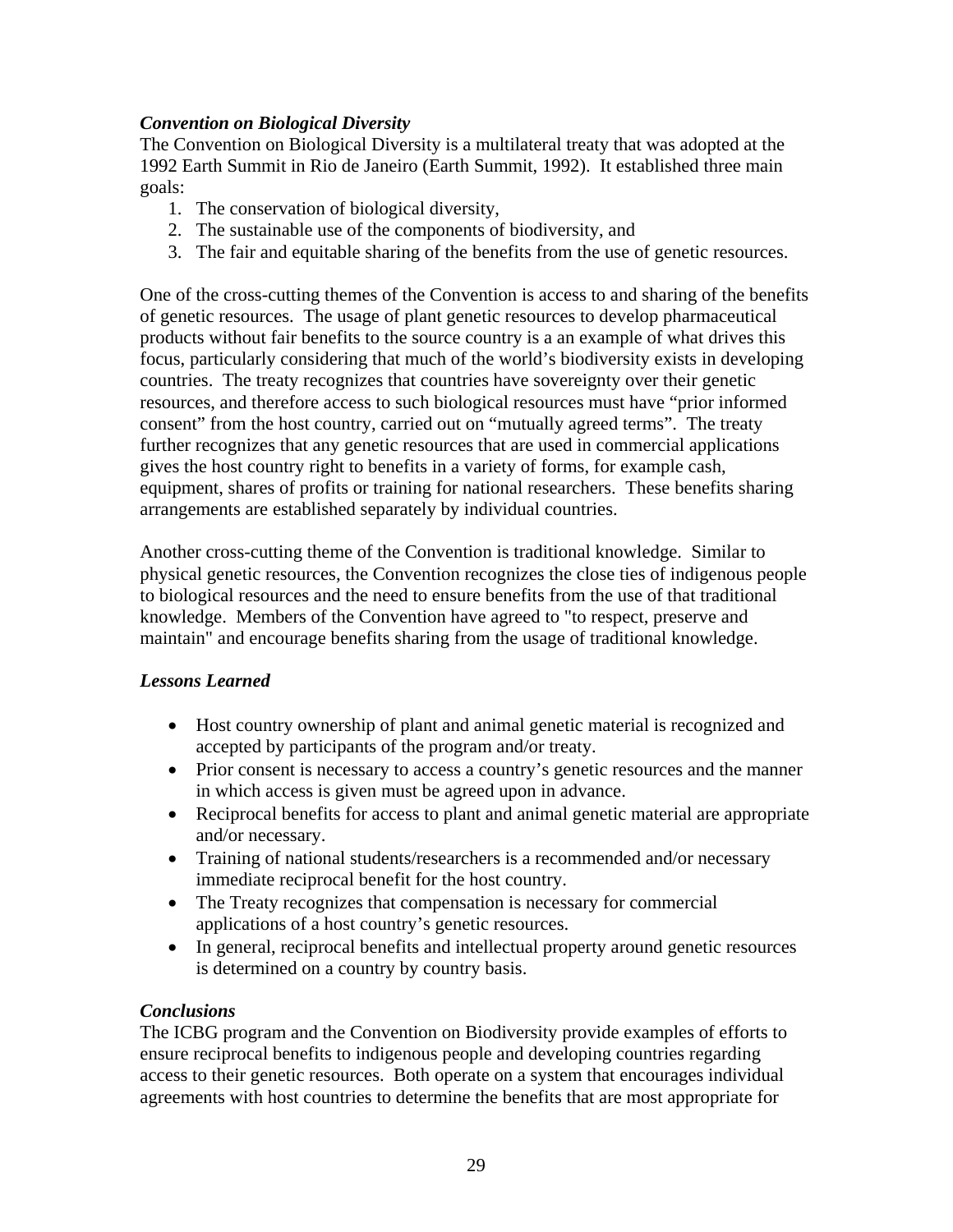their local populations. Given that these general lessons are in place for plant and animal genetic resources, are they appropriate to extend to human genetic resources?

### **References**

Australian Institute of Aboriginal and Torres Strait Islander Studies [AIATSIS]. Guidelines for ethical research in indigenous studies. 2000 May. [cited 2008 Dec 17]. Available from: http://www.aiatsis.gov.au/research\_program/?a=2290

American Medical Association [AMA]. Code of Medical Ethics of the American Medical Association: E-2.079 Safeguards in the Use of DNA Databanks in Genomic Research. 2002. [cited 2008 Dec 17]. Available from:

http://books.google.com/books?id=wKsZgYRHkxQC&pg=PA35&lpg=PA35&dq=Safeg uards+in+the+Use+of+DNA+Databanks+in+Genomic+Research&source=bl&ots=rrfHK btGFZ&sig=cxmi1o2T0zTambIkMWN5uLDs8u0&hl=en&sa=X&oi=book\_result&resnu m=3&ct=result

Arbour L, Cook D. DNA on Loan: Issues to Consider when Carrying Out Genetic Research with Aboriginal Families and Communities. Community Genetics, 2006

Arizona Court of Appeals. Havasupai Tribe v. Arizona Board of Regents. 2008. [cited 2008 Dec 4]. Available from: http://www.cofad1.state.az.us/opinionfiles/CV/CV070454.pdf.

Bodmer J, Bodmer W, Cavalli-Sforza LL et al. Summary document incorporating the HGDP outline and development, proposed guidelines, and report of the International Planning Workshop. Porte Conte, Sardinia, June 9-12, 1993. [cited 2008 Dec 11]. Available from: http://www.stanford.edu/group/morrinst/hgdp/summary93.html

Cavalli-Sforza L. The Human Genome Diversity Project: past, present and future. Nature Reviews Genetics 2005; 6 (4):333-40.

Cavalli-Sforza LL, Wilson AC, Cantor CR et al. Call for a worldwide survey of human genetic diversity: a vanishing opportunity for the Human Genome Project. Genomics 1991; 11 (2):490-1.

Canadian Institutes of Health Research [CIHR] CIHR guidelines for health research involving aboriginal people. 2007 May. [cited 2008 Dec 2]. Available from: http://www.cihr-irsc.gc.ca/e/29134.html

Dalton, R. Tribe blasts 'exploitation' of blood samples. Nature Vol 420, Nov 2002

Daniel Jr., R. The First Americans: The pleistocene colonization of the new world. [Review], Journal of Field Archaeology Vol 28, 2001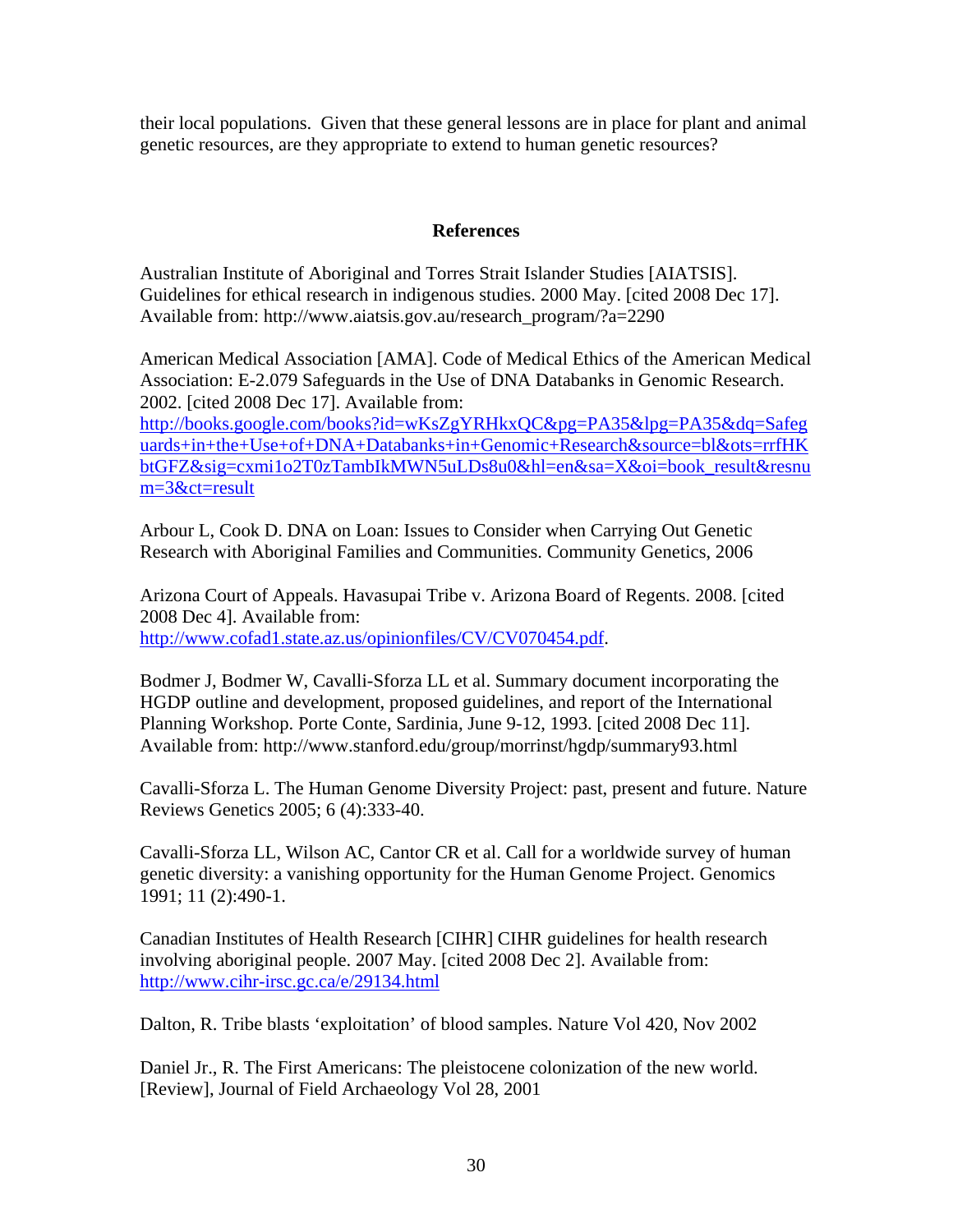Davenport, P. Court revises Arizona tribe's lawsuit over research. Contra Coast Times [Internet]. 2008 Dec. [cited 2008 Dec 29]. Available from: http://www.contracostatimes.com/nationandworld/ci\_11101736

Department of Health and Human Services [HHS]. International Cooperative Biodiversity Groups. 2008 Sep 9. [cited 2008 Dec 15] Available from: http://grants.nih.gov/grants/guide/rfa-files/RFA-TW-08-010.html

Earth Summit. UN Conference on Environment and Development.1992. [cited 2008 Dec 15] Available from: http://www.un.org/geninfo/bp/enviro.html

Ferreira, ML and Lang, GC editors. Indigenous peoples and diabetes: community empowerment and wellness. Carolina Academic Press 2006.

Fogarty International Center for Advanced Studies in Health Science [FIC]. International Cooperative Biodiversity Groups. 1992. [cited 2008 Dec 9] Available from: http://www.fic.nih.gov/programs/research\_grants/icbg/

Foster MW. Integrating ethics and science in the International HapMap Project. Nature Reviews Genetics 2004; 5 (6):467-75.

Greely HT. Human genome diversity: what about the other human genome project? Nat Reviews Genetics 2001; 2 (3):222-7.

Harmon, A. DNA Gatherers hit snag: tribes don't trust them. New York Times. Dec 10, 2006

Harry D. The human genome diversity project and its implications for indigenous peoples.1995. [cited 2008 Dec 11] Available from: http://www.ipcb.org/publications/briefing\_papers/files/hgdp.html

Harvey, C. Stirring up the gene pool. New Zealand Herald. Jul 29, 2005

Human Genome Diversity Project, North American Regional Committee [HGDP]. Model ethical protocol for collecting DNA samples. 1997. [cited 11 Dec 2008] Available from: http://www.ncbi.nlm.nih.gov/pubmed/12627556?ordinalpos=19&itool=EntrezSystem2.P Entrez.Pubmed.Pubmed\_ResultsPanel.Pubmed\_DefaultReportPanel.Pubmed\_RVDocSu m.

Human Genome Organization [HUGO]. Statement on the principled conduct of genetics research. 1996 Mar 21. [cited 2008 Dec 9] Available from: http://www.eubios.info/HUGO.htm.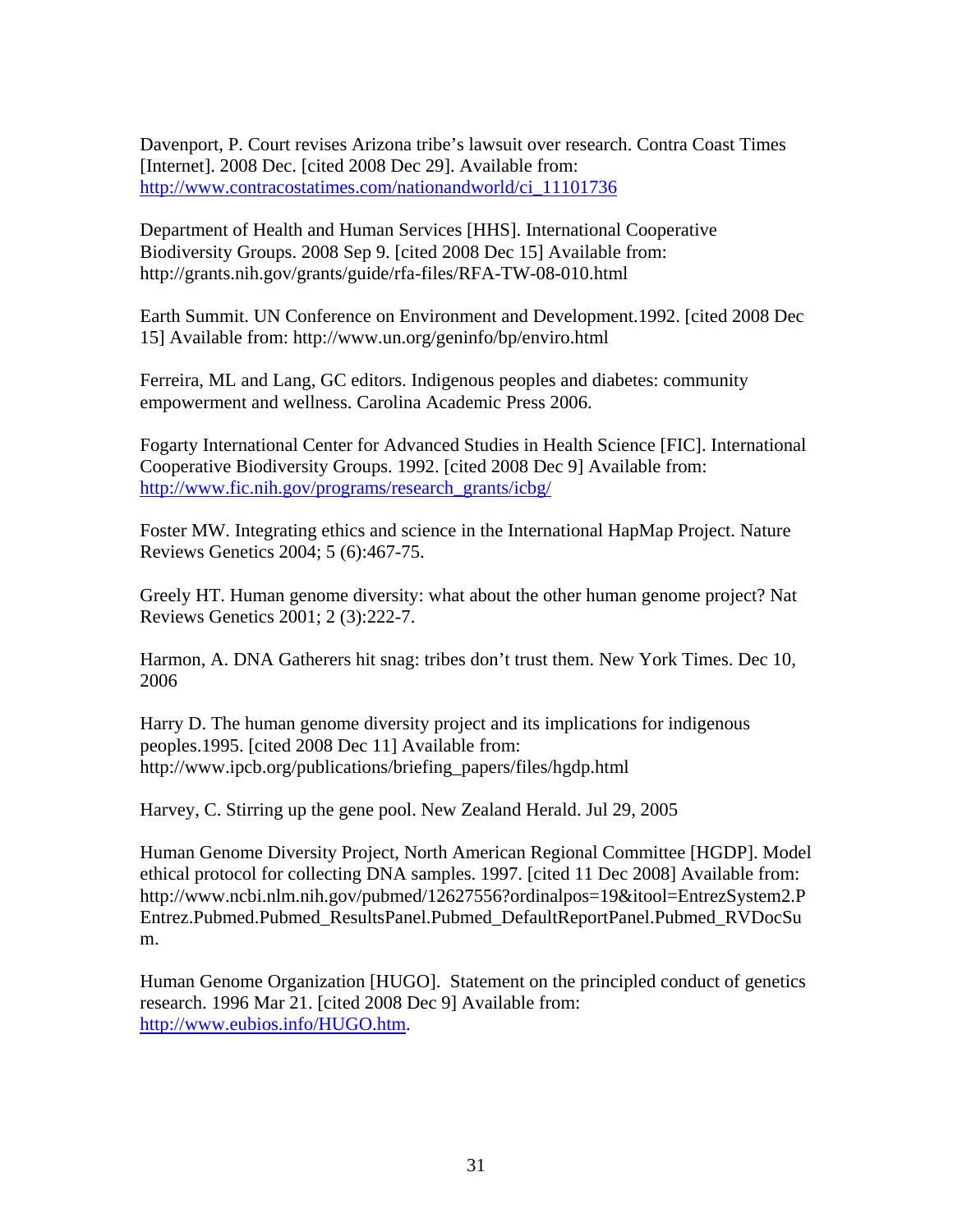Indian Health Service [IHS]. IHS guidelines for implementing and complying with IHS policy on specimens. 2001 Mar 31. [cited 2008 Dec 11] Available from: http://www.aatchb.org/epi/docs/ResearchEthics/T3-Specimen.pdf

International HapMap Consortium [IHC]. The International HapMap Project. Nature 2003; 426 (6968):789-96.

Lander ES, Linton LM, Birren B et al. Initial sequencing and analysis of the human genome. 2001. Nature; 409 (6822):860-921.

National Research Council. Evaluating human genetic diversity, Series Evaluating Human Genetic Diversity. Washington, DC: National Academy; 1997.

National Geographic Genographic Project [NGGP]. A landmark study of the human journey. [cited 2008 Dec 10] Available from: https://genographic.nationalgeographic.com/genographic/index.html

National Health and Medical Research Council [NHMRC]. Values and ethics: guidelines for ethical conduct in aboriginal and torres strait islander health research. 2003. [cited 2008 Dec 16]. Available from: http://www.nhmrc.gov.au/health\_ethics/human/conduct/guidelines/\_files/e52.pdf.

National Institute of General Medical Sciences [NIGMS]. Policy for the responsible collection, storage and research use of samples from named populations for the NIGMS human genetic cell repository. 2004 Aug 25. [cited 2008 Dec 12] Available from: http://ccr.coriell.org/Sections/Support/NIGMS/CollPolicy.aspx?PgId=220.

Pellekaan S. Genetic research: what does this mean for Indigenous Australian communities?. Australian Aboriginal Studies. Mar 2000 65-75

Petit C. Trying to study tribes while respecting their cultures. San Francisco Gate. Feb 19, 1998

Rural Advancement Foundation International [RAFI, now ETC Group]. The Patenting of human genetic material. 1994. [cited on 2008 Dec 16] Available from: http://www.etcgroup.org/en/materials/publications.html?pub\_id=501z

Rosenthal, JP. Politics, culture, and governance in the development of prior informed consent in indigenous communities. Current Anthropology. Vol 47:1 2006 Feb.

Schuklenk U, Kleinsmidt A. North-south benefit sharing arrangements in bioprospecting and genetic research: A Critical Ethical and Legal Analysis. Developing World Bioethics 2006 Vol 6: 3. 2006

Seguin B, Hardy B, Singer P, Daar, A. Genomic science and developing countries: creating a room of their own. Nature Reviews Genetics Jun 2008: 487-493.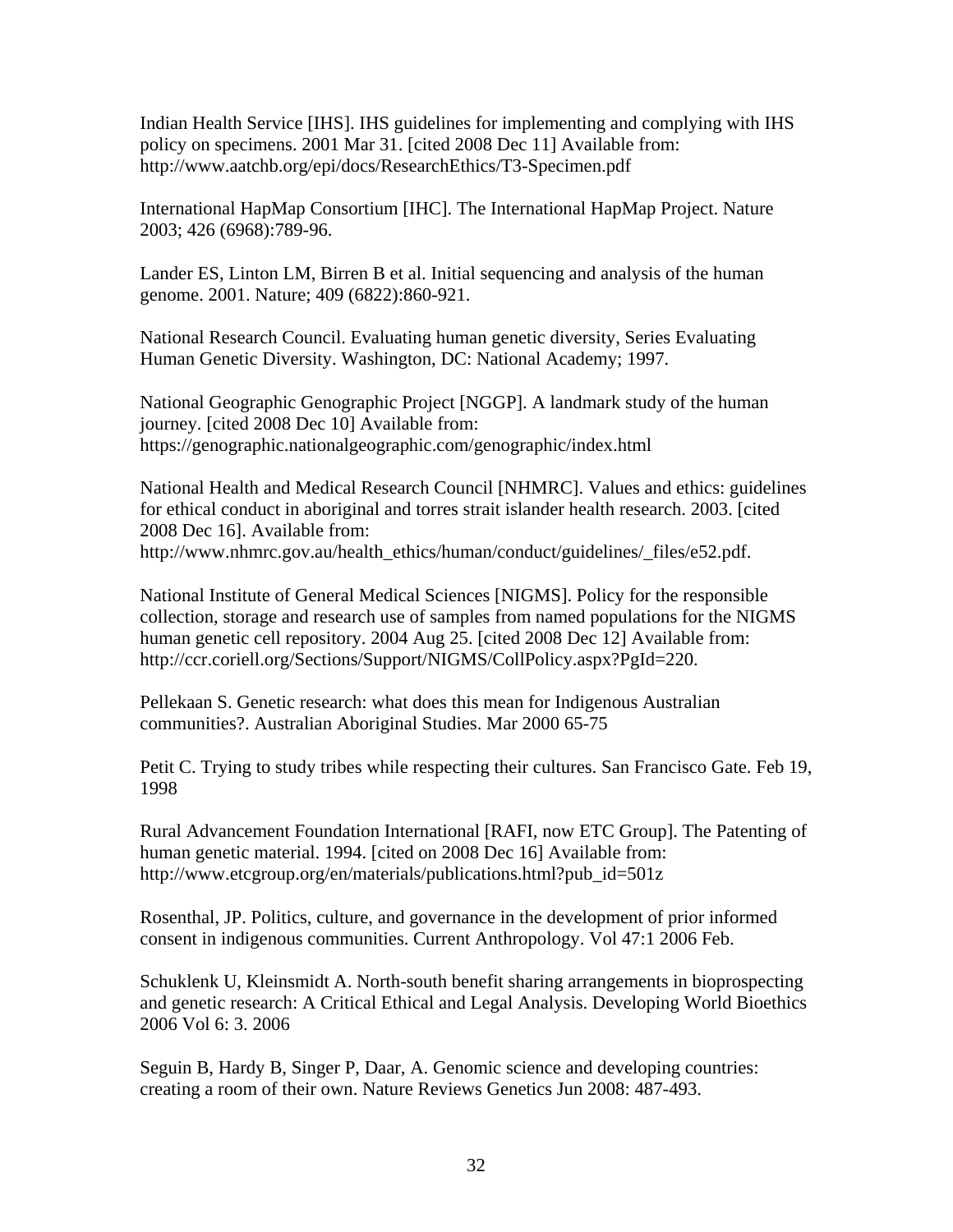Sharp R, Foster M. An analysis of research guidelines on the collection and use of human biological materials from American Indian and Alaska Native communities. 2002. Jurimetrics 42:165-186.

Turman K. Understanding DNA evidence: a guide for victim service providers. United States Department of Justice. 2001. [cited on 2008 Dec 11]. Available from: http://www.ojp.usdoj.gov/ovc/publications/bulletins/dna\_4\_2001/NCJ85690.txt

Underkuffler L. Human genetics studies: the case for group rights. The Journal of Law, Medicine & Ethics Fall 2007

United Nations Educational, Scientific and Cultural Organization [UNESCO]. Universal declaration on the human genome and human rights. 1997 Nov 11. [cited 2008 Dec 15] Available from:

http://portal.unesco.org/shs/en/ev.phpURL\_ID=1881&URL\_DO=DO\_TOPIC&URL\_SE CTION=201.html.

United Nations Educational, Scientific and Cultural Organization [UNESCO]. International declaration on human genetic data. 2003 Oct 16. [cited 2008 Dec 15]. Available from: http://portal.unesco.org/en/ev.php-URL\_ID=17720&URL\_DO=DO\_TOPIC&URL\_SECTION=201.html

United Nations Educational, Scientific and Cultural Organization [UNESCO]. Preliminary draft declaration on universal norms on bioethics. 2005 Feb 9. [cited 2008 Dec 15] Available from:

http://portal.unesco.org/shs/en/files/7359/11087373831Preliminary\_Draft\_EN.pdf/Prelim inary\_Draft\_EN.pdf.

Venter J, Adams M, Myers E et al. The sequence of the human genome. Science 2001; 291 (5507):1304-51.

Weijer C, Goldsand G, Emanuel E. Protecting communities in research: current guidelines and limits of extrapolation. Nature Genetics 1999 Nov; 23(3): 275-280

Weiss K, Cavalli-Sforza L, Dunston G et al. Proposed model ethical protocol for collecting DNA samples. Houst Law Review 1997; 33 (5):1431-74.

World Health Organization [WHO]. Indigenous peoples and participatory health research. 2002. [cited on 2008 Dec 17] Available online at: http://www.who.int/ethics/Indigenous\_peoples/en/index.html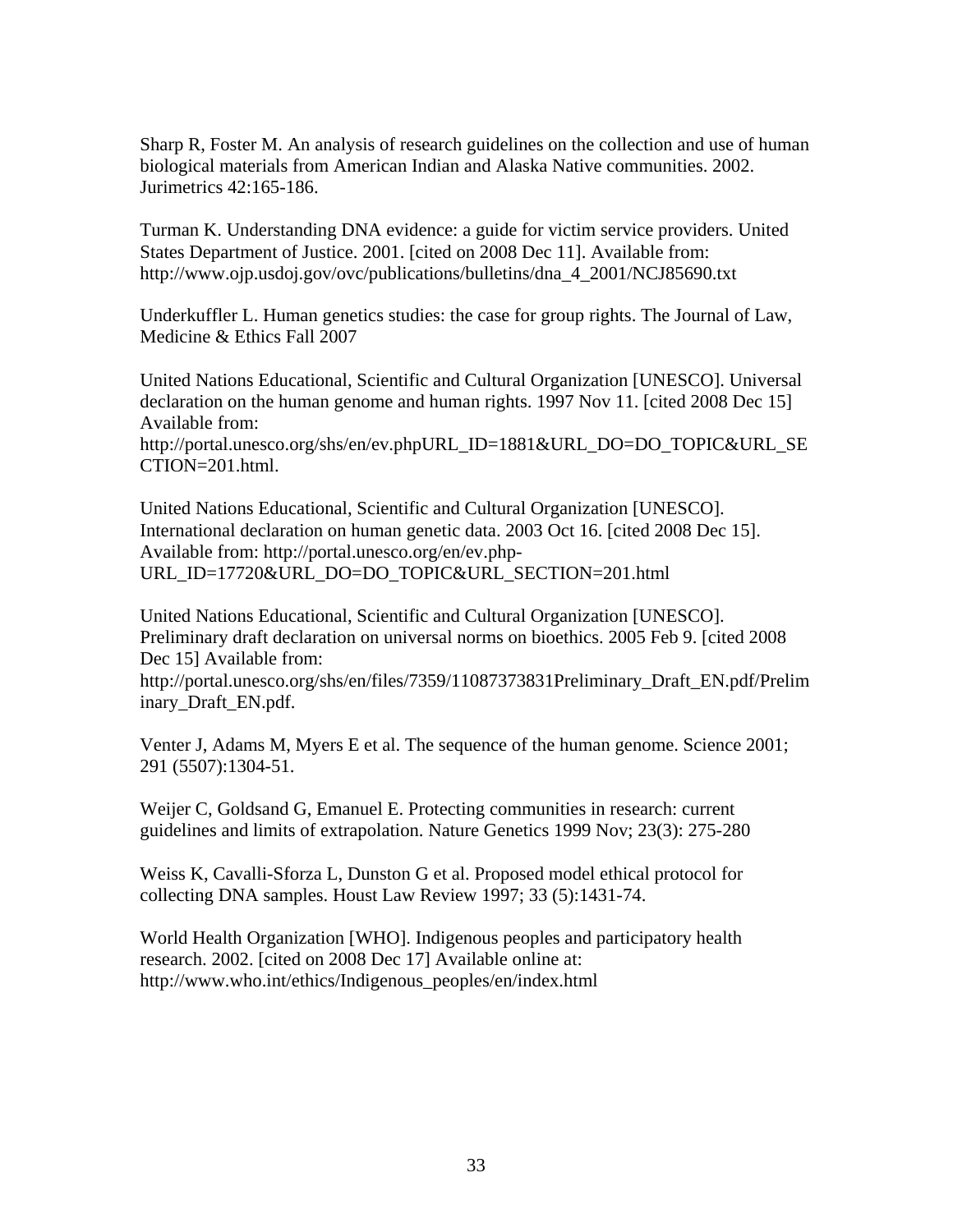### Glossary of Terms

**Communitarian:** Unlike classical liberalism, which construes communities as originating from the voluntary acts of pre-community individuals, "communitarian" groups emphasize the role of the community in defining and shaping individuals. In the context of this report, it refers to the tendency of many local people in Indigenous nations and developing countries to require consultation and consent with community representatives before approaching individuals about participating in research projects.

**Community Investigators:** people who conduct and/or assist in conducting research about their own communities. See also "grassroots research".

**Developing Countries:** No single criterion exists for unambiguously distinguishing "developed" from "developing" countries. Common practice labels Japan in Asia, Canada and the United States in North America, Australia and New Zealand in Oceania, and Europe as "developed" regions or areas because of their high Gross National Products, high level of per capita income or high level of industrialization. Countries that combine these kinds of measures in various ways warrant designation as "developing". (Soubbotina, T, *Beyond Economic Growth: Meeting the Challenges of Economic Growth*, Washington, DC: World Bank, 2000)

**Free, Prior and Informed Consent:** The underlying principles of free, prior and informed consent can be summarized as follows: (i) information about and consultation on any proposed initiative and its likely impacts; (ii) meaningful participation of indigenous peoples; and, (iii) representative institutions. (Secretariat of the Permanent Forum on Indigenous Issues, Jan. 2005)

**Genetic Sovereignty:** in the context of global research about genomics, genetic sovereignty refers to the capacity of a people, country or nation to own, control access to and use of samples, data and knowledge of human, plant or animal genes.

**Genomic medicine, science and research:** the adjective "genomic" modifies medicine, science and research concerning interactions of human genes with each other and an individual's environment. Genomics involves the scientific study of complex diseases such as heart disease, asthma, diabetes and cancer because they are caused more by a combination of genetic and environmental factors. Genomics offers new possibilities for therapies and treatment of some diseases, as well as new diagnostic methods. The major tools and methods related to genomics studies are bioinformatics, genetic analysis, measurement of gene expression, and determination of gene function (NHGRI, Frequently Asked Questions about Genetic and Genomic Science, http://www.genome.gov/19016904)**.** See also, (Genomics and World Health: Report of the Advisory Committee on Health research, Geneva, WHO (2002)) and (WHA 57.13: Genomics and World Health, Fifty Seventh World Health Assembly Resolution; 22 May 2004)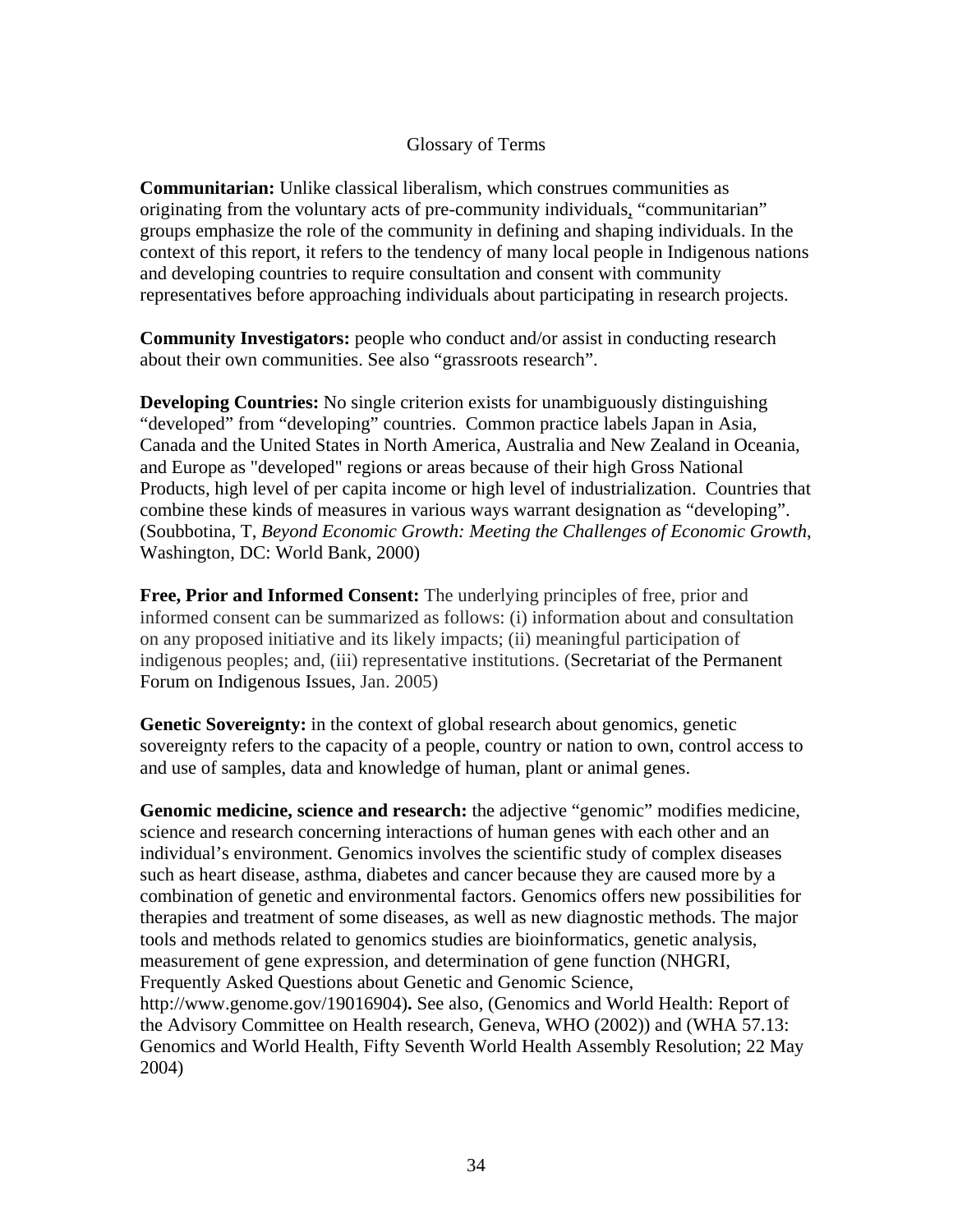**Genotype:** The genetic identity of an individual that does not show as outward characteristics. (NHGRI Talking Glossary, Available from: http://www.genome.gov/glossary.cfm?key=genotype)

**Grassroots Research:** quantitative and qualitative approaches to research that engage members of local communities in the identification of topics, conduct and/or analysis of research. Also known as "participatory action research", this approach usually but not always focuses on "applied" research about topics of immediate concern to local communities.

**"helicopter research"/ "safari research":** a term that refers disparagingly to research projects that drop into communities, collect data and leave without establishing any short or long term relationship with local people.

**Indigenous Communities, Nations and Peoples:** Indigenous communities, peoples and indigenous nations are those who, having a historical continuity with societies prior to the invasion and pre-colonial societies that developed in their territories, consider themselves different from other sectors of society now prevailing in those territories or parts thereof. They currently comprise non-dominant sectors of the society and are determined to preserve, develop and transmit to future generations their ancestral territories and ethnic identity as a foundation for their continued existence as a people, according to their own cultural patterns, social institutions and legal systems. (UN Permanent Forum on Indigenous Issues, http://www.un.org/spanish/indigenas/2003 Available from: http://siteresources.worldbank.org/BOLIVIA/Resources/Bolivia CSA ANNEX 2.1 Def \_of\_Indig\_Peoples.pdf)

**Multicultural:** Of or relating to or including several cultures (Webster's Online Dictionary, Available from: http://www.websters-onlinedictionary.org/definition/ multicultural)

**Personalized Medicine:** The use of individual molecular (often genetic) information to prevent disease, choose medicines and make other critical decisions about health. (Biotechnology Industry Organization, Science for Life, 2009, Available from: http://www.bio.org/speeches/pubs/er/glossary\_p.asp)

**Self-Determination:** The principle of self-determination refers to the right of a people to determine its own political destiny. (Encyclopedia of American Foreign Policy, 2002, Available from: (http://findarticles.com/p/articles/mi\_gx5215/is\_2002/ai\_n19132482)

**Sovereignty:** is the right or capacity of countries to determine their own affairs. More specifically, it is the right of the supreme political authority - usually a government - to unqualified and unrivalled authority over its people and land. Sovereignty and the concept of the nation state are closely related. It is argued that globalization is eroding the world of sovereign states, and that many national decisions are now influenced by global forces. This issue is also referred to as global democracy deficit.

(WHO, Available from: https://www.who.int/trade/glossary/story082/en/index.html)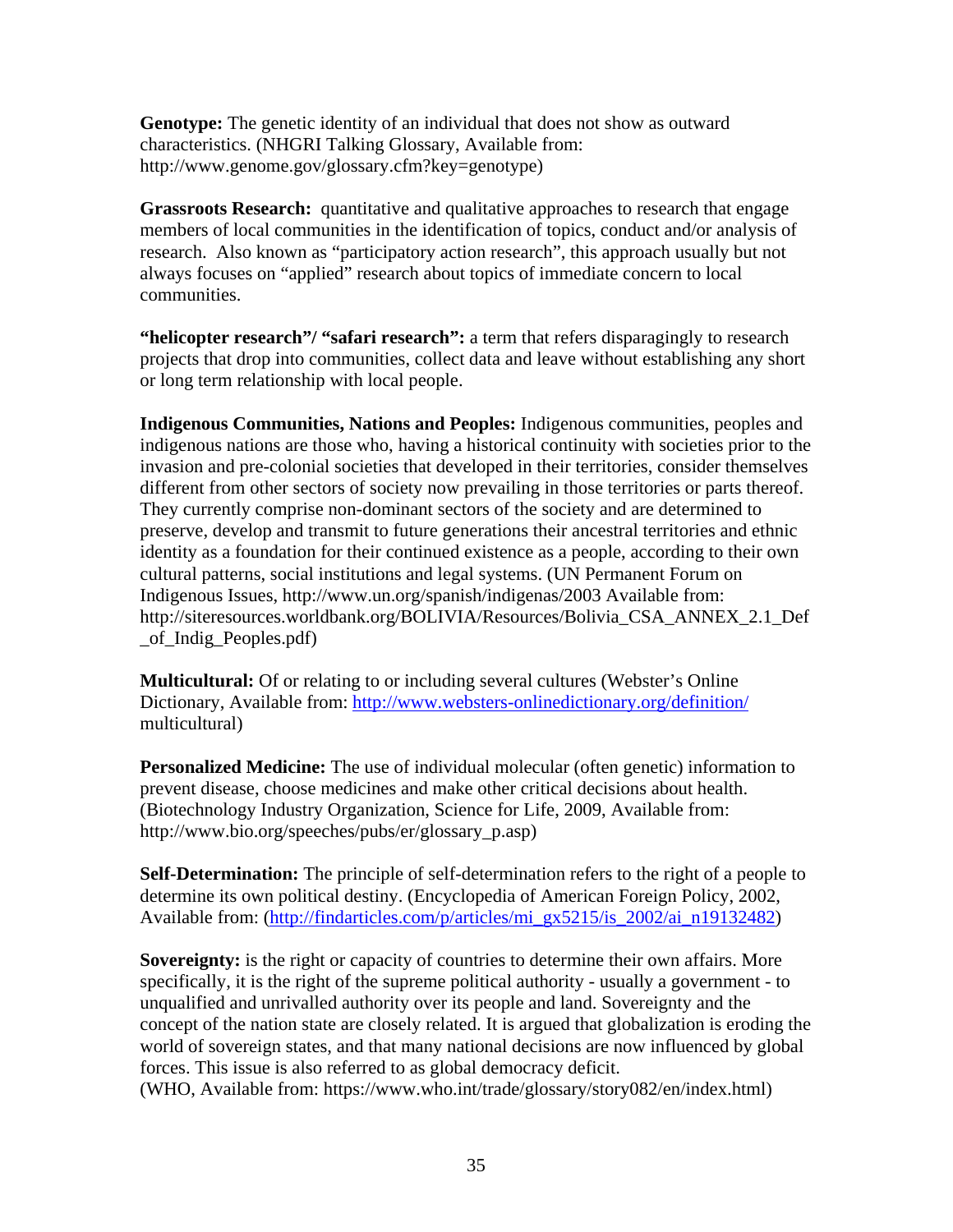### **Colloquium Schedule**

Wednesday, January 7, 2009

#### 8:30 BREAKFAST

Welcome and introductions

- 9:00 Howard Federoff, Executive Vice President, GUMC
- 9:10 Bette Jacobs, Dean, School of Nursing and Health Studies
- 9:20 Greg Downing, Director, Personalized Healthcare Initiative, HHS

Hearing Indigenous Perspectives

- 9:30 Tonya Gonnella Frichner
- 9:45 Jacinta Elston
- 10:00 Doris Cook
- 10:15 Katherine Gottlieb
- 10:30 Bette Jacobs
- 10:45 BREAK
- 11:00 Open Discussion

Hearing Perspectives of Developing Countries

- 11:30 Gerardo Jimenez-Sanchez
- 11:45 Charles Rotimi
- 12:00 Rodrigue Takoudjou
- 12 :15 LUNCH
- 1:15 Open Discussion

Implications for Healthcare and Genomic Science

- 1:45 Jim Galloway
- 2:00 Theresa Cullen
- 2:15 Ian Wronski
- 2:30 Clifton Poodry
- 2:45 BREAK
- 3:00 Open Discussion

Identifying Key Issues

- 3:30 Open discussion
- 7:00 DINNER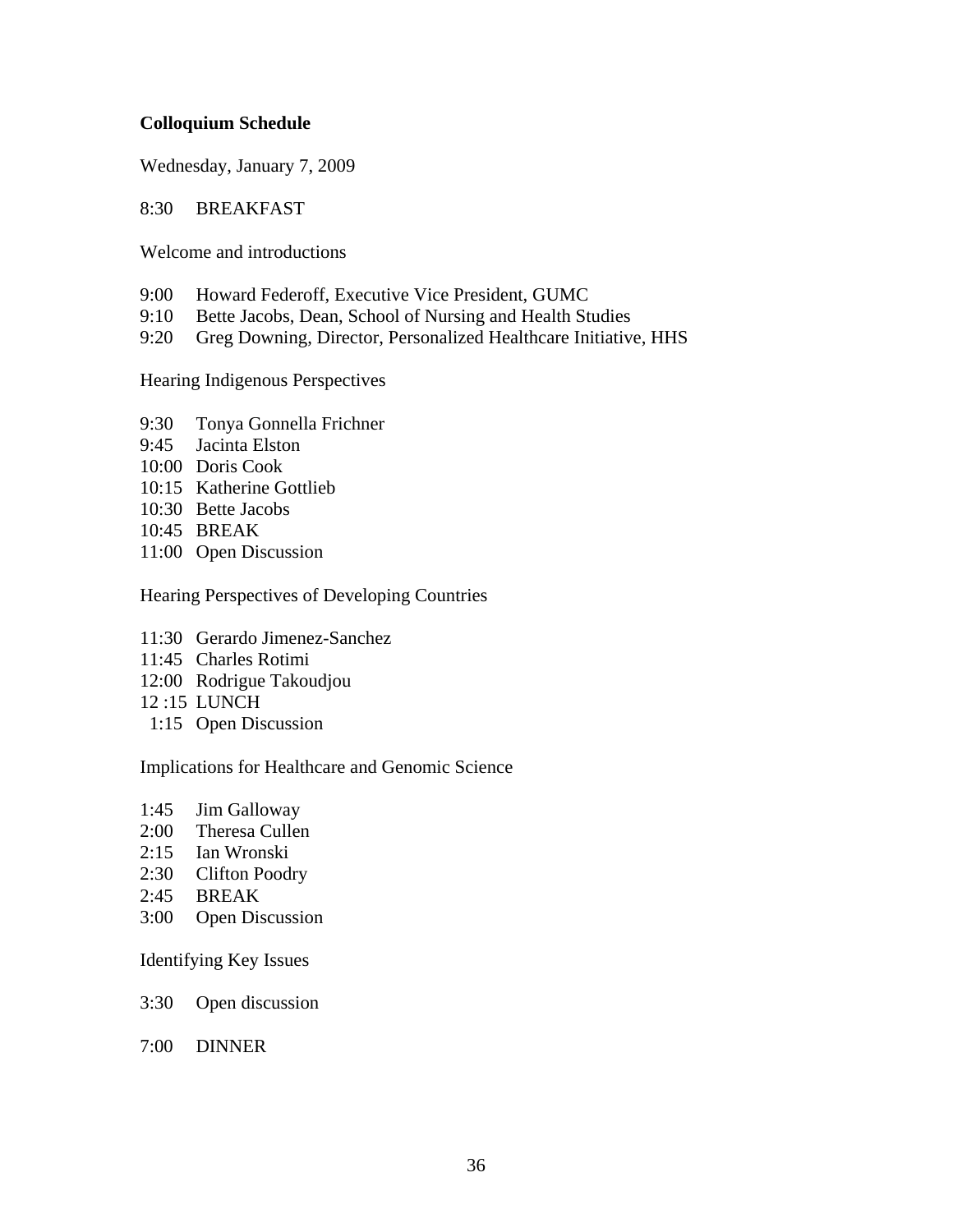Thursday, January 8, 2009

### 8:30 BREAKFAST

Tackling the Issues

- 9:00 Review previous day's discussions
- 9:15 Open discussion
- 10:30 BREAK
- 10:45 Continue open discussion
- 12:00 LUNCH
- 1:00 Next Steps
- 2:00 End colloquium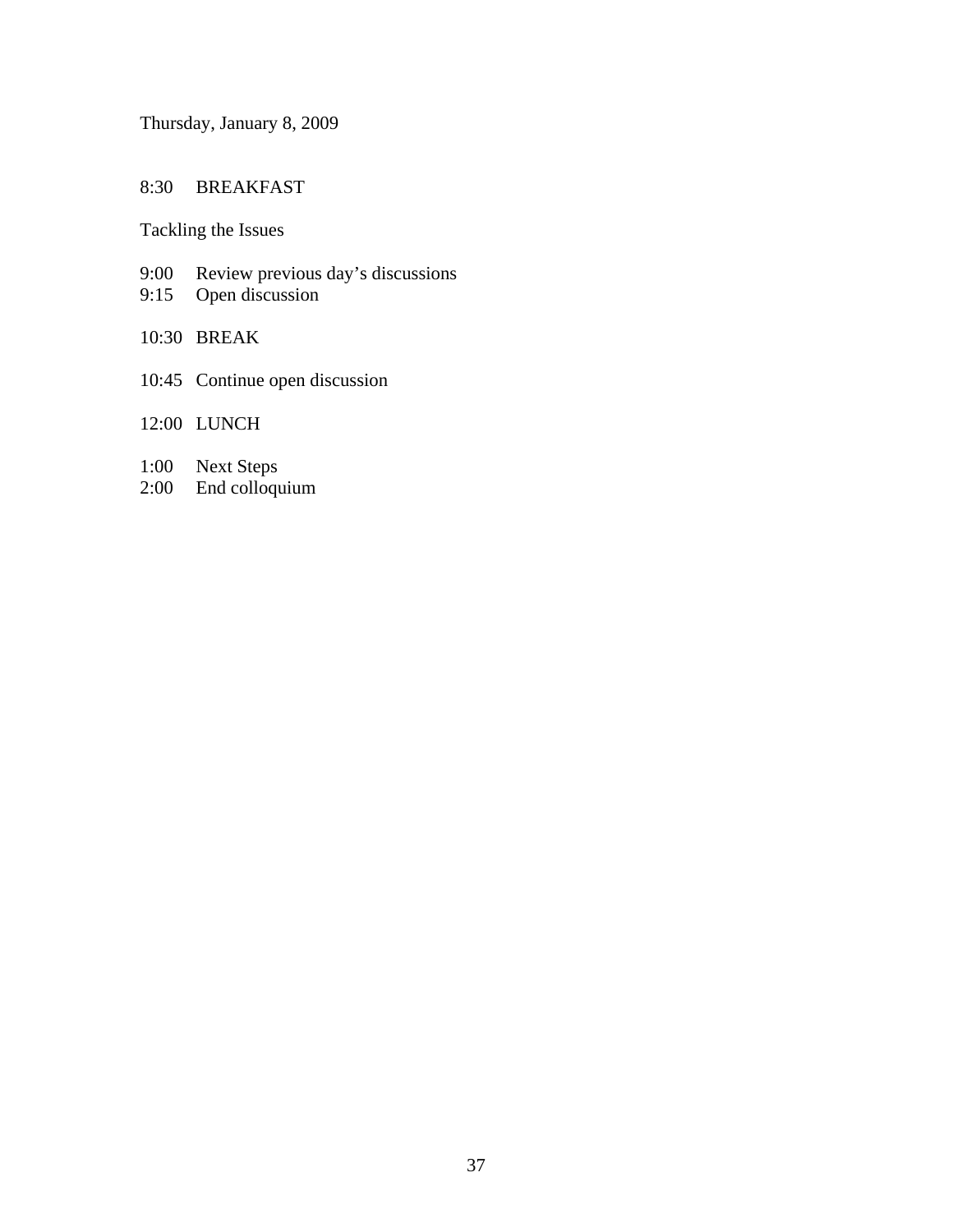### Colloquium Presenters Biographical Sketches

### **Doris Cook, Ph.D., M.P.H.**

Doris Cook has done extensive work in developing research ethics protocols for health research projects involving Canada's First Nations peoples. Between 2003 and 2007, she was the Manager, Aboriginal Ethics Policy Development in the Ethics Office, CIHR where she coordinated the development of the new Aboriginal research guidelines. Prior to the assignment with the CIHR, she spent 10 years in the Policy Division at Health Canada where she was the lead analyst on files such as ethics, genetics and assisted human reproduction. She was part of the Canadian delegation that negotiated UNESCO's Declaration on the Human Genome and Human Rights and represented Canada at the Council of Europe's Standing Committee on Ethics. She has recently provided advice and assistance on the development of draft guidelines on access and benefit sharing for accessing Aboriginal traditional knowledge associated with genetic resources in Canada. She is also involved in ethics review at the community level in her First Nation community. Doris is a member of the Akwesasne Mohawk Nation, a territory that comprises parts of the state of New York and the two Canadian provinces of Ontario and Quebec.

### **Theresa Cullen, M.D., M.S.**

Theresa Ann Cullen, M.D., M.S., is the Chief Information Officer (CIO) and Director of the Office of Information Technology for the Indian Health Service (IHS), an agency within the Department of Health and Human Services. As CIO, Dr. Cullen oversees a diverse range of agency functions in information systems planning, development, and management. Dr. Cullen is a commissioned officer in the U.S. Public Health Service and holds the rank of Captain.

Dr. Cullen began her IHS career in 1984 as a General Medical Officer at the IHS Hospital in San Carlos, Arizona, where she served as the Maternal Child Health Coordinator, EMS Coordinator, and the Health Promotion/Disease Prevention Coordinator. From 1986 to 1988, she served as the Tucson Program Area Maternal Child Health Coordinator and Area HIV Coordinator at the Sells IHS Hospital in Sells, Arizona. Dr. Cullen returned to the IHS following post graduate work, as a General Medical Officer and Clinical Director at the Sells IHS Hospital from 1991 to 1999. She directed the Department of Clinical Services, oversaw health care to the Tohono O'Odham population, provided administrative oversight to field and school clinics, and managed clinical performance improvement activities. From 1999 to July 2006, Dr. Cullen served the IHS as the OIT Senior Medical Informatics Consultant in Tucson, Arizona. In this position, she served as the RPMS Program Manager, Physician/Clinical Advisor, and the IHS lead on interagency agreements with National Aeronautics and Space Administration and the Administration for Children and Families.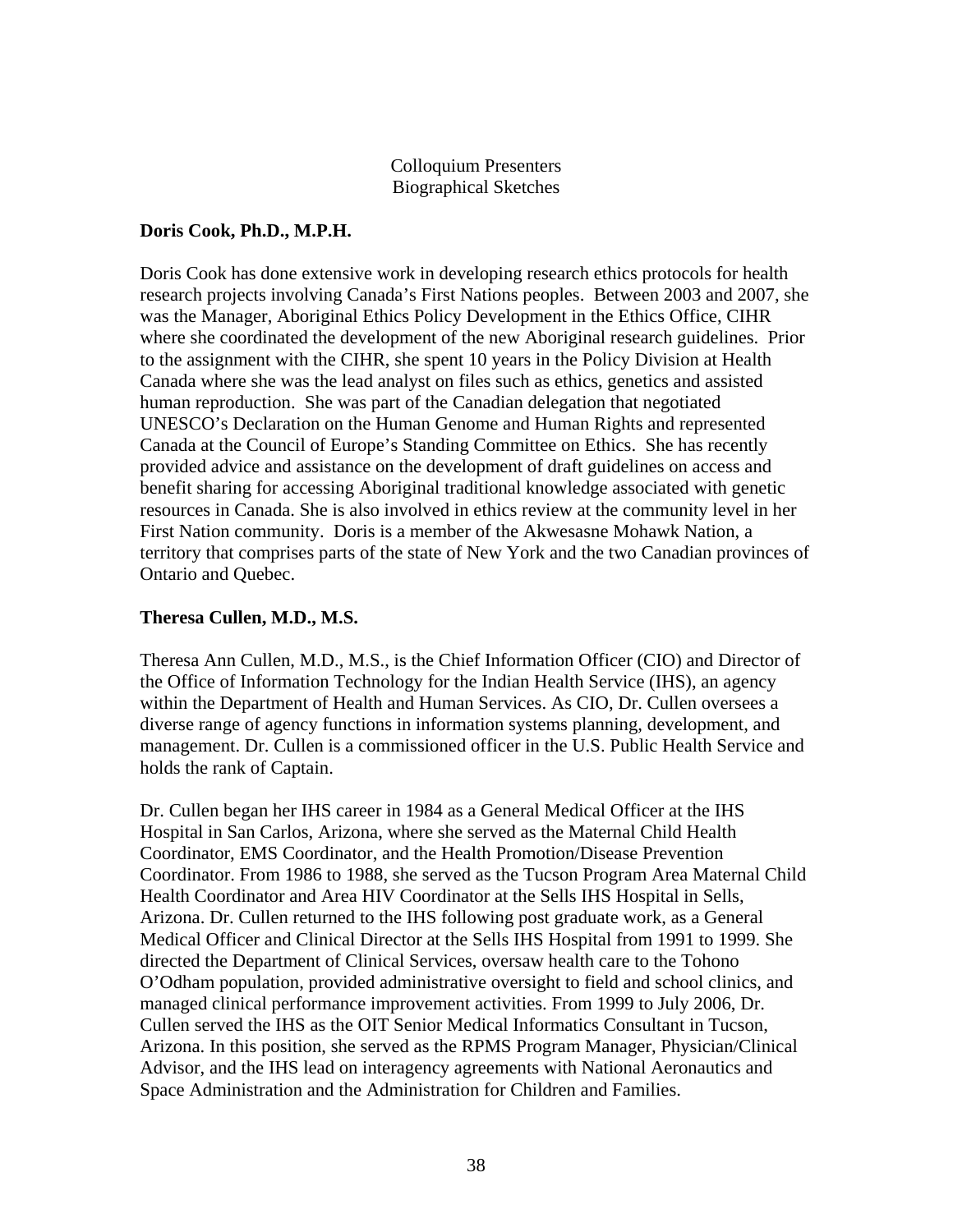Among Dr. Cullen's numerous honors are the Meritorious Service Medal; Outstanding Service Medal; Achievement Medal; Commendation Medal; Unit Citation Medal; Davies Award for Public Health from the Healthcare Information and Management Systems Society; HHS Secretary's Award for Distinguished Service for the Intradepartmental Team for the FY03 Accelerated Financial Audit and Reporting and the Agency for Healthcare and Research Quality Health Information Technology Group-2004; and the IHS Director's Award. Dr. Cullen has also authored numerous publications during her career.

After receiving a bachelor of philosophy and biology degree from Johnston College in Redlands, California, in 1978, Dr. Cullen earned a doctor of medicine degree from the University of Arizona, College of Medicine, in Tucson, Arizona. In 2001, she earned a master of science degree in administrative medicine and population health from the University of Wisconsin in Madison, Wisconsin. Dr. Cullen is Board Certified in Family Practice and has a certification in Addiction Medicine from the American Society of Addiction Medicine.

#### **Jacinta Elston, M.S.**

Associate Professor Jacinta Elston, an Aboriginal and South Sea Islander woman from north Queensland in Australia is a descendent of the Kalkadoon people of north-west Queensland. She is a master's graduate with Public Health and Tropical Medicine qualifications from the Faculty of Medicine, Health and Molecular Sciences at James Cook University. Her Masters was received in 1998 and her Diploma in 1994.

Prof Elston Chairs the James Cook University Medical School's Aboriginal and Torres Strait Islander Student Selection Committee, and is a current member of the Research Committee of the National Health and Medical Research Council (Australia), having previously served on the NHMRC's Research Agenda Working Group for Aboriginal and Torres Strait Islander people. Jacinta is also a independent ministerial appointee to the National Breast and Ovarian Cancer Centre, and has served on the National Aboriginal and Torres Strait Islander Health Council.

Prof Elston holds the position of Associate Dean Indigenous Health, in the Faculty of Medicine, Health and Molecular Sciences at James Cook University in Townsville., Australia.

#### **Tonya Gonnella Frichner, J.D.**

Ms. Gonnella Frichner, Esq., Snipe Clan, Onondaga Nation, Haudenosaunee, Iroquois Confederacy, is President and founder of the American Indian Law Alliance in New York, a lawyer and activist, whose academic and professional life has been devoted to the pursuit of human rights for Indigenous peoples. Recently, she was brought forward by Indigenous nations, peoples, and communities and appointed as the North American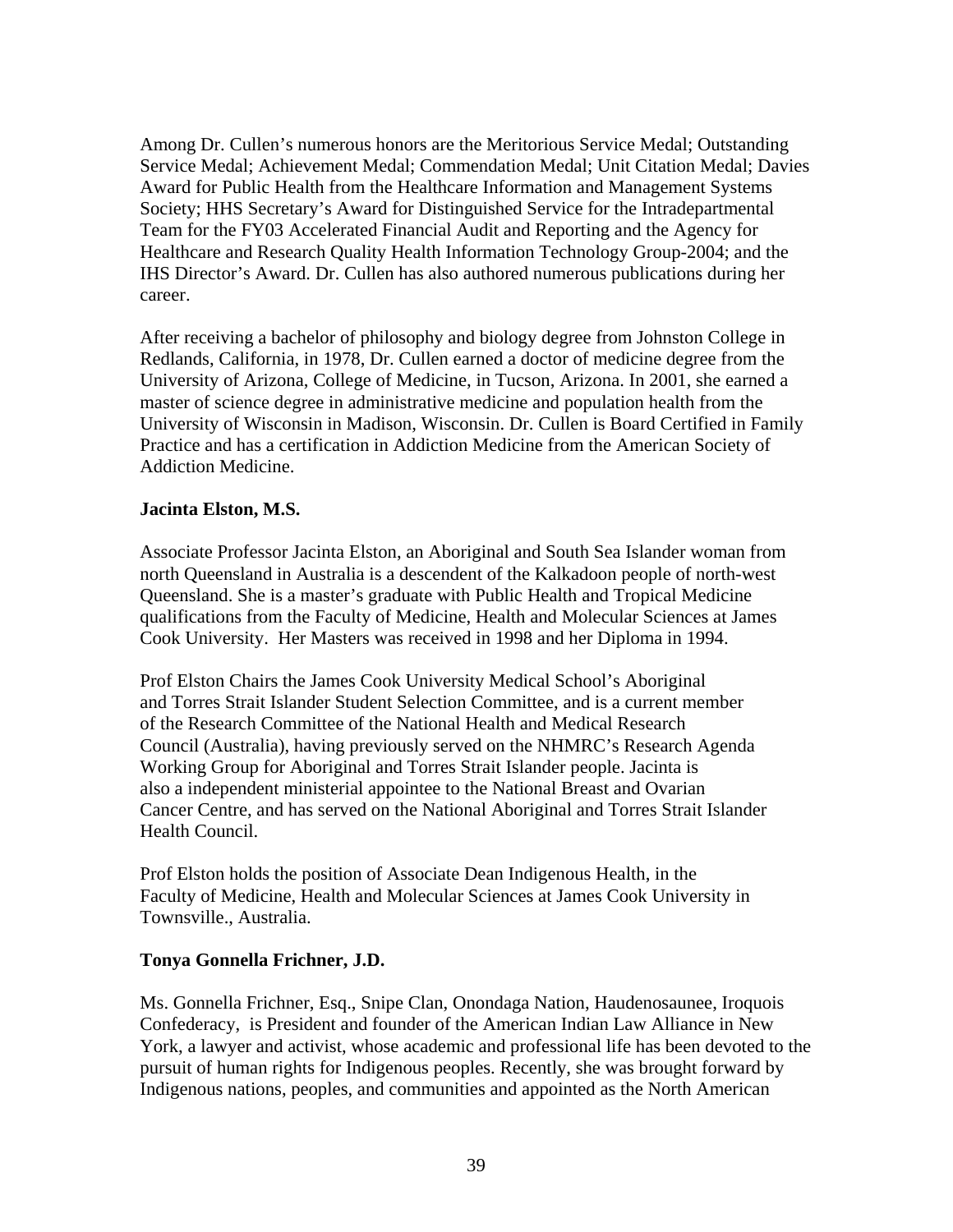Regional Representative to the United Nations Permanent Forum on Indigenous Issues (2008-2011) by the President of the United Nations Economic and Social Council.

She earned a Bachelor of Science Degree, magna cum laude, from St. John's University in NYC, and her Juris Doctor from the City of New York Law School at Queens College, where she is a member of the Board of Visitors. Ms. Gonnella Frichner also sits on the Board of Directors and serves as legal counsel to the Iroquois Nationals lacrosse team, international competitors at the World Cup level representing the Haudenosaunee Confederacy. She also serves as an Adjunct Professor of American Indian history, law, and human rights.

In 1987, shortly after graduation from law school, she served as a delegate for and was of legal counsel to the Haudenosaunee at the UN Sub-Commission on the Human Rights/Working Group on Indigenous Populations in Geneva, Switzerland. Since that time, Ms. Gonnella Frichner has actively participated in international forums for Indigenous peoples. She has worked closely with elders from the Haudenosaunee Confederacy (especially the Onondaga nation) and the Lakota Nation (through the Teton Sioux Nation Treaty Council). Her most recent efforts were focused on the process of the establishment of the Permanent Forum On Indigenous Issues, and the negotiation processes concerning adoption of the "UN Declaration on the Rights of Indigenous Peoples" and the proposed OAS "Declaration on the Rights of Indigenous Peoples."

For her work with Indigenous peoples, Ms. Gonnella Frichner has been honored with (to name just a few) the Harriet Tubman Humanitarian Achievement Award, the Female Role Model of the Year (one of 10) of the Ms. Foundation for Women, the Thunderbird Indian of the Year Award, Ellis Island Medal of Honor, and the NY County Lawyers Association Award for Outstanding Public Service. Most recently, she was a recipient of the Alston Bannerman Fellowship. She sits on several boards, including the Seventh Generation Fund and the Boarding School Healing Project.

#### **James M. Galloway, M.D.**

Dr. Galloway was appointed to the position of RHA on March 6th, 2007 by the Assistant Secretary of Health (ASH) and is the lead federal physician, the principal federal public health official and the senior USPHS officer for Region V, which encompasses the states of Illinois, Indiana, Michigan, Minnesota, Ohio and Wisconsin. Dr. Galloway serves as the Department's principal representative for public health in the field for this region. Dr. Galloway provides advice on matters of health care and public health and participates in policy development and implementation at the regional and national levels. As the Regional Health Administrator, Dr. Galloway's leadership responsibilities include disease prevention, health promotion, women's and minority health, the reduction of health disparities, the fight against HIV/AIDS, the Medical Reserve Corps, pandemic influenza and emergency planning. He is actively involved in the push for enhanced access to quality health care.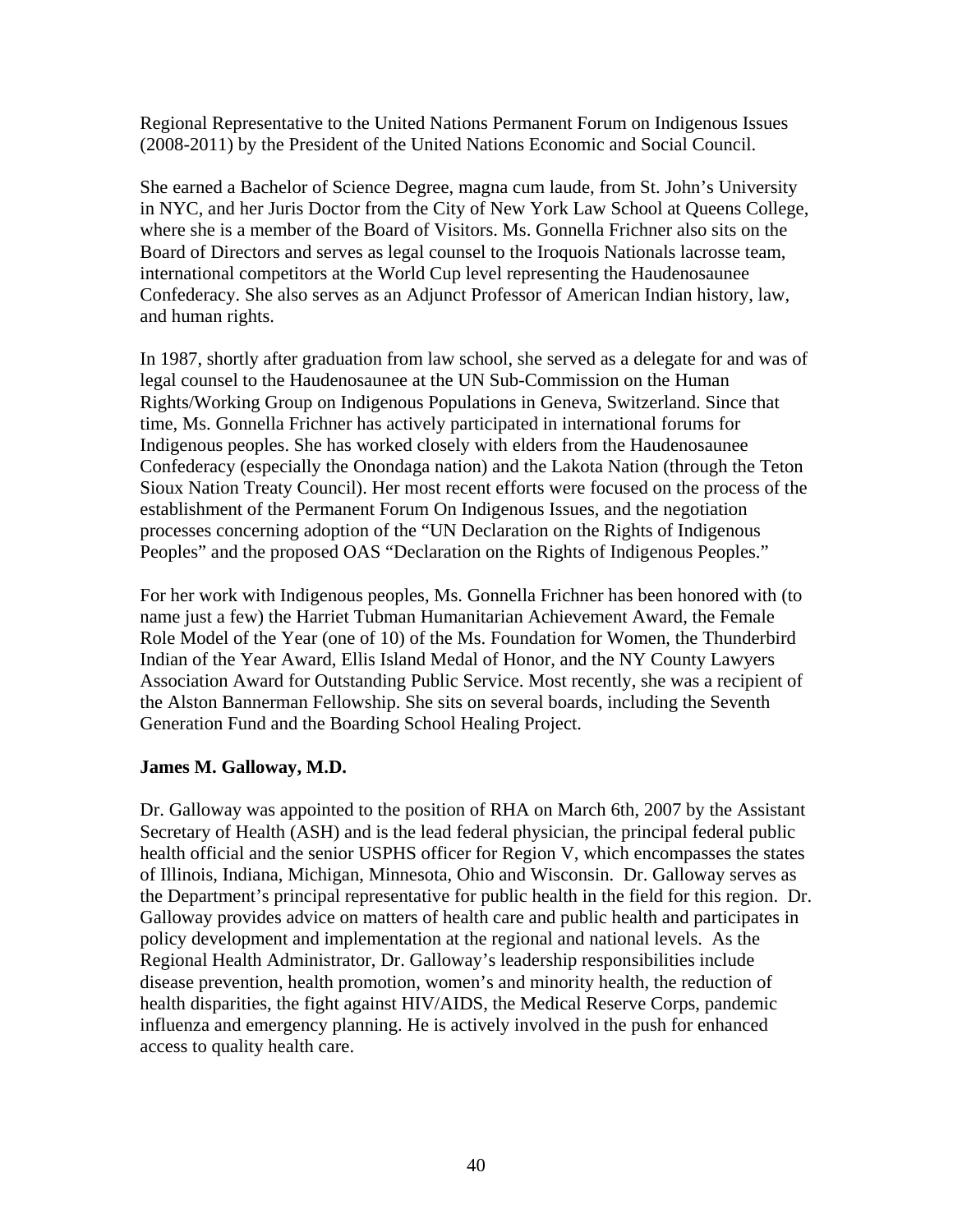Dr. Galloway was also appointed by the Assistant Secretary for Preparedness and Response as the Senior Federal Official for Pandemic Influenza and Bioterrorism for Region C (covering 12 states of the Midwest and west). Dr. Galloway is now an Adjunct Professor at Northwestern College of Medicine. He was previously assigned to the University of Arizona where he remains an Associate Professor of Clinical Medicine in the College of Medicine as well as an Associate Professor of Public Health in the College of Public Health. As Director of the Native American Cardiology Program prior to coming to Chicago, Dr. Galloway organized and provided direct cardiac care to Native Americans in Arizona, Nevada, Utah, California and New Mexico. He was the senior cardiologist nationally for the Indian Health Service and the director of the National Native American CVD Prevention Program.

Dr. Galloway works with the American College of Cardiology in its efforts with the American Diabetes Association in the "Make The Link" Program, an educational and public health approach focusing on the link between diabetes and heart disease. For this work, Dr. Galloway received the national American Diabetes Association's 2003 C. Everett Koop Award for Health Promotion and Awareness on behalf of the American College of Cardiology. He is also involved in a number of Tribally requested research initiatives, including the Strong Heart Study and the SANDS (Stop Atherosclerosis in Native Diabetics) Study and is a founder and active leader in the 'Pathways Into Health' tribal, academic and federal and tribal collaboration for the development and education of American Indian and Alaska Native health care professionals utilizing the strengths of distance learning, cultural integration and interprofessional education. He is also a cofounder and leader in the large collaborative entitled "Building A Healthier Chicago," an urban wellness intervention being developed as a national model.

## **Bette Keltner Jacobs, Ph.D.**

Bette Jacobs has served as dean of Georgetown University School of Nursing & Health Studies (NHS) since 1999.

During her tenure, Jacobs has overseen a substantial growth in the school's research portfolio, the recruitment of high profile scholars, and the continued development of four vibrant academic departments in Health Systems Administration, Human Science, International Health, and Nursing.

Jacobs has led the school through significant improvements in key facilities, including the full restoration of St. Mary's Hall, the NHS home on Georgetown University's campus; the addition of the O'Neill Family Foundation Clinical Simulation Center; and the opening of the Discovery Center. In 2006, NHS and Georgetown University Law Center announced their co-founding of the Linda and Timothy O'Neill Institute for National and Global Health Law.

In addition, Jacobs continues to publish in her field, which involves children with disabilities, maternal health, healthy equity, and health among American Indian communities. She is currently among a group of researchers on a five-year R01 grant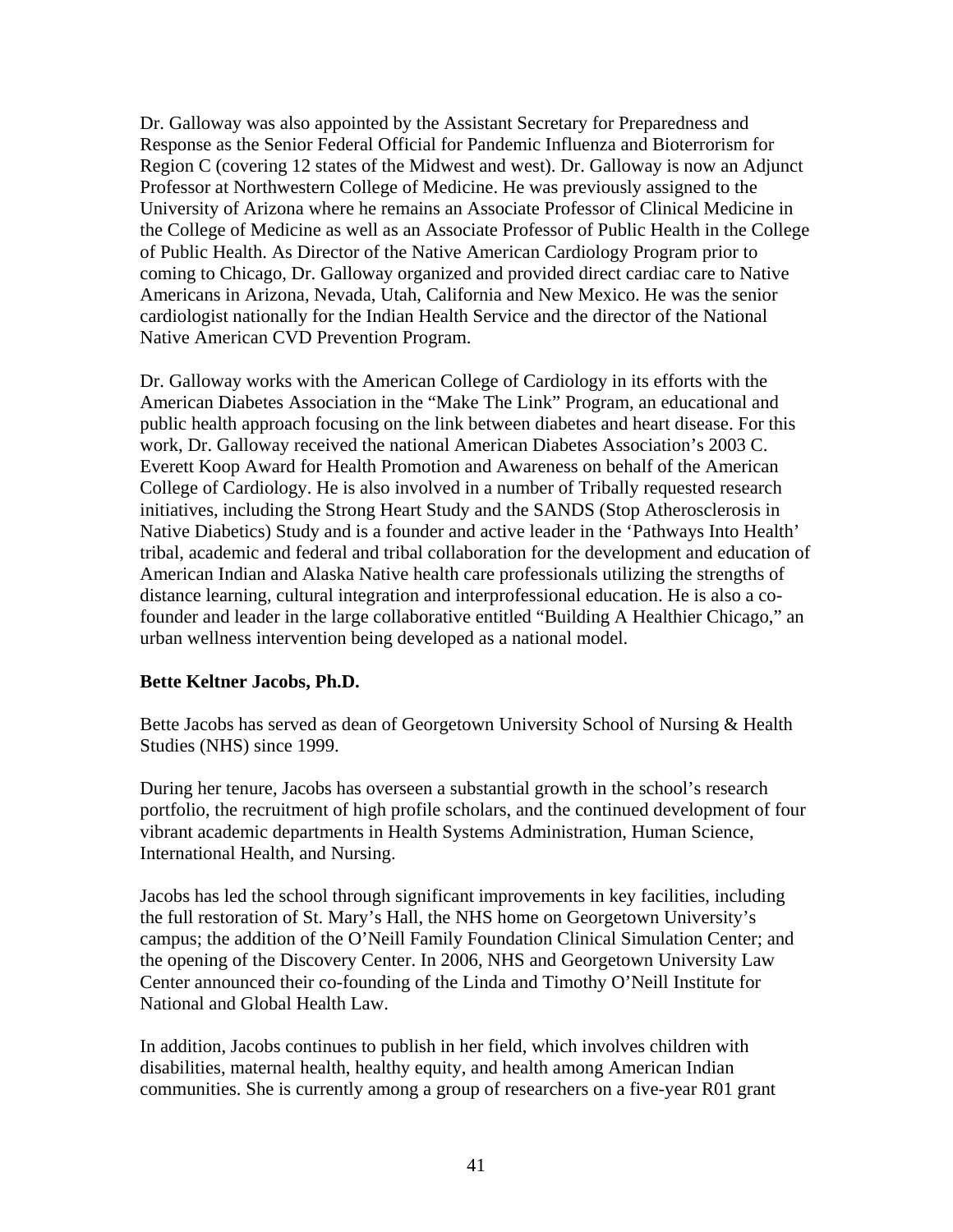from the National Institute of Child Health and Human Development to study, "Preventing Child Neglect in High Risk Mothers."

From 1997-2000, Jacobs was president of the National Alaska Native American Indian Nurses Association. She remains active in many professional organizations, including the American Association of Mental Retardation, American Nurses Association, American Academy of Nurses, National Alaska Native American Indian Nurse Association, American Public Health Association, National Council of University Research Administrators, Society for the Advancement of Chicanos and Native Americans in Science, and National Coalition of Ethnic Minority Nurse Associations (treasurer). In 2007, she also became of a member of an advisory council of the Reading Is Fundamental (RIF) Multicultural Literacy Campaign. She is a Fellow of the American Academy of Nursing (FAAN).

## **Gerardo Jimenez-Sanchez, M.D., Ph.D.**

Dr. Gerardo Jimenez-Sanchez was born in Mexico City in 1965. He obtained his Medical Doctor degree from the National Autonomous University of Mexico (UNAM). He did his residency in Pediatrics at the National Institute of Pediatrics and earned his Ph.D. degree in Human Genetics and Molecular Biology from the Johns Hopkins University in Baltimore, MD, USA. He received his diploma in business administration from the IPADE Business School.

Dr. Jimenez-Sanchez is Director General of the National Institute of Genomic Medicine of Mexico, Professor of Genomic Medicine at the National Autonomous University of Mexico and Investigator of the Mexican Health Foundation. He is affiliate member to the Institute of McKusick-Nathans Institute of Genetic Medicine at the Johns Hopkins University. In August 2003, he was elected Founder President for the Mexican Society of Genomic Medicine and served as President of the I and II National Congresses of Genomic Medicine in 2004 and 2006.

Dr. Jimenez-Sanchez is a founder member of the National Commission for the Human Genome in Mexico and member of the Mexican Academy of Pediatrics, the Mexican Society of Pediatrics, the Mexican Association of Human Genetics, and the Mexican Society of Biochemistry. In 2007, became member of the Board of Directors, P3G (Public Population Projects in Genetics) International Consortium, Canada. In 2007, he was elected Chairman of the Working Party on Biotechnology at the Organization for Economic Co-operation and Development (OECD).

He is the leading investigator in the Mexican Genomic Diversity Project and the Mexican Medical Resequencing Initiative. His current research focuses on the study of human disease causing genes, production of animal models for the study of human diseases and the development of genomic medicine in Mexico. He is Course Director in following graduate courses: "Introduction to Genomic Medicine", "Genomic Applications to Clinical Pediatrics" and "Genomics in Internal Medicine", first of its kind in Latin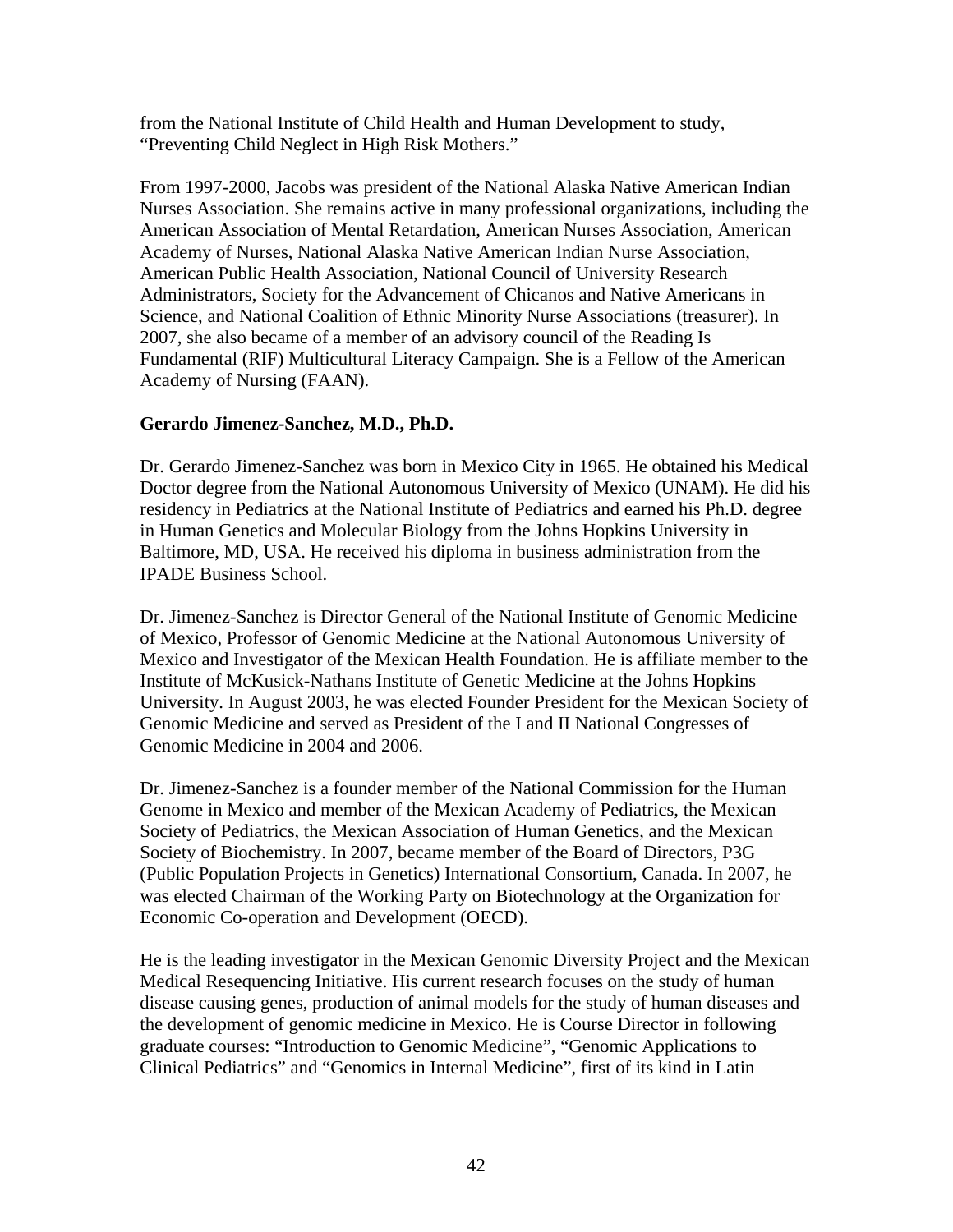America. Dr. Jimenez-Sanchez' work has resulted in the publication of articles and chapters in specialized journals and books. He received the Research in Pediatrics Award of the Society for Pediatric Research in 1999. Along with his colleagues David Valle and Barton Childs, he produced the first medical analysis of the human genome, published with the first draft of the human genome in *Nature* in 2001. He received the National Award in Clinical Investigation "Dr. Miguel Otero" from the Government of Mexico. In April of 2003, he was appointed Silanes Professor in Genomic Medicine. In 2004, he received the Golden Masters Award from the International Forum of Business Administration.

### **Ted Mala, M.D., M.P.H.**

Dr. Mala received his Doctor of Medicine and Surgery (MD) from the Autonomous University of Guadalajara in 1976 and a Master's Degree of Public Health (MPH) from Harvard University in 1980. He has actively pursued his career in Public Health and Health Administration both in Alaska as well as internationally in the circumpolar countries.

As the first Secretary General of the International Union of Circumpolar Health, he worked extensively in northern countries which resulted in his founding the Circumpolar Health Institute at the University of Alaska at Anchorage. During that time, he was awarded a NIH Fogarty US-USSR Fellowship to work in the Siberian Branch of the Academy of Medical Sciences at Novosibirsk. In the year 2000, he was elected a member of the Russian Siberian Academy of Polar Medicine.

In 1990, he joined the Cabinet of Alaska Governor Walter J. Hickel to become the first Alaska Native Commissioner of Health and Social Services. The Department had two thousand employees and a billion dollar budget. It included seven divisions: social services, juvenile corrections, public health and mental health as well as public assistance, medical assistance and substance abuse prevention.

In 2001, Dr. Mala was elected President of the national Association of American Indian Physicians and in 2008 was elected by his peers as "Indian Physician of the Year". He also served on the Council of Public Representatives of the National Institutes of Health in 2002 and continues to serve as an advisor on Native American issues to various NIH Institutes and Centers as well as a grant reviewer.

Currently Dr. Mala has been at Southcentral Foundation for the past decade serving as Director of Traditional Healing at the Alaska Native Medical Center and Director of Tribal Relations at SCF. SCF is the Alaska Native health corporation that serves the Anchorage area as well as 55 villages. He assists the President of SCF in tribal negotiations as well as representing Native American concerns at NIH.

As an Alaska Native Inupiat Eskimo enrolled in the Village of Buckland as well as the Northwest Arctic Native Association (NANA) in Kotzebue, he integrates those values with his Russian heritage to assist other Native people to "walk in two worlds with one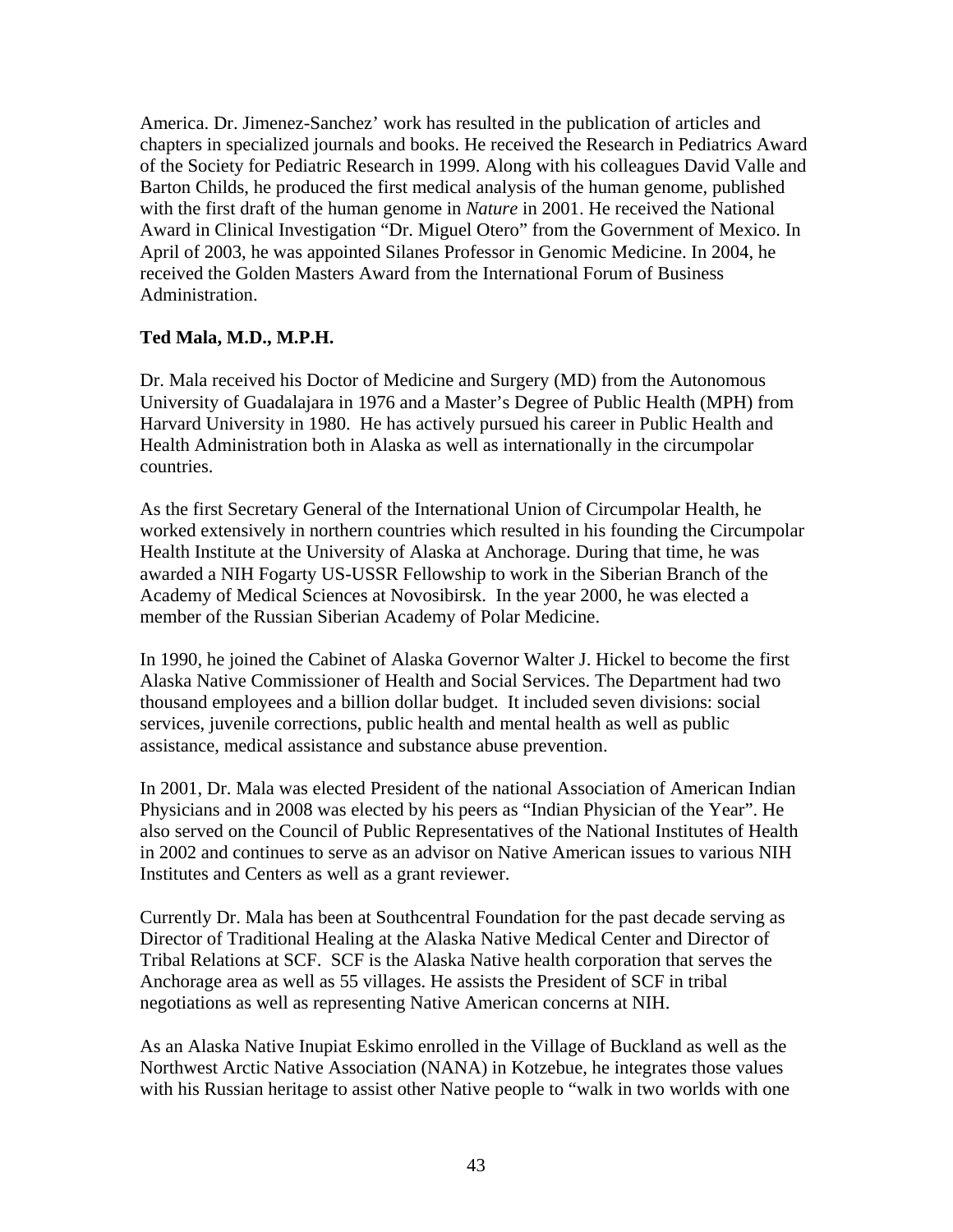spirit". He lectures on circumpolar medicine as well as the role of Native Americans in health research. His father was Ray Mala, the first Native American film star whose credits included the Oscar winning film "Eskimo" (1932). He has two children who are in California working in the film and television industry.

He is a frequent visitor to Hawaii collaborating with the Department of Native Hawaiian Health at the John A. Burns School of Medicine at Honolulu.

### **Clifton A. Poodry, Ph.D.**

Clifton A. Poodry is the Director of the Minority Opportunities in Research (MORE) Division at the National Institute for General Medical Sciences (NIGMS), NIH. He is responsible for developing and implementing NIGMS policies and plans for minority research and research training programs. He also serves as a liaison between NIGMS and NIH, other federal agencies and the scientific community.

Prior to assuming this position in April of 1994, Dr. Poodry had been a Professor of Biology at the University of California, Santa Cruz where he also served in several administrative capacities. As a professor, Dr. Poodry was involved with minority student development through the NIH sponsored Minority Biomedical Research Support (MBRS) and Minority Access to Research Careers (MARC) Programs. Over the years, he also served on the NIH review committees for both programs.

As a Program Director for Developmental Biology at the National Science Foundation, Poodry developed the minority supplement initiative that was copied widely at NSF and later at NIH.

Dr. Poodry is a native of Tonawanda Seneca Indian Reservation in Western New York. He earned both a B.A. and an M.A. in Biology at the State University of New York at Buffalo, and received a Ph.D. in Biology from Case Western Reserve University. He was the 1995 recipient of the Ely S. Parker Award from the American Indian Science and Engineering Society for contributions in science and service to the American Indian community. In 1999 he received an Honorary Doctor of Science Degree from the State University of New York.

## **Charles Rotimi, Ph.D., M.P.H.**

Dr. Rotimi is the Director of the Center for Research on Genomics and Global Health (CRGGH), whose mission is to advance research into the role of culture, lifestyle, genetics and genomics in health disparities. Dr. Rotimi develops genetic epidemiology models and conducts population genetics research that explores the patterns and determinants of common complex diseases in the African diaspora and other human populations.

A key focus of Dr. Rotimi's research is understanding the triangular relationship between obesity, hypertension, and diabetes, which together account for more than 80% of the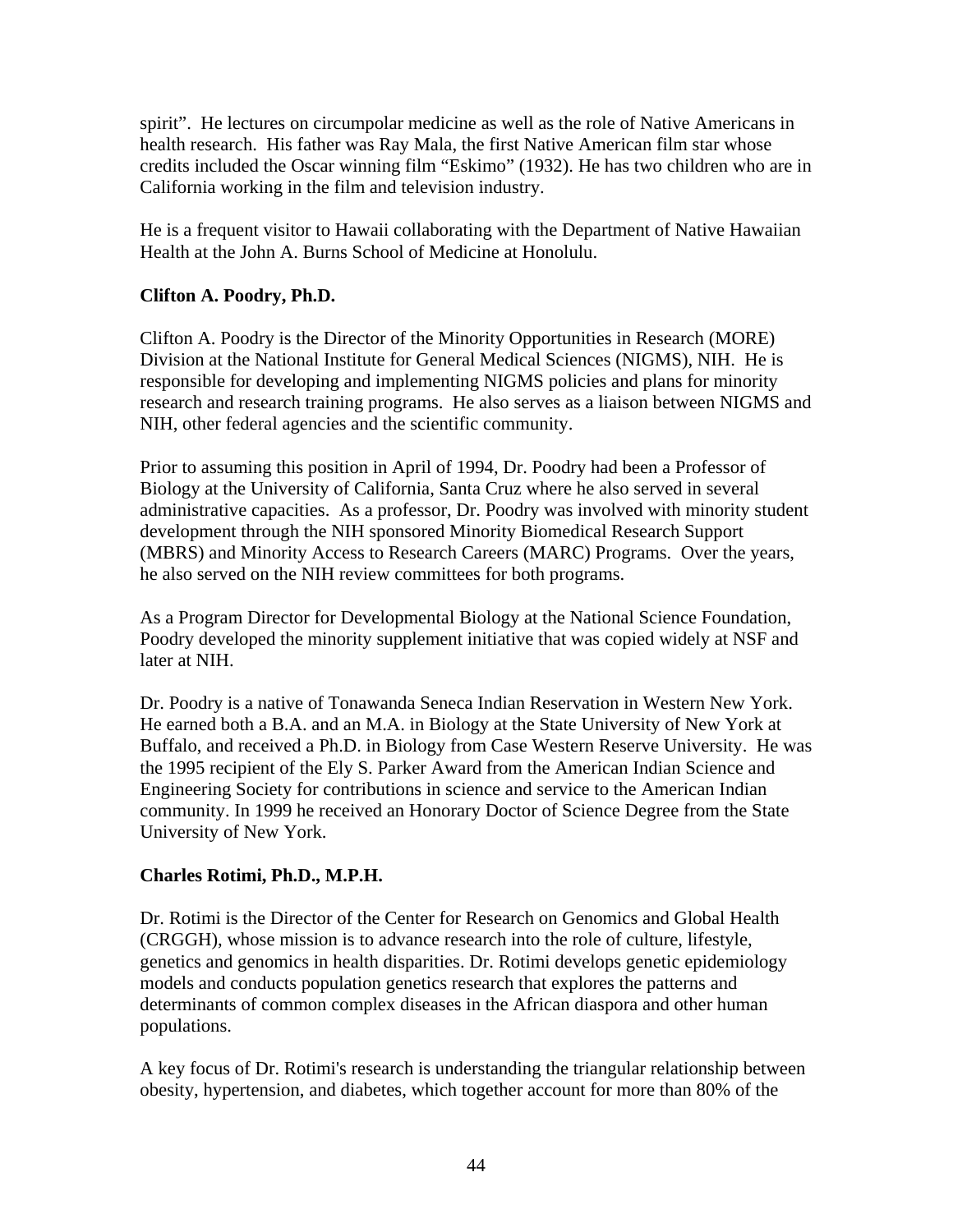health disparity between African Americans and European Americans. Genetic epidemiology models developed by his group are helping to address whether high disease rates are the result of exposure to environmental risk factors, genetic susceptibility, or an interaction between the two.

Dr. Rotimi has been extensively involved in a number of genetic epidemiology projects that are being conducted in several African countries and in the United States. These projects have included the Africa America Diabetes Mellitus (AADM) study, the Howard University Family Study, the Genetics of Obesity in Blacks Study, and the Engagement of African Communities for the International HapMap Project.

Dr. Rotimi's group is engaged in the first genome-wide scan of an African American cohort, with the goal of identifying genes associated with obesity, hypertension, diabetes, and metabolic syndrome. More than 2,000 participants from multigenerational African American families are enrolled in this large-scale genetic epidemiology study. In collaboration with investigators at the Coriell Institute for Biomedical Research, this research will explore how the genome-wide association study (GWAS) approach can inform complex disease mapping in a genetically admixed population such as African Americans.

Dr. Rotimi's group is also participating in the Black Women's Health Study, a national longitudinal study begun in 1995 to determine the underlying cause of selected illnesses in black women. It includes 59,000 women aged 21 to 69 at the time of enrollment. Over 25,000 DNA samples have been processed to date, and the data derived from these samples are being used in a number of scientific investigations, including those examining the genetic bases of cancer, diabetes and lupus.

Since much of his research activities are focused on vulnerable populations, Dr. Rotimi is collaborating with investigators at Case Western Reserve University and the University of Ibadan in Nigeria to study issues related to informed consent in genetics studies. These efforts are investigating whether subjects in genetics studies perceive their participation as voluntary, and whether consented individuals understand the purpose of the genetic studies in which they are participating.

## **Rodrigue Takoudjou, SJ**

Rodrigue Takoudjou, SJ is a priest of the Jesuit Order in the Catholic Church. Fr. Takoudjou was born on October 23, 1973 in Ndoungué – Cameroon. Rodrigue completed his elementary and secondary studies in Cameroon and obtained a BS in chemistry from the "University of Yaounde I". Rodrigue also has a BA in philosophy from the "Faculté de Philosophy St Pierre Canisius" in Kinshasa – Congo, and a BA in theology from the "Universidad Pontificia Comillas" in Madrid – Spain. Rodrigue recieved a MS in Physiology and Biophysics from Georgetown University and is currently a PhD candidate in pharmacology at the same institution. Fr. Takoudjou taught physics and chemistry to 8th grade students in Chad for two years, and did intensive work with traditional healers of the same country. Fr. Takoudjou was initiated to the therapeutic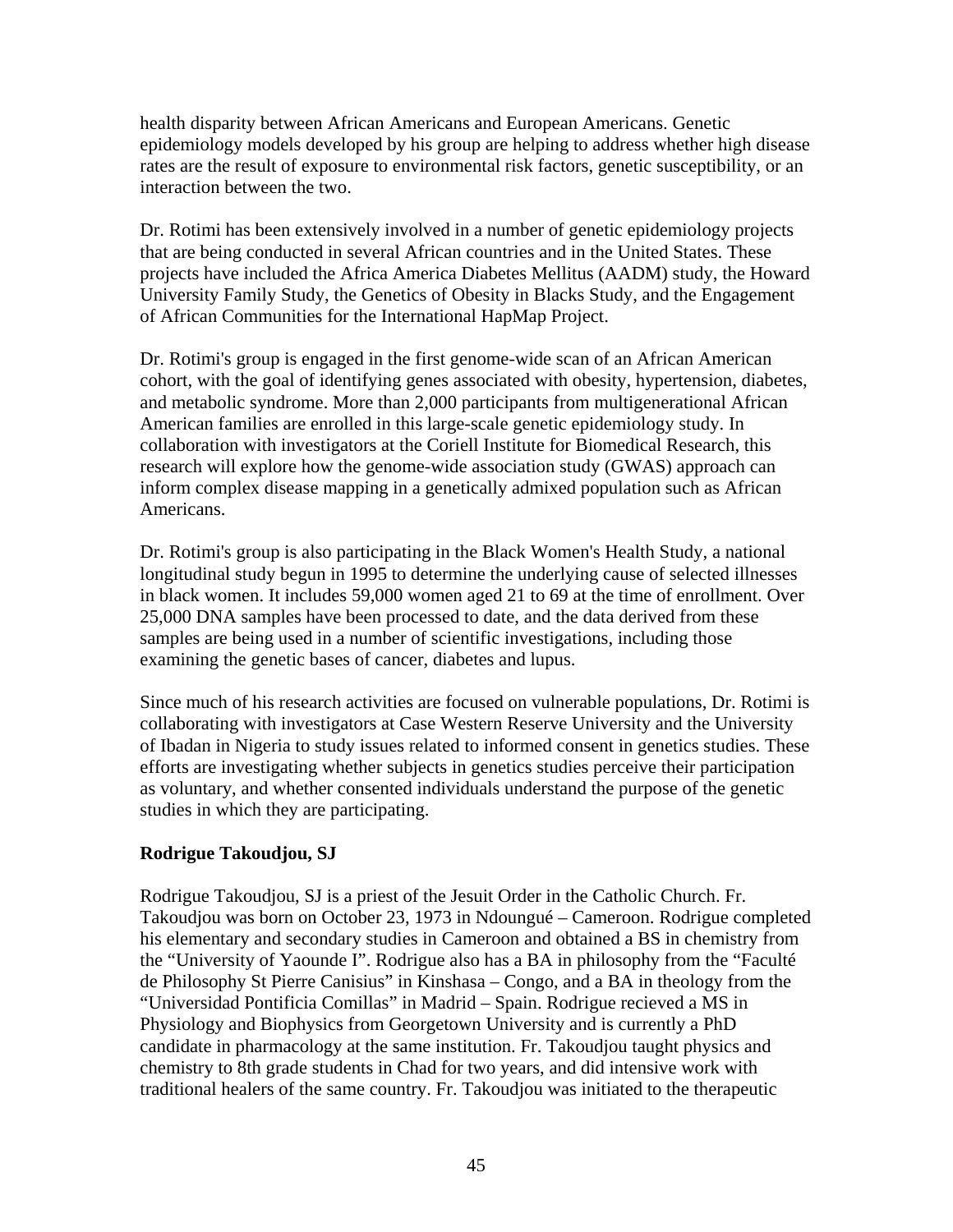virtues of more than 50 tropical plants, which he subsequently used to treat many patients. Fr. Takoudjou gave lectures on Introduction to pharmacology at the Jesuit medical school "Le Bon Samaritain" in Chad during the summer of 2007, and is assigned to conduct research and teachings at the same institution after the completion of his Studies in the United States.

### **Ian Wronski, M.B.B.S., D.T.M. & H., M.P.H., M.S.**

Professor Wronski's career focus has been on the development of health workforce and health infrastructure in northern Australia and the broader western Pacific and south-east Asian regions, within university, health system and Aboriginal Medical Service settings.

He has been President and Chair of key national advocacy organizations including the Australian College of Rural and Remote Medicine and the Australian Council of Pro Vice-Chancellors and Deans of Health Sciences. In addition, he was the first Medical Director of the Kimberley Aboriginal Medical Services Ltd, and in conjunction with Gracelyn Smallwood, was the principal author of the Interim Set of Goals and Target in Aboriginal and Torres Strait Islander Health. He was a practicing procedural clinician in the Kimberley region until 1992.

He has been responsible for the introduction of a suite of health professional programs at James Cook University at undergraduate and postgraduate levels that target workforce shortages in Indigenous, rural and remote communities including medicine (the first new medical school established in Australia in 25 years), nursing, pharmacy, occupational therapy, medical laboratory science, sport and exercise science, clinical exercise physiology, physiotherapy, speech pathology, veterinary science and dentistry.

There has been concomitant development of research activities focusing on tropical health and medicine, tropical veterinary science, Indigenous health and the health of underserved populations: Development of research expertise and capacity in immunogenetics, cellular immunology and neurobiology. Established research programs include tropical microbiology, parasitology, tropical veterinary science, zoonoses, comparative genomics, tropical public health and Indigenous health; Development of an Australian Institute of Tropical Health and Medicine to address tropical health and biosecurity issues; Development of Public Health and Tropical Medicine at James Cook University as part of the Federal government's Public Health Education and Research Program. This public health program provides Australia's only medical training program in Tropical Medicine and has developed postgraduate training in disaster and refugee medicine.

In parallel, he has played an active role in the development of health workforce strategies for underserved populations through: involvement in key national committees on the medical , nursing, allied health and Indigenous health workforce; participation in the development of national goals and targets for Indigenous health; professional organisations such as, Chair of the Australian Council of Pro-Vice Chancellors and Deans of Health Sciences (2005 - present ), President of the Australian College of Rural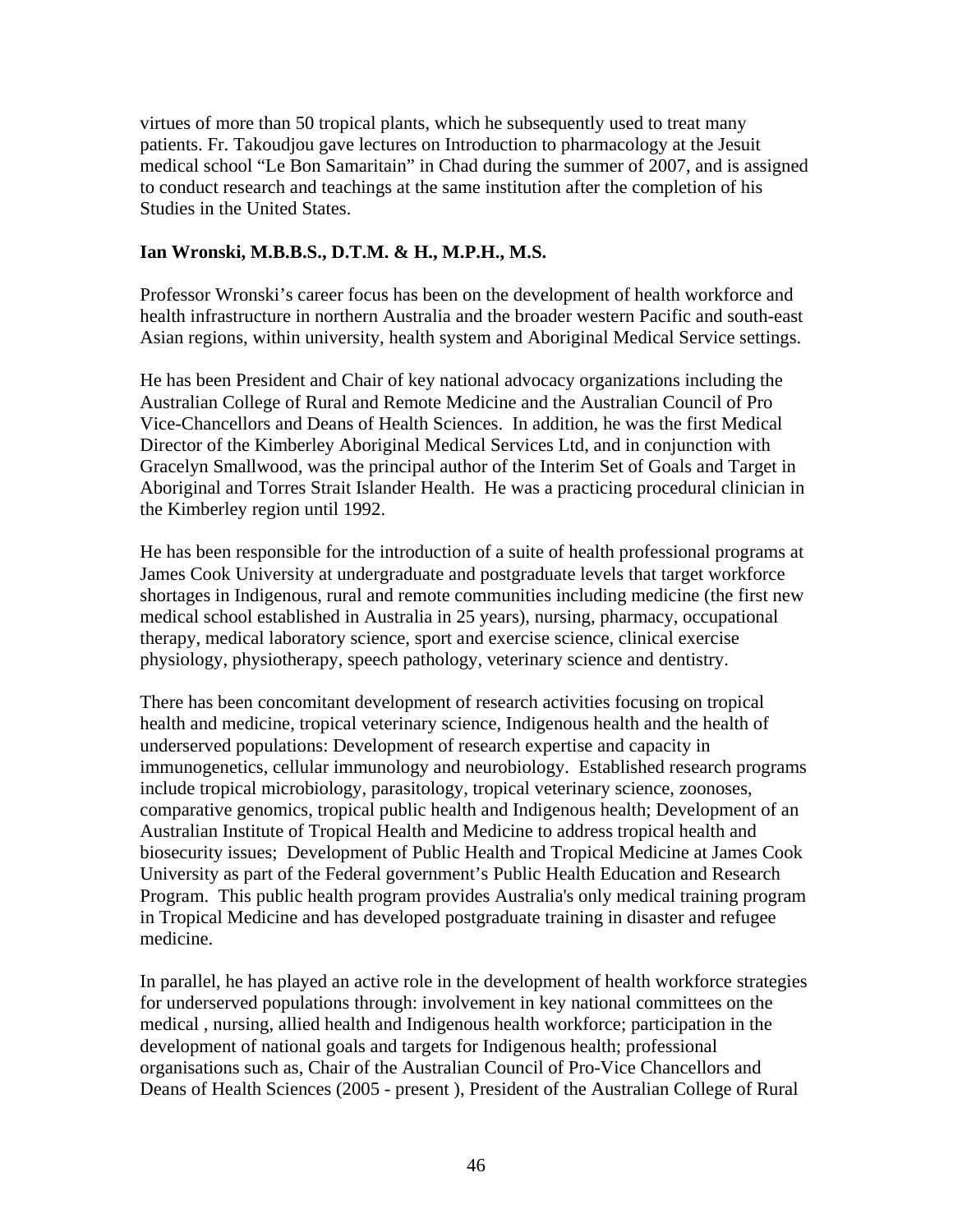and Remote Medicine (2000 - 2003), education committees of the Faculty of Public Health Medicine, and Council of the Australasian College of Tropical Medicine; convening the "Tropical Triangle" alliance of health and medical educational organisations in North Queensland, Fiji, Papua New Guinea, and Timor-Leste.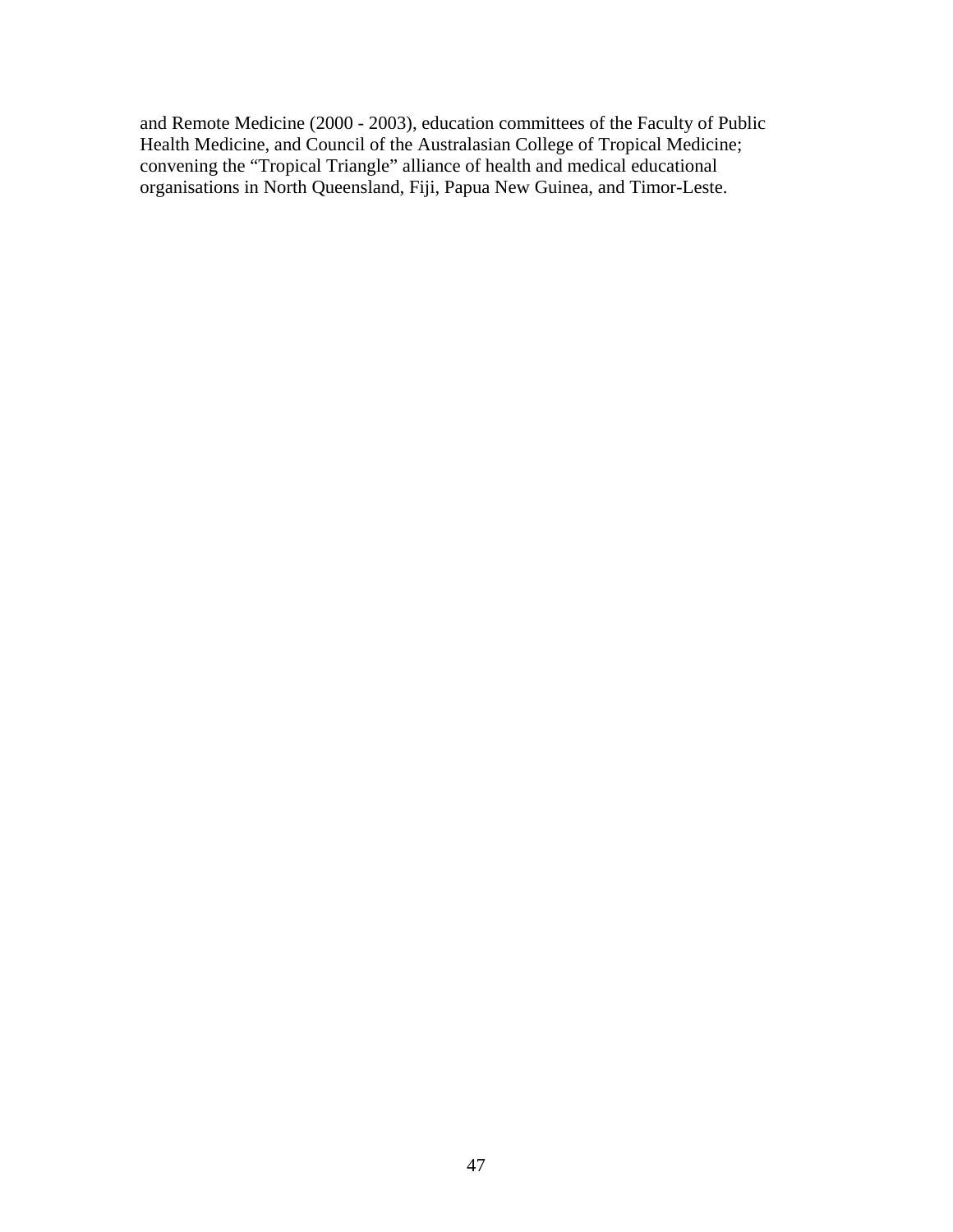### **O'Neill Institute Personalized Medicine Workgroup Biographical Sketches**

### **Julie A. DeLoia, Ph.D.**

Dr. Julie DeLoia is currently an Associate Professor in the Department of Human Sciences and Associate Dean of Academic Affairs for the School of Nursing & Health Studies. She earned her PhD in Human Genetics from the Johns Hopkins University. Following a post-doctoral fellowship at the University of Pennsylvania in developmental genetics, she spent a summer at the Max-Planck Institute in Freiburg, Germany as a visiting scientist and before joining the faculty of the University of Pittsburgh School of Medicine in 1992, where she earned tenure. She has authored 45 manuscripts, has been awarded both federal and non-federal funding and has served on multiple NIH study sections. Her work with revising the medical school curriculum in Genetics and Genomics earned her the Kenneth E. Schuit Dean's Master Educator Award in 2006 and induction into the inaugural class of Academy of Master Educators. From 2002 through 2007, she served as the Director of Research for the Ovarian Cancer Center of the University of Pittsburgh. She joined the faculty and administration of the School of Nursing & Health Studies in August of 2007. Dr. DeLoia's current research focus is on the genetic variables that contribute to chemotherapy effectiveness in ovarian cancer patients.

## **Gregory J. Downing, D.O., Ph.D.**

Dr. Downing was appointed in March 2006 as Program Director for the United States Department of Health and Human Services (HHS) Secretary Michael O. Leavitt's priority initiative for Personalized Medicine. In this role, he coordinates trans-HHS agency programs for the analysis, planning and implementation of policies and systems to facilitate adoption of Personalized Health Care practices.

Prior to his move to HHS, Dr. Downing served at the National Institutes of Health since 1993 in research, policy, and program management roles. Dr. Downing earned his medical degree from Michigan State University and his Ph.D. in pharmacology from the University Kansas. He completed his residency in pediatrics and fellowship in neonatology before joining the faculty of the University of Missouri-Kansas City in the Department of Neonatology at The Children's Mercy Hospital. Dr. Downing is certified by the American Board of Pediatrics in pediatrics and neonatology—perinatal medicine.

## **Jeff Collmann, Ph.D.**

Dr. Collmann, Center Director and Associate Professor, Disease Prevention and Health Outcomes, O'Neill Institute for National and Global Health law, School of Nursing and Health Studies, Georgetown University, obtained his Ph.D in Social Anthropology from the University of Adelaide, Adelaide, South Australia. His research focuses on understanding the effect of bureaucracy and other complex forms of organization on everyday life. The results of his research on social change among Australian Aborigines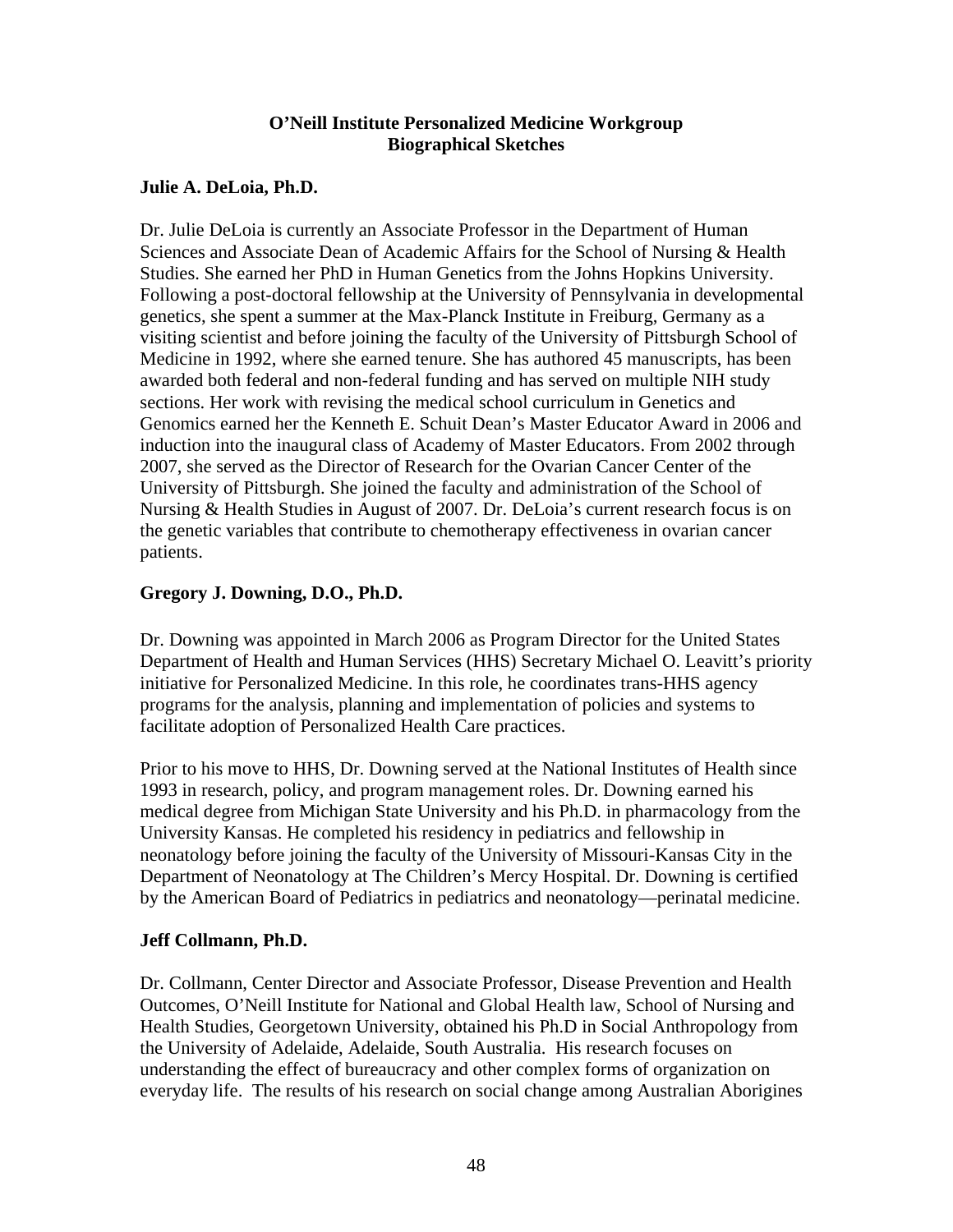have been published in numerous articles and as a book, *Fringedwellers and Welfare: the Aboriginal response to bureaucracy*. He completed a Postdoctoral Fellowship in Clinical Medical Ethics, Department of Philosophy, University of Tennessee. He teaches courses at Georgetown University in the anthropology of biodefense, infectious disease and Australian culture.

### **Charles H. Evans, Jr., M.D., Ph.D.**

Dr. Evans, professor and chair of the Department of Human Science at Georgetown University School of Nursing & Health Studies received his B.S. in biology from Union College (NY), and his M.D. and Ph.D. degrees from the University of Virginia. His advanced training in pediatrics was at the University of Virginia Medical Center. Following his postgraduate training he was appointed to the National Institutes of Health intramural staff as a principal investigator. From 1975-1998 as a physician scientist he served as Chief of the Tumor Biology Section at the National Cancer Institute and as a Captain in the U.S. Public Health Service Commissioned Officers Corps at the National Institutes of Health in Bethesda, MD. Dr. Evans research interests are carcinogenesis (the etiology of cancer), the normal immune system defenses to the development of cancer, and methodology in clinical trials with small numbers of participants, e.g. space medicine and astronaut healthcare, and mentoring in adolescence. While at NIH he discovered the ability of cytokines to directly prevent carcinogenesis and was the first to isolate a direct acting anticarcinogenic cytokine for which he was awarded four U.S. Patents. From 1998 to 2002 he served as Head of the Health Sciences Section, as Sr. Adviser for Biomedical and Clinical Research and as Scholar in Residence in the Institute of Medicine at the National Academy of Sciences.

## **Kevin T. Fitzgerald, S.J., Ph.D.**

Kevin FitzGerald is Dr. David P. Lauler Chair in Catholic Health Care Ethics at Georgetown University. Previously at Loyola University in Chicago, he is also a Research Associate Professor of Oncology at Georgetown. He frequently testifies before Congress, and is a nationally recognized authority on genetics and medical ethics. He has advised the American Association for the Advancement of Science, the William G. McGowan Charitable Fund, Inc, DuPont, March of Dimes and the U.S. Council of Catholic Bishops. He currently serves as a member of the Secretary's Advisory Committee on Genetics, Health and Society (SAGHS), in the Department of Health and Humans Services, USA. Dr. FitzGerald received dual Ph.D.s in bioethics and in molecular genetics from Georgetown and a Master of Divinity from the Jesuit School of Theology in Berkeley, CA.

#### **Jessica J. Nadler, Ph.D.**

Jessica Nadler is an American Association for the Advancement of Science Policy Fellow (2008-09) placed in the Personalized Health Care Initiative at the US Department of Health & Human Services. She earned her Bachelor's degree in Biology from the University of Pennsylvania and her Doctorate from the Department of Genetics at the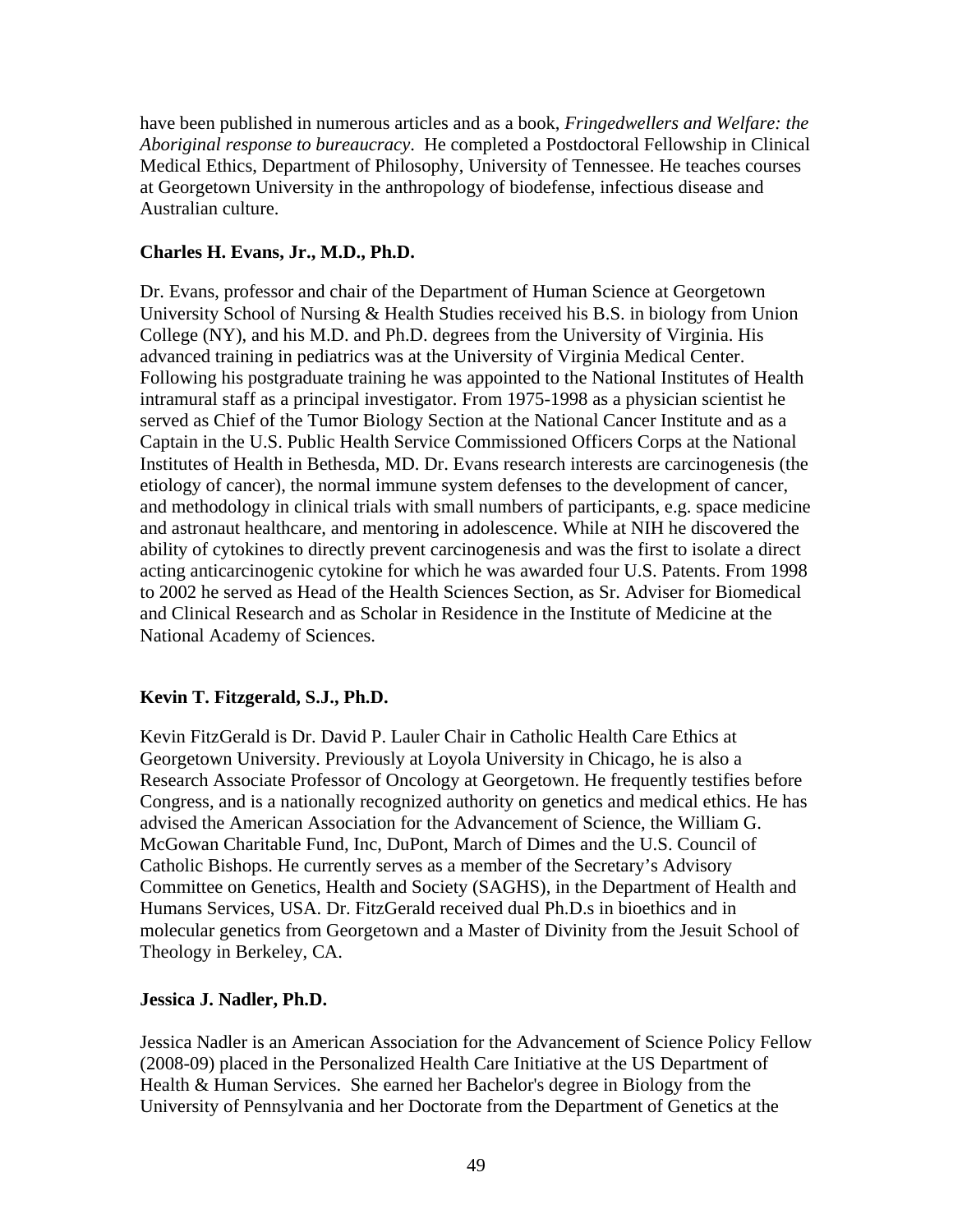University of Washington, Seattle. She was a postdoctoral fellow in the Department of Genetics at the University of North Carolina at Chapel Hill.

## **Jennifer Weisman, Ph.D.**

Jennifer Weisman is currently an American Association for the Advancement of Science (AAAS) Science & Technology Policy Fellow at the Department of Health & Human Services, working on the Secretary's Personalized Health Care Initiative. She spent her first year of the fellowship at the National Institutes of Health working on the Director's Initiative to enhance peer review. Jennifer completed a National Academies Christine Mirzayan science policy fellowship directly prior to starting her AAAS fellowship. She was a fellow at the Koshland Science Museum, where she performed evaluations of the new infectious diseases exhibit and designed public programs for the museum. Jennifer was previously a Giannini Family Foundation postdoctoral fellow at the University of California, San Francisco. As a postdoc, she worked on the discovery of new therapeutics to treat malaria, and was also a volunteer at the Exploratorium science museum and a teaching partnership participant in public schools in San Francisco. Jennifer received her B.S. degree in Chemistry from the College of William and Mary and her Ph.D. in Physical Chemistry from the University of California, Berkeley. Her doctoral research focused on the identification and study of compounds responsible for the diffuse interstellar bands using quantum computational chemistry.

## **Kimberly Bassett**

Kimberly Bassett has worked as a Research Assistant with the O'Neill Institute in Georgetown's Department of International Health since August 2007. Her current projects with O'Neill include global health governance and genomic research with indigenous and developing country populations. Kimberly has also collaborated on various projects at the World Bank, including a review of a grant from the Bill and Melinda Gates Foundation for the elimination of lymphatic filariasis and an evaluation for the Bank's Independent Evaluation Group of the Stop TB Partnership. Her main areas of interest include maternal-child health and infectious diseases in the global context .

Ms. Bassett graduated in May of 2007 with a B.S. in International Health from the Georgetown University School of Nursing & Health Studies. While an undergraduate, Kimberly spent time working with community health organizations in the Washington, D.C. area as well as with an Aboriginal clinic in Perth, Australia.

## **Jason S Roffenbender, M.S.**

Jason Roffenbender has worked as a Research Assistant at the O'Neill Institute since the Fall of 2008. His current projects include HIV/AIDS nurse workforce capacity building programs in Sub-Saharan Africa, and genomic research with indigenous and developing country populations. He earned a B.A. in Philosophy from the University of Virginia and a M.S. in Physiology and Biophysics from Georgetown University.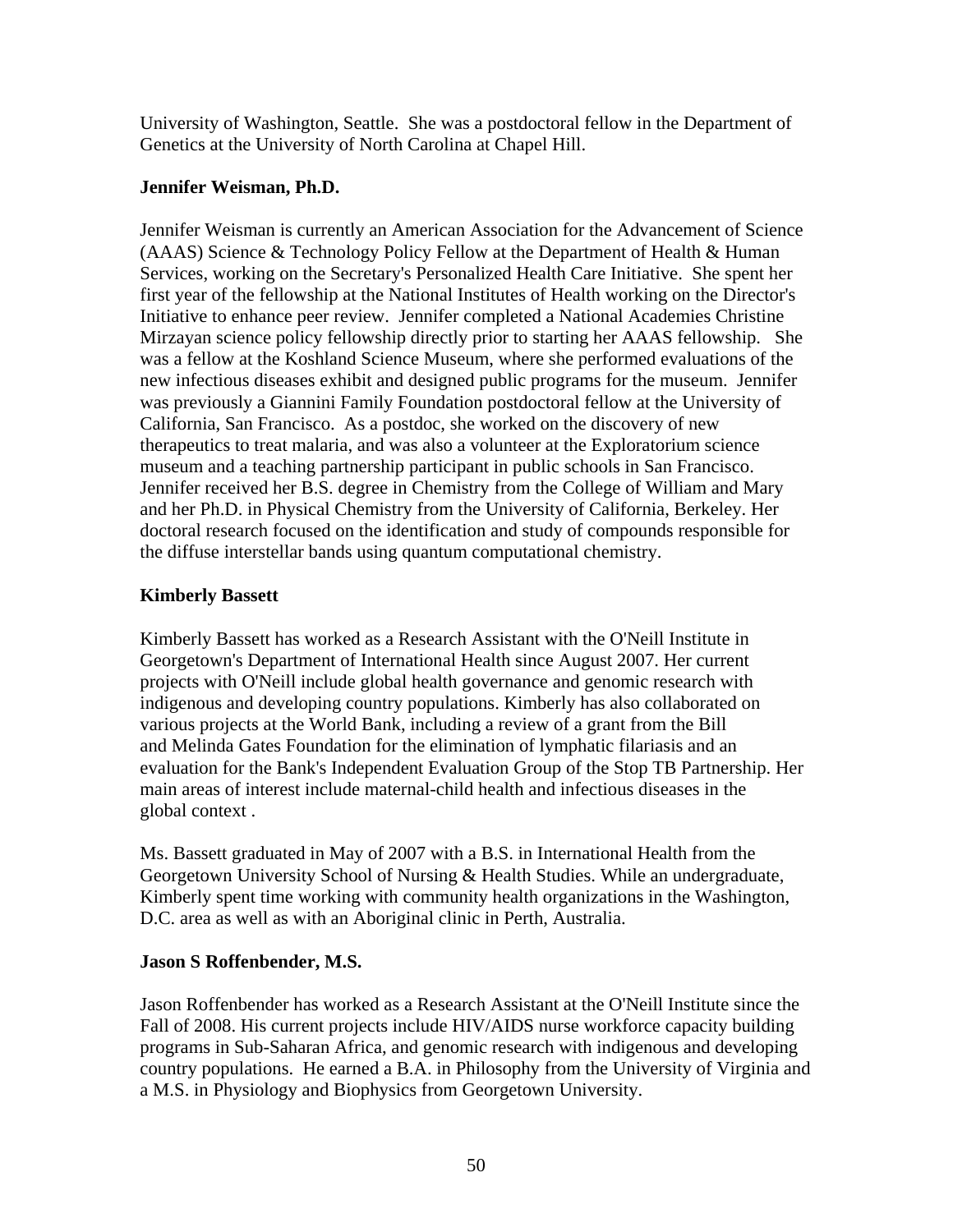## **Kate Cherry**

Kate Cherry has been a Research Assistant at the O'Neill Institute since the Fall of 2007. In this capacity, Ms. Cherry's research has focused on the current status and ethical implications of personalized medicine for the future of health care. Kate was also the Assistant Conference Manager for the O'Neill Institute's forum on Ethics and Personalized Medicine.

Ms. Cherry earned a B.A. in Public Policy Studies from Duke University, and has worked at non-profit organizations focused on economic development for low income populations and international sport development. Ms. Cherry's passion for health issues comes primarily from her experiences as a health educator in Malawi and Honduras. While at Duke, she was an active member of the University's Center for Race Relations, a tutor and mentor in Durham Public Schools, and the co-director of a gender relations improvement initiative.